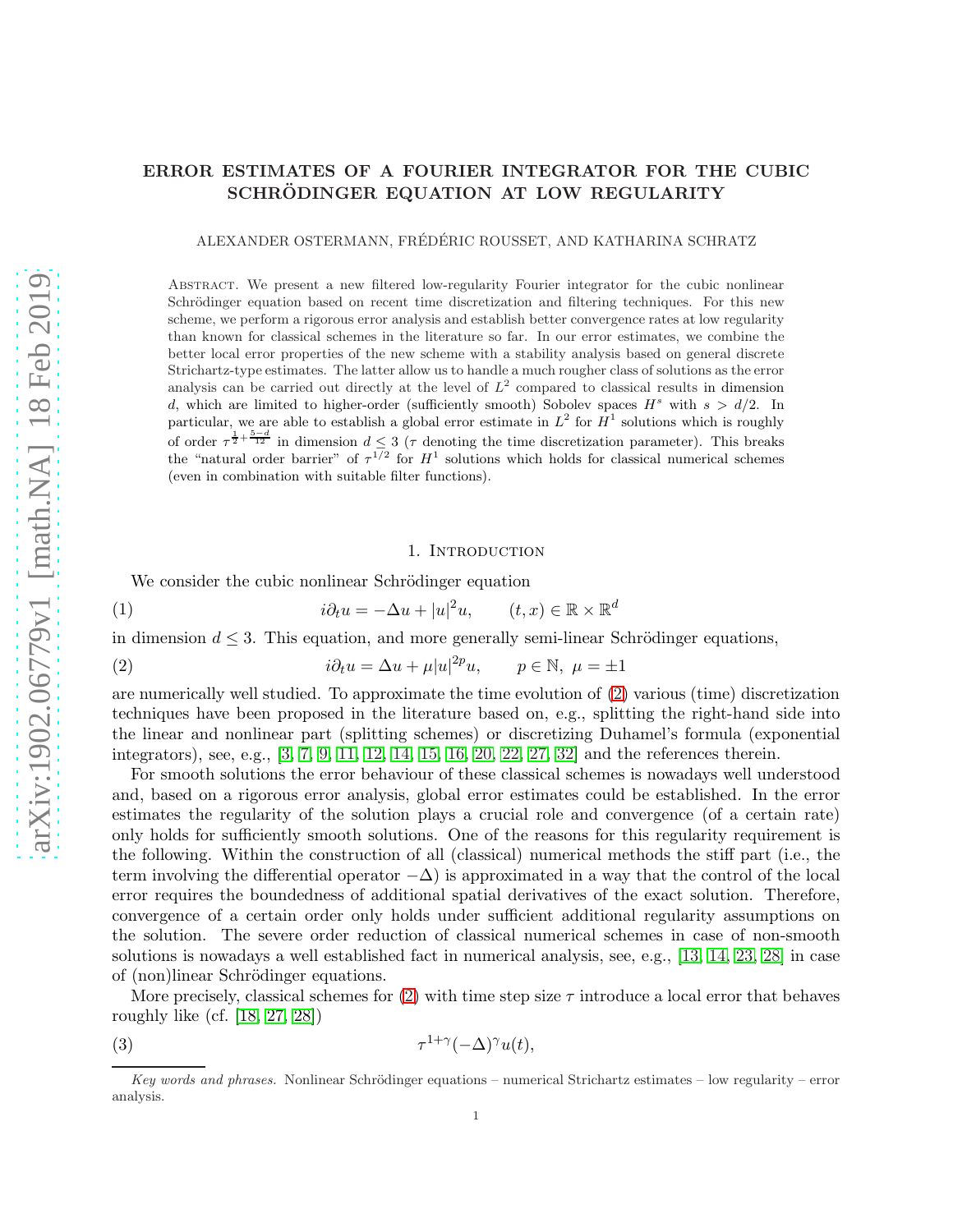u being the exact solution, such that convergence of order  $\tau^{\gamma}$  in  $H^s$  requires solutions in  $H^{s+2\gamma}$ .

Recently, a Fourier integrator for Schrödinger equations was introduced in [\[28\]](#page-28-13). The main interesting property of the new scheme lies in the fact that the boundedness of only one additional derivative of the exact solution is required thanks to a local error structure of type

<span id="page-1-0"></span>
$$
\tau^{1+\gamma} |\nabla|^{\gamma} u(t)
$$

such that convergence of order  $\tau^{\gamma}$  in  $H^s$  requires solutions only in  $H^{s+\gamma}$ .

While the new discretization technique presented in [\[28\]](#page-28-13) allowed us to cut down the regularity assumption in the local error (cf. [\(3\)](#page-0-1) and [\(4\)](#page-1-0), respectively), the *stability analysis in low regularity spaces* remained an open problem. This is due to the fact that the error analysis of low regularity integrators was up to now only based on classical tools. For estimating the nonlinear terms (in the global error) classical bilinear estimates based on Sobolev embedding are exploited. Note that this is a common approach in the error analysis of nonlinear dispersive equations, see, e.g., [\[13,](#page-28-11) [14\]](#page-28-4) in case of semi-linear Schrödinger equations and  $[4, 5, 19, 28]$  $[4, 5, 19, 28]$  $[4, 5, 19, 28]$  $[4, 5, 19, 28]$  $[4, 5, 19, 28]$  in the context of low regularity integrators. This classical approach easily allows us to prove stability of the numerical scheme at the cost that it requires highly regular solutions. More precisely, the analysis in [\[28\]](#page-28-13) is restricted in dimension d to higher-order (sufficiently smooth) Sobolev spaces

(5) 
$$
H^s
$$
 with Sobolev exponent  $s > d/2$ 

for which  $H<sup>s</sup>$  is an algebra. The latter assumption allows us to establish the global error estimate

<span id="page-1-1"></span>(6) 
$$
||u(t_n) - u^n||_s \leq c\tau^{\gamma} \text{ for solutions } u \in H^{s+\gamma} \text{ for } s > d/2.
$$

Here,  $u^n$  denotes the numerical approximation to the exact solution  $u(t)$  at time  $t = t_n = n\tau$ . While the condition  $s > d/2$  is common in classical error analysis of nonlinear problems, it drastically increases the regularity assumptions on the solution: classical convergence estimates (such as  $(6)$ ) are restricted to the class of solutions in  $H^{d/2+\epsilon+\gamma}$  ( $\epsilon > 0$ ) which is particularly limiting in higher dimensions  $d \geq 2$ .

While, from a numerical point of view, the analysis of nonlinear problems at low regularity is still (in large parts) widely open, the difficulty in the control of the nonlinear terms in low regularity spaces could be overcome in many cases at a continuous level. For the Schrödinger equation  $(2)$ it is, for instance, a well-established fact (see, for example, the books [\[8,](#page-28-16) [26,](#page-28-17) [31\]](#page-28-18)) that the Cauchy problem for [\(2\)](#page-0-0) on  $\mathbb{R}^d$  is locally well-posed in  $L^2$  for  $2p \leq \frac{4}{d}$  $\frac{4}{d}$  and in  $H^1$  for  $2p \leq \frac{4}{d-1}$  $\frac{4}{d-2}$ . The essential tool in the well-posedness analysis in low regularity spaces are Strichartz estimates. In case of the free Schrödinger flow  $S(t) = e^{it\Delta}$  on  $\mathbb{R}^d$  they take the form

<span id="page-1-2"></span>(7) 
$$
||e^{it\Delta}u_0||_{L_t^q L_x^r} \leq c_{d,q,r}||u_0||_2
$$
 for  $2 \leq q, r \leq \infty$ ,  $\frac{2}{q} + \frac{d}{r} = \frac{d}{2}$ ,  $(q, r, d) \neq (2, \infty, 2)$ .

A natural question is what can we gain from them numerically. In particular, as for parabolic evolution equations, the so-called *parabolic smoothing property*

<span id="page-1-3"></span>(8) 
$$
\|(-\Delta)^{\alpha} e^{t\Delta} u_0\|_{L_x^r} \leq c_{d,r} t^{-\alpha} \|u_0\|_{L_x^r}, \qquad \alpha \geq 0
$$

is highly exploited in numerical analysis (see, e.g., the recent result [\[25\]](#page-28-19)). The main difficulty from a numerical point of view is that Strichartz estimates [\(7\)](#page-1-2) are, in contrast to [\(8\)](#page-1-3), not pointwise in time and their gain lies in integrability and not differentiability. In particular, Strichartz-like estimates do not hold for the time (nor fully) discrete Schrödinger group  $\{e^{in\tau\Delta}\}_{n\in\mathbb{N}}$ , see, e.g., the important works [\[20,](#page-28-7) [22,](#page-28-8) [21,](#page-28-20) [29\]](#page-28-21).

In  $[20, 22]$  $[20, 22]$  a new filtered splitting approximation was introduced for the nonlinear Schrödinger equation on  $\mathbb{R}^d$ , based on filtering the high frequencies in the linear part  $S_\tau(t)\varphi = S(t)\Pi_{\tau^{-\frac{1}{2}}}\varphi$  with the filter function

$$
\widehat{\Pi_{\tau^{-\frac{1}{2}}}\varphi}(\xi) = \hat{\varphi}(\xi) \mathbf{1}_{\{|\xi| \leq \tau^{-1/2}\}}, \qquad \xi \in \mathbb{R}^d.
$$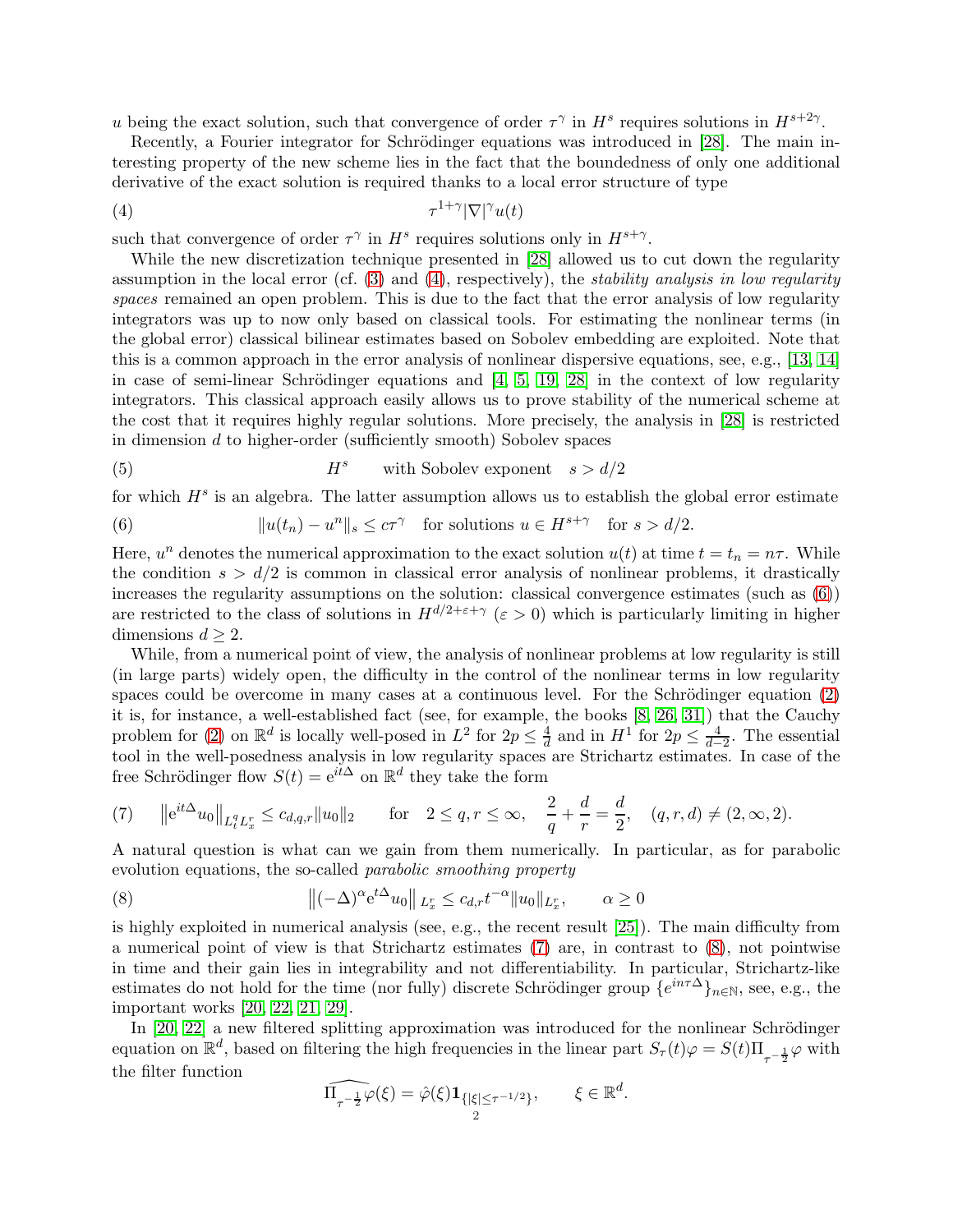These filtered groups  $S_{\tau}(t)$  admit discrete Strichartz-like estimates which are discrete in time and uniform in the time discretization parameter. The latter allows one to show stability of the scheme in the same space where the stability of the PDE is established. For these filtered schemes (of classical order one) error bounds of order one could be established in  $L^2$  for solutions in  $H^2$  for semilinear Schrödinger equations. In the preprint [\[10\]](#page-28-22), this result was be extended to the semi discrete (time) analysis of the filtered Lie splitting scheme for  $H^1$  solutions at the price of reduced order  $\tau^{\frac{1}{2}}$  for time convergence – the natural order barrier of classical numerical schemes at this level of regularity.

Let us also mention the paper [\[27\]](#page-28-9), where the error of the second-order Strang splitting scheme for nonlinear Schrödinger and Schrödinger–Poisson equations was analysed. In this paper, Lubich's sophisticated argument allowed for the first time a rigorous second-order convergence bound of Strang splitting for the cubic nonlinear Schrödinger (NLS) equation in  $L^2$  for exact solutions in  $H<sup>4</sup>$  (the natural space of regularity for classical second-order methods). The idea is to first prove fractional convergence of the schemes in a suitable higher-order Sobolev space which implies a priori the boundedness of the numerical scheme in this space. This then allows one to establish error estimates in lower-order Sobolev spaces as classical bilinear estimates can be applied in the stability argument with the numerical solution measured in a stronger norm. As the scaling of dimension and order of convergence play an important role, the argument does, however, not apply to solutions in

$$
H^s \quad \text{with} \quad s < d/2.
$$

Solutions with this regularity do not leave any room to play in the bootstrap argument.

In the present work, we introduce a new filtered low-regularity Fourier integrator based on the time discretization technique introduced in [\[28\]](#page-28-13) and inspired by the filtering of high frequencies [\[20,](#page-28-7) [22\]](#page-28-8). The good properties of the new scheme together with a fine error analysis allow us to establish better convergence rates at low regularity than known in the literature so far, in particular, compared to our previous work [\[28\]](#page-28-13) on low-regularity integrators which was restricted to sufficiently smooth Sobolev spaces  $H^s$  with  $s > d/2$ . With the aid of general discrete Strichartz-type estimates, we can overcome this limitation and prove  $L^2$  estimates for the new scheme for solutions in  $H^1$  in dimensions  $d \leq 3$ .

This approach in particular allows us to break the "natural order barrier" of  $\tau^{1/2}$  for  $H^1$  solutions. Note that the latter cannot be overcome by classical numerical schemes (not even by introducing suitable filter functions) due to their classical error structure of type  $\tau^{\delta}(-\Delta)^{\delta}u$ , introduced by the leading second order differential operator  $-\Delta$ .

## 2. A FOURIER INTEGRATOR FOR THE CUBIC SCHRÖDINGER EQUATION AT LOW REGULARITY, the main theorem and the central idea of the proof

In order to approximate the solution  $u(t)$  of [\(1\)](#page-0-2) at time  $t = t_{n+1} = t_n + \tau$  we choose the one-step method

<span id="page-2-0"></span>(9) 
$$
u^{n+1} = \Phi_K^{\tau}(u^n) := e^{i\tau \Delta} \left( u^n - i\tau \Pi_K \left( (\Pi_K u^n)^2 \varphi_1(-2i\tau \Delta) \Pi_K \overline{u}^n \right) \right),
$$

$$
u^0 = \Pi_K u(0)
$$

with  $\varphi_1(z) = \frac{e^z - 1}{z}$  $\frac{-1}{z}$  and the projection operator defined by the Fourier multiplier

(10) 
$$
\Pi_K = \chi^2 \left( \frac{-i \nabla}{K} \right),
$$

which in Fourier space reads

<span id="page-2-1"></span>
$$
\widehat{\Pi_K \phi}(\xi) = \widehat{\phi}(\xi) \chi^2 \left(\frac{\xi}{K}\right), \quad \xi \in \mathbb{R}^d.
$$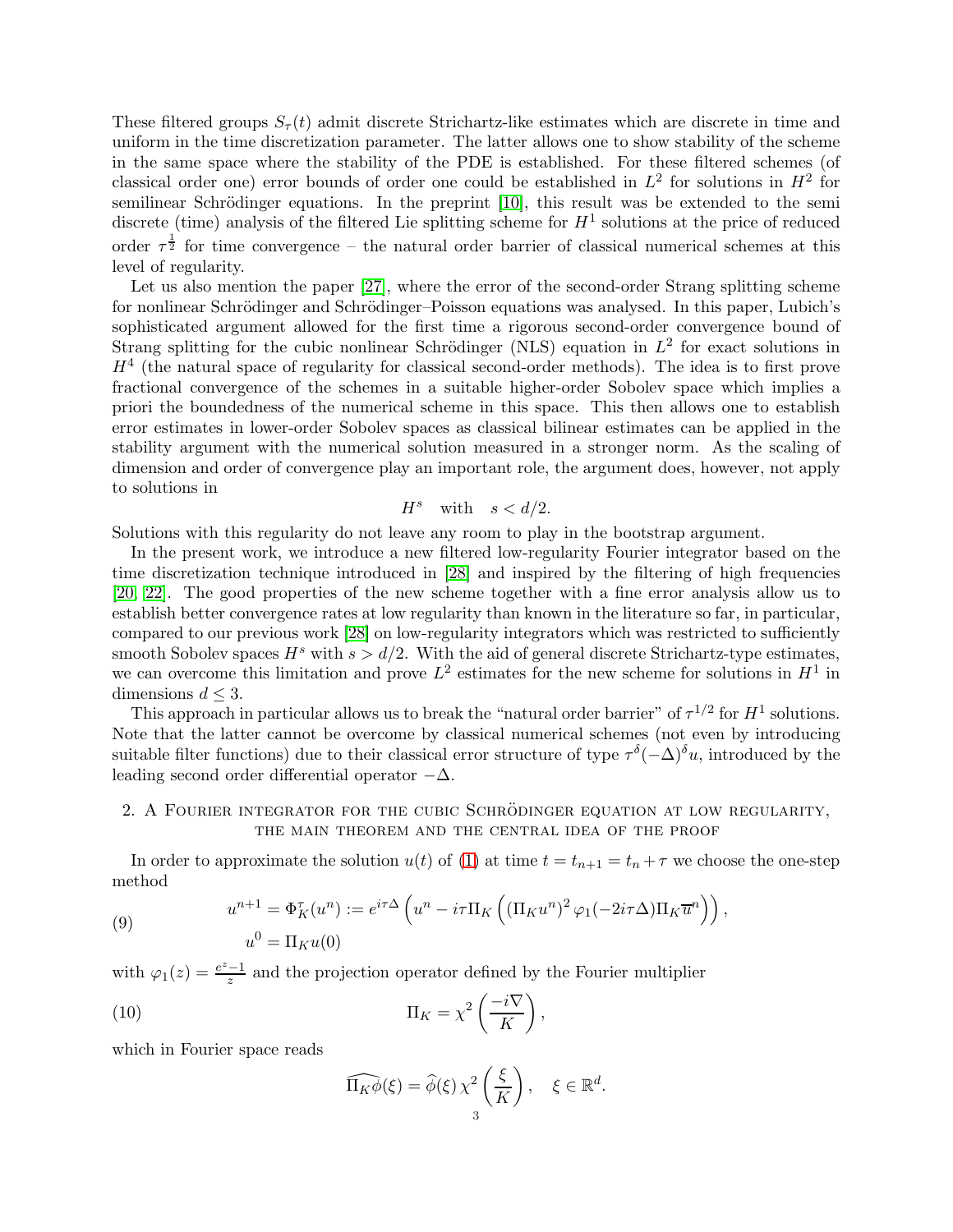Here  $\chi$  is a smooth radial nonnegative function which is one on  $B(0, 1)$  and supported in  $B(0, 2)$ , and  $K \geq 1$  is considered as a parameter that will depend on  $\tau$ . Note that, here, we will not restrict ourselves to the choice  $K = \tau^{-\frac{1}{2}}$  as in [\[20\]](#page-28-7), but we allow  $K = \tau^{-\frac{\alpha}{2}}$  with some  $\alpha \geq 1$ . The main reason for this choice is that the introduction of the filter introduces a new term in the error. Indeed, by denoting by u the exact solution of  $(1)$  and by  $u<sup>n</sup>$  the sequence given by the scheme  $(9)$ , we have the estimate

<span id="page-3-1"></span>(11) 
$$
||u(t_n) - u^n||_{L^2} \le ||u^n - u^K(t_n)||_{L^2} + ||u^K(t_n) - u(t_n)||_{L^2},
$$

where  $u^{K}(t)$  denotes the exact solution of the filtered PDE,

<span id="page-3-0"></span>(12) 
$$
i\partial_t u^K = -\Delta u^K + \Pi_K(|\Pi_K u^K|^2 \Pi_K u^K), \qquad u^K(0) = \Pi_K u(0).
$$

We now observe that the scheme [\(9\)](#page-2-0) is exactly the low-regularity Fourier integrator introduced in [\[28\]](#page-28-13), applied to the filtered PDE [\(12\)](#page-3-0). From this observation and due to the more favorable property of the local error of this scheme emphasized in [\(4\)](#page-1-0), we could expect an estimate of order  $\tau$  for  $||u^n - u^K(t_n)||_{L^2}$  assuming only  $H^1$  regularity of the exact solution. Nevertheless, for the second term on the right-hand side of [\(11\)](#page-3-1), i.e.,  $||u^K(t_n) - u(t_n)||_{L^2}$ , we can get only an estimate of order  $1/K$  for  $H^1$  solutions. Therefore, the choice  $K = \tau^{-\frac{1}{2}}$ , which yields uniform in  $\tau$  discrete Strichartz-type estimates as proven in [\[20\]](#page-28-7), would give a total error estimate of order  $\tau^{\frac{1}{2}}$ , completely hiding the superior properties of the local error of the Fourier integrator. This is the reason for which we make the choice  $K = \tau^{-\frac{\alpha}{2}}$  and choose  $\alpha$  in the end in order to optimize the error. Taking  $\alpha$  large makes the term  $||u^K(t_n) - u(t_n)||_{L^2}$  smaller, but the price to pay for such a choice is that there is a loss in the discrete Strichartz estimates. Indeed, we shall establish in Theorem [4.2](#page-6-0) below that the general form of the discrete Strichartz estimates reads

$$
||e^{in\tau \Delta} \Pi_K f||_{l^p_{\tau}L^q} \leq C(K\tau^{\frac{1}{2}})^{\frac{2}{p}} ||f||_{L^2}.
$$

(For the precise meaning of the norms, we refer to Section [3.](#page-4-0))We will also establish that this estimate with loss can be used to deduce an estimate with a uniform constant but with a loss of derivatives:

$$
\big\|e^{in\tau\Delta}\Pi_{K}f\big\|_{l_{\tau}^{p}L^{q}}\leq C\|f\|_{H^{\frac{2}{p}(1-\frac{1}{\alpha})}}.
$$

Note that this type of loss of derivative in the Strichartz estimates also occurs in the case of compact manifolds [\[2,](#page-27-3) [6\]](#page-27-4).

Choosing  $\alpha$  larger than one will thus deteriorate the estimate that we get for the first term  $||u^n - u^K(t_n)||_{L^2}$ . In the end, by a careful choice of  $\alpha$  such that the two terms contribute equally, we are able to get an estimate on the global error of the form

$$
||u(t_n) - u^n||_{L^2} \le c\tau^{1/2 + \gamma(d)} \quad \text{for solutions } u \in H^1,
$$

where  $\gamma(d) > 0$  depends on the dimension d. Recall that such a favorable error estimate cannot hold for classical numerical schemes (not even by introducing a suitable filter as done in the splitting schemes [\[20,](#page-28-7) [22\]](#page-28-8)) as for  $H^1$  solutions the global error is proportional to  $\tau^{1/2}$ , in general, due to the local error structure [\(3\)](#page-0-1).

We conclude this section with the main theorem on the precise error estimates for our new scheme.

<span id="page-3-2"></span>**Theorem 2.1.** For every  $T > 0$  and  $u_0 \in H^1$ , let us denote by  $u \in \mathcal{C}([0,T], H^1)$  the exact solution *of* [\(1\)](#page-0-2) with initial datum  $u_0$  and by  $u^n$  the sequence defined by the scheme [\(9\)](#page-2-0). Then, there exist  $\tau_0 > 0$  and  $C_T > 0$  such that for every step size  $\tau \in (0, \tau_0]$ , we have the following error estimates:

• *if*  $d = 1$ *, with the choice*  $K = 1/\tau^{\frac{5}{6}}$ *,* 

$$
||u^{n} - u(t_{n})||_{L^{2}} \leq C_{T} \tau^{\frac{5}{6}}, \quad 0 \leq n \leq N,
$$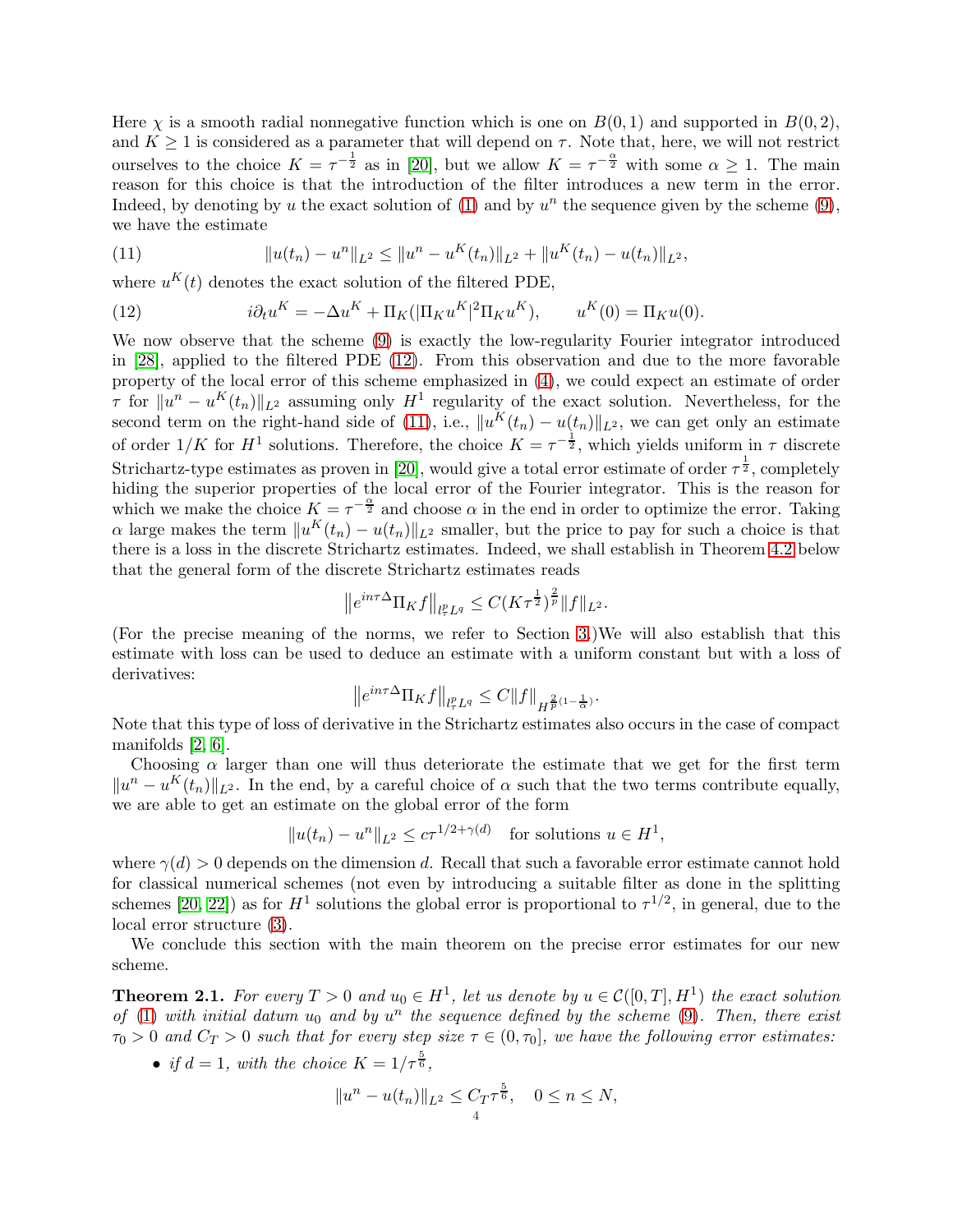• *if*  $d = 2$ , with the choice  $K = 1/\tau^{\frac{3}{4}}$ ,

$$
||u^{n} - u(t_{n})||_{L^{2}} \leq C_{T}\tau^{\frac{3}{4}}, \quad 0 \leq n \leq N,
$$

• *if*  $d = 3$ , *with the choice*  $K = 1/\tau^{\frac{2}{3}}$ ,

$$
||u^{n} - u(t_{n})||_{L^{2}} \leq C_{T} \tau^{\frac{2}{3}} \left| \log \tau \right|^{\frac{2}{3}}, \quad 0 \leq n \leq N,
$$

*where* N *is such that*  $N\tau \leq T$ *.* 

In the above theorem we focused on  $H^1$  solutions and optimized the rate of convergence. At the price of allowing a lower rate of convergence, we could handle even rougher data. Note that we have analyzed only the defocusing equation [\(1\)](#page-0-2). Nevertheless, the same results are true for the focusing one as long as the exact solution remains in  $H^1$  (we recall that finite time blow-up in  $H^1$ will occur in dimensions  $d = 2, 3$ .

The rest of the paper is organized as follows.

In Section [4,](#page-5-0) we describe the discrete Strichartz estimates, the proofs are postponed to Section [10.](#page-23-0) The aim of Section [5](#page-6-1) is to analyze the error  $||u^K(t_n) - u^n||_{L^2}$ . A crucial step towards the proof of Theorem [2.1](#page-3-2) is performed in Section [6.](#page-8-0) Indeed, we prove that the exact solution  $u<sup>K</sup>$  of [\(12\)](#page-3-0) enjoys discrete Strichartz estimates, see Proposition [6.3,](#page-9-0) that involve some loss of derivative or loss that is still better than that resulting from straightforward Sobolev embedding. These discrete Strichartz estimates for  $u^K$  are needed for two reasons. At first, the structure of the local error described by [\(4\)](#page-1-0) is a bit sketchy. A more precise description is given by (cf. Corollary [7.2\)](#page-14-0)

$$
\tau^2 |\nabla u^K|^2 u^K(t)
$$

so that in order to control the local error in  $L^2$  we need at least to control  $\|\nabla u^K(t)\|_{L^4}$ . Therefore, we need to rely on these discrete Strichartz estimates satisfied by the exact solution  $u^K$  of the filtered PDE [\(12\)](#page-3-0) in order to estimate this part of the local error without using more regularity. The other part, where the estimates of Proposition [6.3](#page-9-0) are crucially used, is in the proof of the stability of the scheme at low regularity. Indeed, by defining  $e^n = u^n - u^K(t_N)$ , we get that  $e^n$ solves

$$
e^{n+1} = e^{i\tau\Delta} \left( e^n - i\tau \Pi_K \left( \varphi_1(-2i\tau\Delta) \Pi_K e^n (\Pi_K u^K(t_n)^2) \right) + \cdots \right)
$$

where the dots stand for similar or quadratic and cubic terms with respect to  $e^n$ . Therefore, we get an  $L^2$  estimate of the form

$$
||e^{n+1}||_{L^2} \leq ||e^n||_{L^2}(1+\tau||u^K(t_n)||_{L^{\infty}}^2+\cdots).
$$

In order to prove even boundedness of  $e^n$ , we need to prove that the expression

$$
\tau \sum_{n=0}^{N} \|u^K(t_n)\|_{L^\infty}^2
$$

is uniformly bounded with respect to  $\tau$ . This type of estimate will be a consequence of Proposi-tion [6.3.](#page-9-0) Note that this uniform boundedness in dimension  $d \geq 2$  cannot be obtained by using only the fact that  $u^K \in \mathcal{C}([0,T], H^1)$ .

<span id="page-4-0"></span>In Sections [7](#page-12-0) and [8,](#page-14-1) we analyze the local error and finally, in Section [9,](#page-18-0) we prove Theorem [2.1.](#page-3-2)

## 3. NOTATIONS

Note that the mild solution  $u(t) = u(t, \cdot)$  of [\(1\)](#page-0-2) is given by

(13) 
$$
u(t_n + \tau) = e^{i\tau \Delta} u(t_n) - i e^{i\tau \Delta} T(u)(\tau, t_n)
$$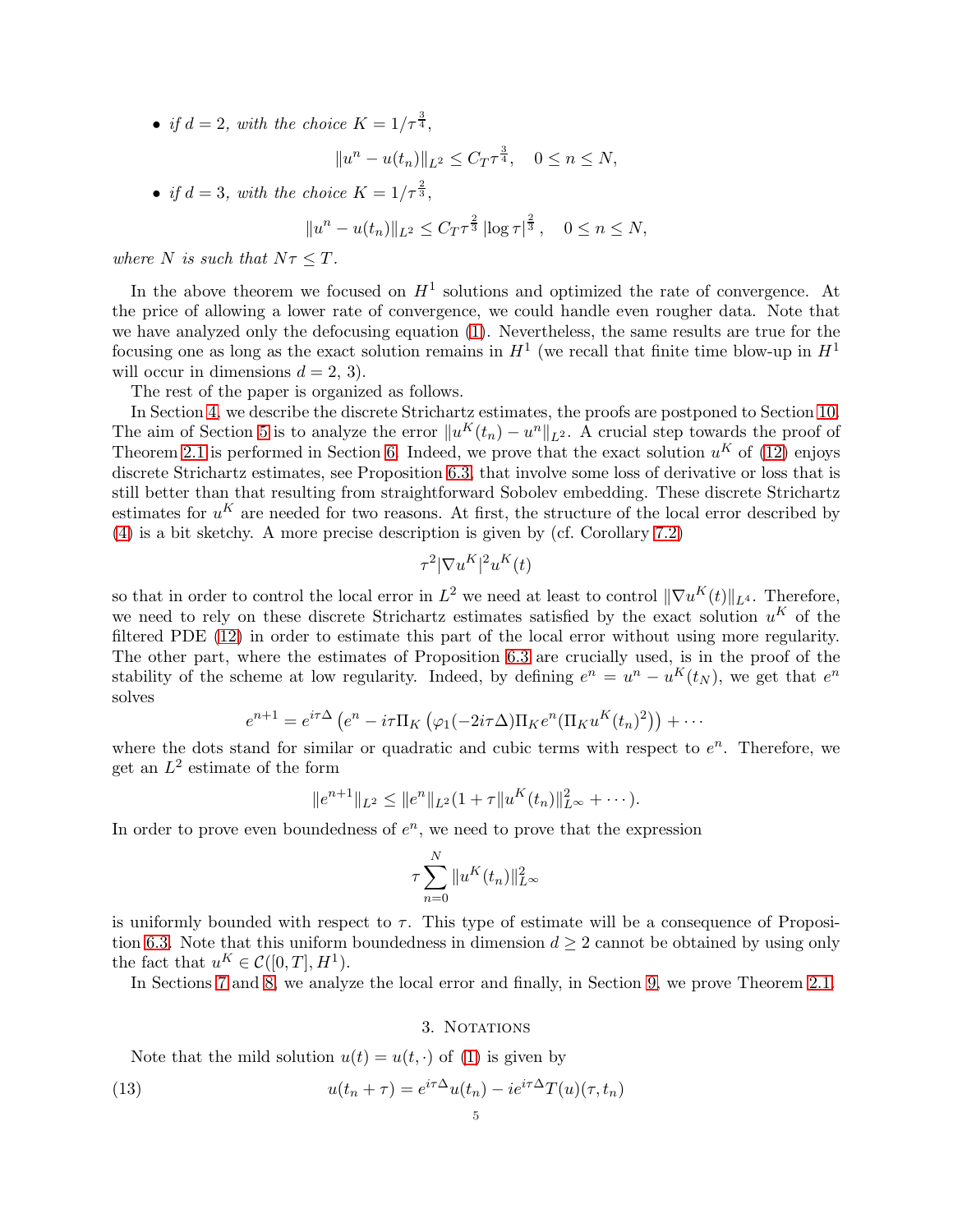with the Duhamel operator

(14) 
$$
T(u)(\tau, t_n) = \int_0^{\tau} e^{-is\Delta} |u(t_n + s)|^2 u(t_n + s) ds.
$$

Let F be a function of two variables  $(t, x) \in \mathbb{R} \times \mathbb{R}^d$ . We use the continuous norms

$$
||F||_{L^pL^q} = \left(\int_{\mathbb{R}} ||F(t, \cdot)||_{L^q}^p dt\right)^{\frac{1}{p}},
$$
  

$$
||F||_{L^p_TL^q} = \left(\int_0^T ||F(t, \cdot)||_{L^q}^p dt\right)^{\frac{1}{p}}
$$

with the convention that for  $p = \infty$  the integral is replaced by the ess sup.

At the discrete level, for a sequence  $(F_k(x))_{k\in\mathbb{Z}}$ , we use the notation

$$
||F||_{l_T^p L^q} = ||F_k||_{l_T^p L^q} = \left(\tau \sum_{k \in \mathbb{Z}} ||F_k||_{L^q}^p\right)^{\frac{1}{p}}
$$

and

$$
||F_k||_{l^p_{\tau,N}L^q} = \left(\tau \sum_{k=0}^N ||F_k||_{L^q}^p\right)^{\frac{1}{p}}.
$$

For  $p = \infty$ ,  $\tau$  times the sum is replaced by the supremum.

<span id="page-5-0"></span>Finally, we write  $a \lesssim b$  whenever there is a generic constant  $C > 0$  such that  $a \leq Cb$ .

### 4. Continuous and discrete Strichartz estimates

Let us first recall the classical Strichartz estimates for the linear Schrödinger equation.

Let us say that  $(p,q)$  is admissible if  $p \geq 2$ ,  $q \geq 2$ ,  $(p,q,d) \neq (2,\infty,2)$  and  $\frac{2}{p} + \frac{d}{q} = \frac{d}{2}$  $\frac{d}{2}$ . The admissible pair with  $p = 2$  is called the endpoint. Note that there is no such point in dimensions 1 and 2. As usually, the dual indices of  $(p, q)$  will be denoted by  $(p', q')$ , i.e.,  $\frac{1}{p} + \frac{1}{p'}$  $\frac{1}{p'} = 1$  and  $\frac{1}{q} + \frac{1}{q'}$  $\frac{1}{q'}=1.$ 

**Theorem 4.1.** For every  $(p,q)$ , admissible, there exists  $C > 0$  such that for every  $f \in L^2$  and  $F \in L^{p'}L^{q'}$ 

(15) 
$$
\|e^{it\Delta} f\|_{L^p L^q} \le C \|f\|_{L^2}
$$

(16) 
$$
\left\| \int_{\mathbb{R}} e^{-is\Delta} F(s, \cdot) ds \right\|_{L^2} \leq C \|F\|_{L^{p'}L^{q'}}.
$$

*Moreover, for every*  $(p_1, q_1)$  *and*  $(p_2, q_2)$  *admissible, there exists*  $C > 0$  *such that for every*  $F \in$  $L^{p'_2}L^{q'_2}$ , we have

(17) 
$$
\left\| \int_{-\infty}^t e^{i(t-s)\Delta} F(s, \cdot) ds \right\|_{L^{p_1} L^{q_1}} \leq C \|F\|_{L^{p'_2} L^{q'_2}}.
$$

These estimates were proven by Strichartz [\[30\]](#page-28-23) in a special case and by Ginibre and Velo [\[17\]](#page-28-24). The endpoint  $p = 2$  for  $d \geq 3$  was proven by Keel and Tao [\[24\]](#page-28-25).

<span id="page-5-1"></span>We shall next study discrete versions of these inequalities for the group

(18) 
$$
S_K(t) = e^{it\Delta} \Pi_K = \Pi_K e^{it\Delta}.
$$

We will consider that  $K \geq \tau^{-\frac{1}{2}}$ . In the case  $K = \tau^{-\frac{1}{2}}$  such estimates were established in [\[22\]](#page-28-8). This is the only choice which ensures estimates without loss. Here, we will allow some loss depending on K in order to optimize the total error.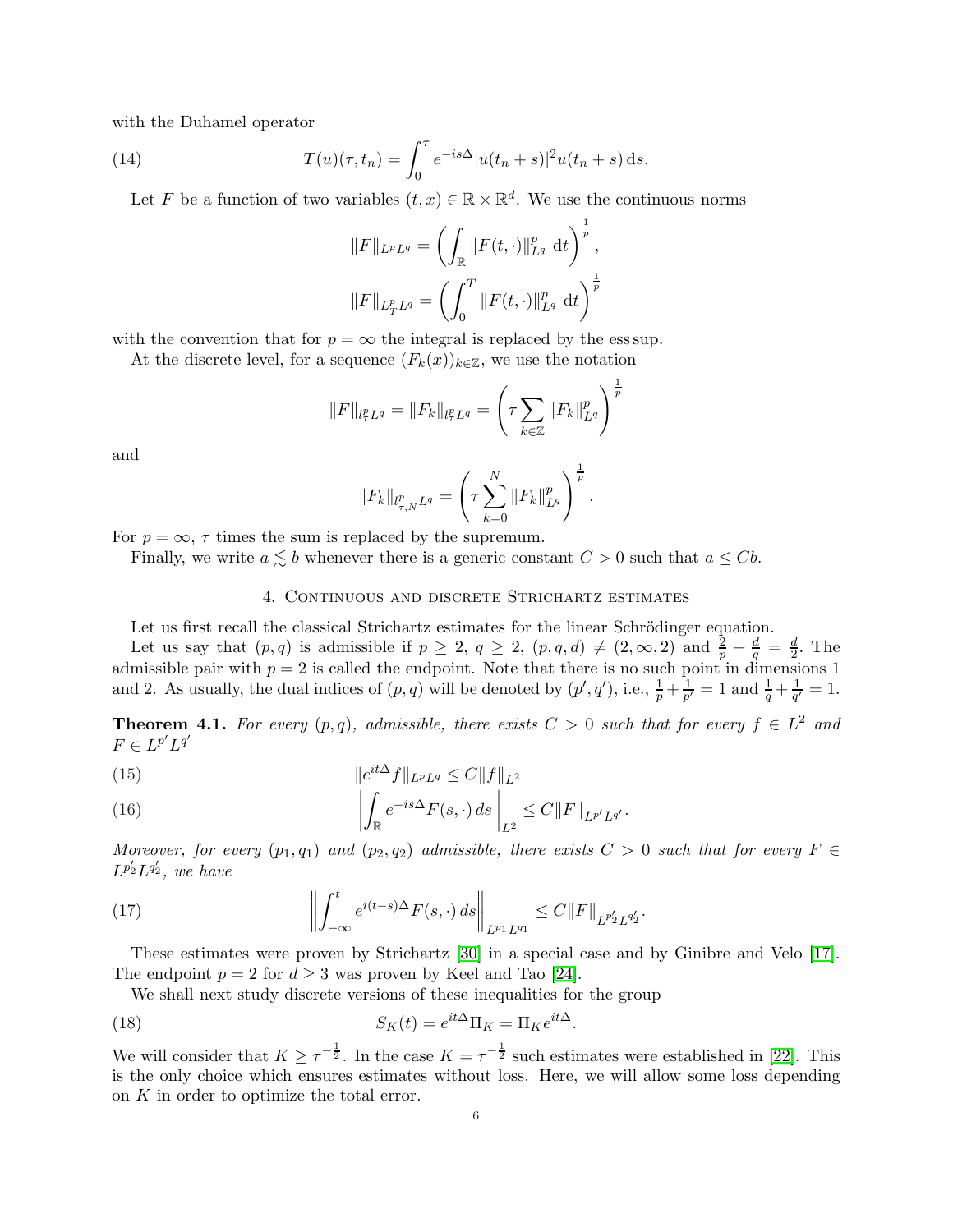<span id="page-6-0"></span>**Theorem 4.2.** For every  $(p,q)$  admissible with  $p > 2$ , there exists  $C > 0$  such that for every K and  $\tau$  *satisfying*  $K\tau^{\frac{1}{2}} \geq 1$  *and all*  $f \in L^2$ *, we have* 

<span id="page-6-2"></span>(19) 
$$
||S_K(n\tau)f||_{l^p_{\tau}L^q} \leq C(K\tau^{\frac{1}{2}})^{\frac{2}{p}}||f||_{L^2}.
$$

*For every*  $(p, q)$  *admissible with*  $p > 2$ *, there exists*  $C > 0$  *such that for every* K *and*  $\tau$  *satisfying*  $K\tau^{\frac{1}{2}} \geq 1$  and all  $F \in l_{\tau}^{p'} L^{q'}$ , we have

<span id="page-6-3"></span>(20) 
$$
\left\| \tau \sum_{n \in \mathbb{Z}} S_K(-n\tau) F_n \right\|_{L^2} \leq C (K \tau^{\frac{1}{2}})^{\frac{2}{p}} \|F\|_{l^p_\tau' L^{q'}}.
$$

*For every*  $(p_1, q_1)$ ,  $(p_2, q_2)$  *admissible with*  $p_1 > 2$ ,  $p_2 > 2$ , *there exists*  $C > 0$  *such that for every* K and  $\tau$  satisfying  $K\tau^{\frac{1}{2}} \geq 1$ , all  $s \in [-3,3]$  and all  $F \in l_{\tau}^{p_2'} L^{q_2'}$ , we have

.

<span id="page-6-4"></span>(21) 
$$
\left\| \tau \sum_{k=-\infty}^{n-1} S_K((n-k+s)\tau) F_k \right\|_{l_{\tau}^{p_1} L^{q_1}} \leq C(K\tau^{\frac{1}{2}})^{\frac{2}{p_1} + \frac{2}{p_2}} \|F\|_{l_{\tau}^{p_2'} L^{q_2'}}
$$

Note that we have excluded the endpoints in the statements of the Strichartz estimates [\(19\)](#page-6-2), [\(20\)](#page-6-3) and [\(21\)](#page-6-4). Also note that in the estimate [\(21\)](#page-6-4), we have added in the definition of the operator a shift  $s\tau$ . Though it almost does not change anything in the proof, taking into account this shift will be crucial to get the estimates of Proposition [6.5](#page-11-0) and the control of the local error. The proof of Theorem [4.2](#page-6-0) is postponed to Section [10.2.](#page-24-0)

It will be useful to convert the estimates of Theorem [4.2](#page-6-0) when  $K = \tau^{-\frac{\alpha}{2}}$  with  $\alpha \geq 1$  (a choice that we will make in order to optimize the error estimate) into estimates with uniformly bounded constants but with loss of derivatives.

<span id="page-6-8"></span>**Corollary 4.3.** For every  $(p,q)$  admissible with  $p > 2$ , there exists  $C > 0$  such that for every  $0 < \tau \leq 1$  and  $K = \tau^{-\frac{\alpha}{2}}, \alpha \geq 1$ , we have

<span id="page-6-5"></span>(22) 
$$
||S_K(n\tau)f||_{l^p_{\tau}L^q} \leq C||f||_{H^{\frac{2}{p}(1-\frac{1}{\alpha})}} \quad \text{for all } f \in H^{\frac{2}{p}(1-\frac{1}{\alpha})}.
$$

*For every*  $(p, q)$  *admissible with*  $p > 2$ *, there exists*  $C > 0$  *such that for every*  $0 < \tau \leq 1$ *,*  $K = \tau^{-\frac{\alpha}{2}}$ *,*  $\alpha \geq 1$  *and*  $s \in [-8, 8]$  *we have* 

<span id="page-6-9"></span>(23) 
$$
\left\| \tau \sum_{k=-\infty}^{n-1} S_K((n-k+s)\tau) F_k \right\|_{l^p_\tau L^q} \leq C \|F\|_{l^1_\tau H^{\frac{2}{p}(1-\frac{1}{\alpha})}} \quad \text{for all } F \in l^1_\tau H^{\frac{2}{p}(1-\frac{1}{\alpha})}.
$$

Note that, since  $\tau^{\frac{1}{p}}\|\Pi_K f\|_{L^q} \leq ||S_K(n\tau)f||_{l^p_\tau L^q}$  the estimate [\(22\)](#page-6-5) also encodes the modified Sobolev estimate

(24) 
$$
\tau^{\frac{1}{p}} \|\Pi_K f\|_{L^q} \leq C \|f\|_{H^{\frac{2}{p}(1-\frac{1}{\alpha})}}.
$$

<span id="page-6-1"></span>The proof of this estimate is postponed to Section [10.3.](#page-24-1)

# <span id="page-6-7"></span>5.  $H^1$  CAUCHY PROBLEM FOR [\(1\)](#page-0-2)

Let us recall the following well-known result for  $(1)$ . We refer, for example, to the book [\[26\]](#page-28-17).

<span id="page-6-6"></span>**Theorem 5.1.** For  $d \leq 3$  and for every  $u_0 \in H^1$ , there exists for every  $T > 0$  a unique solution of [\(1\)](#page-0-2) in  $\mathcal{C}([0,T], H^1)$  *such that*  $u(0) = u_0$ . Moreover, this solution is such that  $u, \nabla u \in L_T^p L^q$  for *every admissible* (p, q)*.*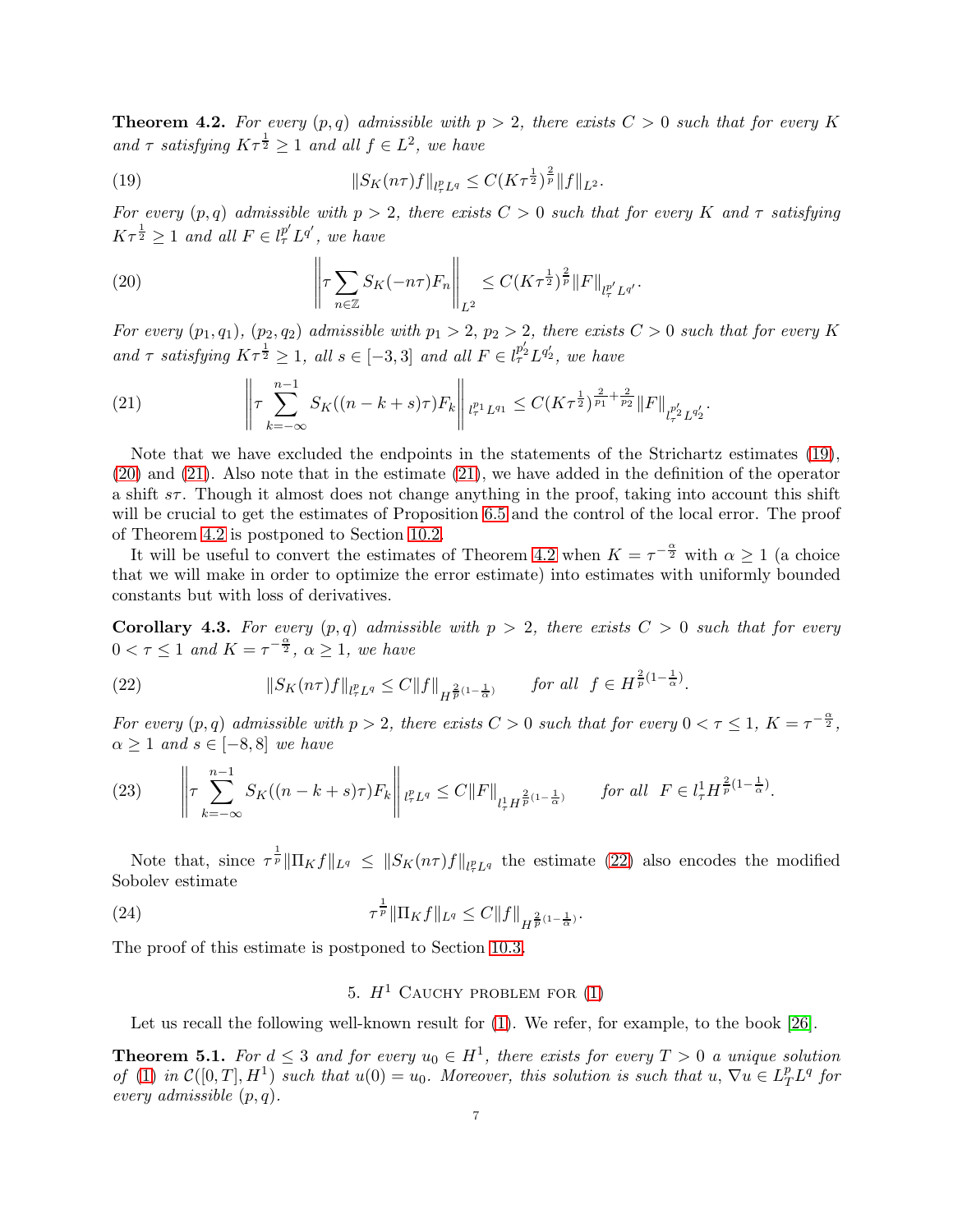Note that in the focusing case, there exists under the same assumptions a maximal  $H^1$  solution defined on  $[0, T^*)$  (and in this case  $T^*$  can be finite) with similar properties. All our convergence estimates thus extend to the focusing case on  $[0, T]$  for every  $T < T^*$ .

<span id="page-7-0"></span>Let us now consider a frequency truncated equation

(25) 
$$
i\partial_t u^K = -\Delta u^K + \Pi_K(|\Pi_K u^K|^2 \Pi_K u^K), \quad u^K(0) = \Pi_K u_0.
$$

As in Theorem [5.1,](#page-6-6) we can easily get:

<span id="page-7-1"></span>**Proposition 5.2.** For  $d \leq 3$ ,  $u_0 \in H^1$ , and  $K \geq 1$ , there exists a unique solution of [\(25\)](#page-7-0) such  $that \ u^K \in \mathcal{C}([0,T], H^1) \ \text{for every} \ T \geq 0.$  Moreover  $u^K, \nabla u^K \in L_T^p L^q \ \text{for every admissible} \ (p,q)$ . *More precisely, for every*  $T \geq 0$  *and every*  $(p,q)$  *admissible, there exists*  $C_T > 0$  *such that for all*  $K \geq 1$  *we have* 

$$
||u^K||_{L^p_T W^{1,q}} \leq C_T.
$$

We shall not detail the proof of this proposition that follows exactly the lines of the proof of Theorem [5.1.](#page-6-6)

**Remark 5.3.** *Note that, since*  $\Pi_{2K}\Pi_K = \Pi_K$ *, we have that*  $\Pi_{2K}u_K$  *solves the same equation* [\(25\)](#page-7-0) *with the same initial data and hence we have by uniqueness that*

$$
\Pi_{2K} u^K(t) = u^K(t) \quad \text{for all} \ \ t \in [0, T].
$$

We can also easily get the following corollary.

<span id="page-7-4"></span>**Corollary 5.4.** For  $d \leq 3$ ,  $u_0 \in H^1$  and every  $T > 0$ , there exists  $C_T > 0$  such that for every  $K \geq 1$ *, we have the estimate* 

<span id="page-7-2"></span>
$$
||u - uK||_{L_T^{\infty}L^2} \leq \frac{C_T}{K}.
$$

This will allow us to discretize in time the projected equation for  $u<sup>K</sup>$  only.

*Proof.* Let us first take  $M_T$  such that by using Theorem [5.1](#page-6-6) and Proposition [5.2,](#page-7-1) we have

(26) 
$$
||u^K||_{L^p_T W^{1,q}} + ||u||_{L^p_T W^{1,q}} \le M_T, \quad K \ge 1
$$

for some  $(p, q)$  admissible with q such that  $d < q < 2 + \frac{4}{d-2}$   $(q < \infty$  if  $d = 1, 2)$  so that  $W^{1,q}$  is embedded in  $L^{\infty}$ . Note that  $M_T$  in general depends on T. In the following and more generally, we will denote by  $M_T$  a generic constant that depends on T.

We further note that [\(26\)](#page-7-2) in particular yields, by using successively the Sobolev embedding and Hölder's inequality, that

<span id="page-7-3"></span>(27) 
$$
||u^K||_{L^2_T L^\infty} + ||u||_{L^2_T L^\infty} \lesssim T^{1-\frac{2}{p}} (||u^K||_{L^p_T W^{1,q}} + ||u||_{L^p_T W^{1,q}}) \lesssim T^{1-\frac{2}{p}} M_T,
$$

where  $(p, q)$  is admissible and q is such that  $d < q < 2 + \frac{4}{d-2}$   $(q < \infty$  if  $d = 1, 2)$ .

We first observe that

$$
||u - \Pi_K u||_{L_T^{\infty} L^2} \lesssim \frac{1}{K} ||\nabla u||_{L_T^{\infty} L^2} \lesssim \frac{M_T}{K}.
$$

By using Duhamel's formula, we have that

$$
u(t) - u^{K}(t) = e^{it\Delta}(1 - \Pi_{K})u_{0} - i \int_{0}^{t} e^{i(t-s)\Delta} \Pi_{K}(|u|^{2}u - |\Pi_{K}u|^{2}\Pi_{K}u) ds
$$
  

$$
- i \int_{0}^{t} e^{i(t-s)\Delta} \Pi_{K}(|\Pi_{K}u|^{2}\Pi_{K}u - |\Pi_{K}u^{K}|^{2}\Pi_{K}u^{K}) ds - i \int_{0}^{t} e^{i(t-s)\Delta}(1 - \Pi_{K})(|u|^{2}u) ds.
$$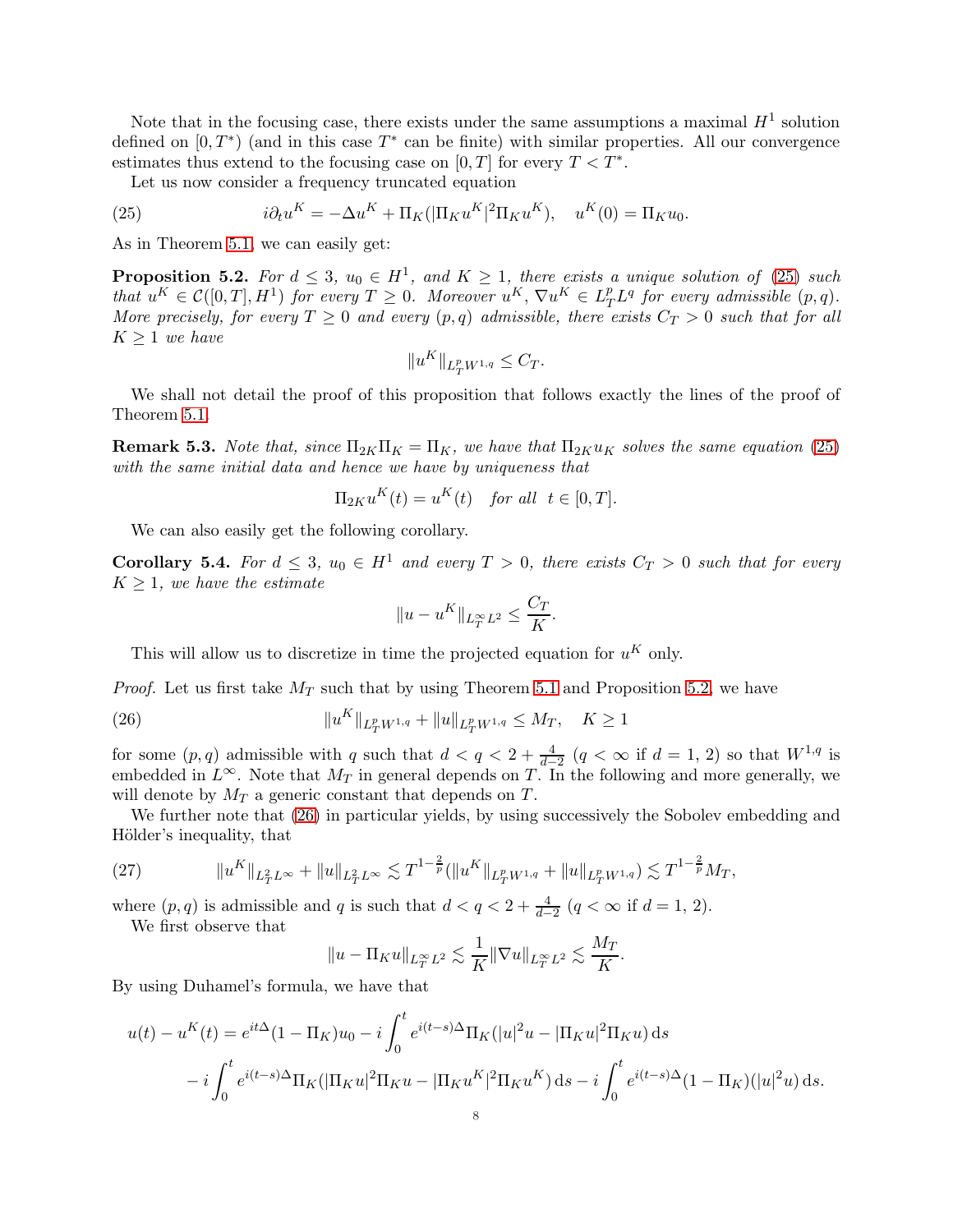From standard estimates, we then obtain that for every  $T_1 \leq T$ ,

$$
||u - u^{K}||_{L^{\infty}_{T_1}L^2} \leq \frac{C}{K} + C||u - \Pi_K u||_{L^{\infty}_{T}L^2} \Big(||u||^{2}_{L^{2}_{T}L^{\infty}} + ||\Pi_K u||^{2}_{L^{2}_{T}L^{\infty}}\Big) + C||u - u^{K}||_{L^{\infty}_{T_1}L^2} \Big(||u||^{2}_{L^{2}_{T}L^{\infty}} + ||u^{K}||^{2}_{L^{2}_{T}L^{\infty}}\Big) + \frac{C}{K}||u||_{L^{\infty}_{T}H^1}||u||^{2}_{L^{2}_{T}L^{\infty}},
$$

where  $C > 0$  is a number independent of T and  $T_1$ . Consequently, by using [\(26\)](#page-7-2) and [\(27\)](#page-7-3), we obtain that

$$
||u - u^{K}||_{L^{\infty}_{T_1}L^2} \leq \frac{M_T}{K} + CT_1^{2-\frac{4}{p}}||u - u^{K}||_{L^{\infty}_{T_1}L^2}M_T^2,
$$

where p is in particular such that  $2/p < 1$ . Consequently, we can choose  $T_1$  sufficiently small such that

$$
CT_1^{2-\frac{4}{p}}M_T^2 \le \frac{1}{2}
$$

and we obtain that

$$
\|u-u^K\|_{L^\infty_{T_1}L^2}\leq \frac{2M_T}{K}.
$$

This proves the desired estimate on  $[0, T_1]$ . We can then perform the same argument on  $[T_1, 2T_1], \cdots$ to finally get that

$$
||u - uK||_{L_T^{\infty}L^2} \le \frac{C_T}{K},
$$

<span id="page-8-0"></span>where  $C_T$  behaves like  $e^{CT}M_T$ .  $T^T M_T$ .

# 6. Discrete Strichartz estimates of the exact solution

In this section, we shall prove that the sequence  $(u^K(t_k))_{0 \leq k \leq N}$  where  $u^K$  solves [\(25\)](#page-7-0) satisfies discrete Strichartz estimates. This will be important in the following to estimate the local error and to control the stability of the scheme.

Let us first notice that by the Sobolev embedding  $H^1 \subset L^q$ , we have thanks to Proposition [5.2](#page-7-1) and estimate  $||u^K(t_k)||_{l^p_{\tau,N}L^q} \leq C_T$  for every  $(p,q)$  admissible. Nevertheless, this is not sufficient for our purpose. Indeed, for the estimate of the local error, we shall also need discrete Strichartz estimates of  $\nabla u^K(t_k)$ . Moreover, to prove the stability of the scheme, we shall also need an estimate without loss of the form  $||u^K(t_k)||_{l^2_{\tau,N}L^{\infty}} \leq C_T$  that does not follow from Sobolev embedding in dimensions 2 and 3.

Let us start with an estimate that will ensure a uniform control of  $||u^K(t_k)||_{l^2_{\tau,N}L^{\infty}}$ . This will be crucial in the proof of the stability of the scheme.

**Definition 6.1.** Let  $K = \tau^{-\frac{\alpha}{2}}$  for some  $\alpha \geq 1$ . We say that  $(p, q, \sigma)$  verifies property (H) if:

$$
(p,q)
$$
 is admissible,  $p > 2$ ,  $\sigma q > d$ ,  $\sigma + \frac{2}{p} \left(1 - \frac{1}{\alpha}\right) \le 1$ .

<span id="page-8-1"></span>Remark 6.2. *Let us check that the set of triples* (p, q, σ) *verifying* (H) *is not empty. In dimension* 1*, we can clearly take*  $q = 2$ *,*  $p = \infty$  *and any*  $\sigma \in (1/2, 1]$  *due to Sobolev embedding.* 

*In dimension* 2, by taking  $\sigma = \frac{2}{q} + \epsilon$ ,  $\epsilon > 0$ , (note that it is enough to have the embedding  $W^{\sigma,q} \subset L^{\infty}$ ),  $(p,q,\sigma)$  *verifies* (**H**) *if*  $(p,q)$  *is admissible*,  $p > 2$  *and*  $\epsilon - \frac{2}{p\alpha} \leq 0$ . It can be satisfied *for any*  $(p, q)$  *admissible with*  $p < \infty$  *by taking*  $\epsilon = \frac{1}{p}$  $\frac{1}{p\alpha}$ .

*In dimension* 3*, the set of*  $(p, q, \sigma)$  *verifying*  $(H)$  *is not empty if*  $\alpha < 2$ *. Indeed, by taking again*  $\sigma \, = \, \frac{3}{q} + \epsilon, \ \epsilon \, > \, 0, \,\ we \,\ need \,\ to \,\, verify \,\ \frac{1}{2} + \epsilon \, \leq \, \frac{2}{pc}$  $\frac{2}{p\alpha}$  which means that we can find  $\epsilon$  if  $1 \leq \alpha < \frac{4}{p}$ . *Consequently, if*  $\alpha < 2$ *, we can find*  $p > 2$  *such that this is satisfied.*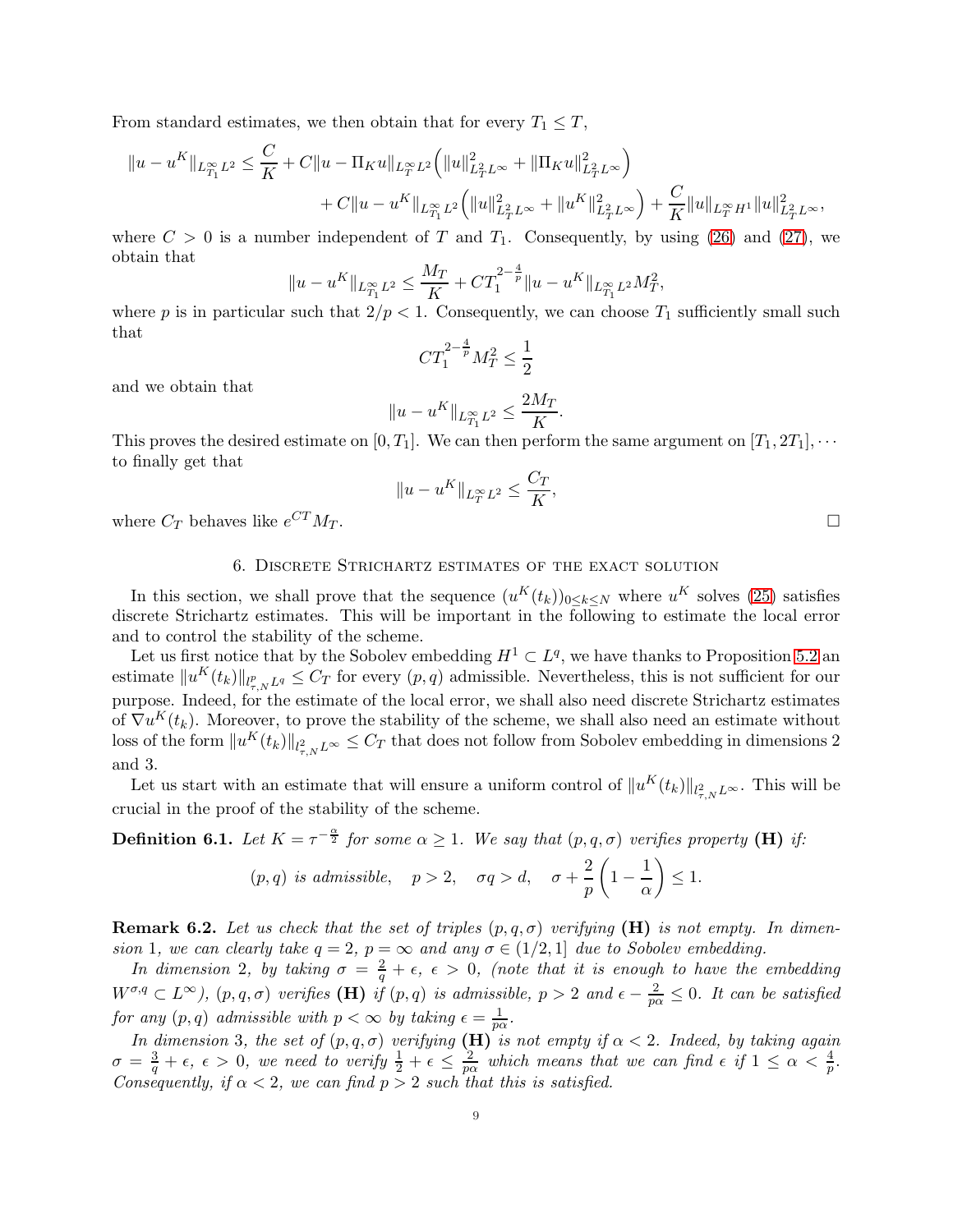<span id="page-9-0"></span>**Proposition 6.3.** Let  $K = \tau^{-\frac{\alpha}{2}}$  for some  $\alpha \geq 1$ ,  $\alpha < 2$  in dimension 3. Further, let  $(p, q, \sigma)$ *verify property* (H). Then for every  $T > 0$ , there exists  $C_T$  such that for every  $\tau \in (0,1]$  and every  $\hat{s} \in [-2\tau, 2\tau]$ , we have the estimate

(28) 
$$
\sup_{s \in [0,\tau]} \|e^{i\hat{s}\Delta} u^K(t_k + s)\|_{l^p_{\tau,[N-\frac{s}{\tau}]} W^{\sigma,q}} \leq C_T.
$$

The crucial consequence of this proposition is that, under the above assumptions and in the particular case when  $\hat{s} = 0$ , we get by Sobolev embedding that

(29) 
$$
\sup_{s \in [0,\tau]} \|u^K(t_k+s)\|_{l^2_{\tau,[N-\frac{s}{\tau}]}L^{\infty}} \leq C_T.
$$

In particular, this implies that

<span id="page-9-6"></span><span id="page-9-4"></span><span id="page-9-1"></span>
$$
||u^K(t_k)||_{l^p_{\tau,N}L^\infty}\leq C_T
$$

for  $p > 2$  such that  $(p, q, \sigma)$  verifies (H). In dimensions 1 and 2, there is no restriction on  $\alpha$ . In dimension 3, this only requires that  $\alpha < 2$ .

Note that another useful consequence of [\(28\)](#page-9-1) is that, though  $\varphi_1(i\tau\Delta)$  is not continuous on  $L^q$ for  $q \neq 2$  with uniform estimate with respect to  $\tau$ , we have the following bound.

<span id="page-9-5"></span>**Corollary 6.4.** *For*  $(p, q, \sigma)$  *verifying*  $(H)$ *, we also obtain that* 

(30) 
$$
\|\varphi_1(2i\tau\Delta)u^K(t_k)\|_{l^p_{\tau,N}W^{\sigma,q}} \leq C_T.
$$

We will start with the proof of Proposition [6.3.](#page-9-0)

*Proof of Proposition [6.3.](#page-9-0)* We first prove the estimate [\(28\)](#page-9-1) for  $\hat{s} = 0$ . We use Duhamel's formula to get that for every  $0 \le n \le N$  and  $s \in [0, \tau]$ ,

$$
u^{K}(t_{n}+s) = e^{i(t_{n}+s)\Delta} \Pi_{K} u_{0} - i \int_{0}^{t_{n}+s} e^{i(t_{n}+s-s_{1})\Delta} \Pi_{K}(|\Pi_{K} u^{K}|^{2} \Pi_{K} u^{K})(s_{1}) ds_{1}
$$

that we rewrite as

$$
u^{K}(t_{n}+s) = S_{K}(t_{n}+s)u_{0} - iS_{K}(t_{n}+s)\sum_{k=0}^{n-1} \int_{0}^{\tau} e^{-i(t_{k}+\tilde{s})\Delta}(|\Pi_{K}u^{K}|^{2}\Pi_{K}u^{K})(t_{k}+\tilde{s}) d\tilde{s}
$$

$$
-i\int_{0}^{s} e^{-i(\tilde{s}-s)\Delta}\Pi_{K}(|\Pi_{K}u^{K}|^{2}\Pi_{K}u^{K})(t_{n}+\tilde{s}) d\tilde{s}.
$$

Therefore,

<span id="page-9-3"></span>(31) 
$$
u^{K}(t_{n}+s) = S_{K}(t_{n})e^{is\Delta}u_{0} - i\sum_{k=0}^{n-1} \int_{0}^{\tau} S_{K}(t_{n-k}+s-\tilde{s})(|\Pi_{K}u^{K}|^{2}\Pi_{K}u^{K})(t_{k}+\tilde{s}) d\tilde{s} - i\int_{0}^{s} S_{K}(s-\tilde{s})(|\Pi_{K}u^{K}|^{2}\Pi_{K}u^{K})(t_{n}+\tilde{s}) d\tilde{s}.
$$

Let us fix  $M_T$  such that

(32) 
$$
||u^K||_{L_T^{\infty}H^1} + ||u^K||_{L_T^p W^{\sigma,q}} \le M_T
$$

and define  $N_1$ ,  $T_1 = N_1 \tau \leq T - \tau$ . We shall first prove that we can find  $T_1$  sufficiently small depending only on  $M_T$  such that

<span id="page-9-2"></span>(33) 
$$
\sup_{s \in [0,\tau]} \|u^K(t_k + s)\|_{l^p_{\tau,N_1} W^{\sigma,q}} \le RM_T
$$

for some  $R > 0$  well-chosen.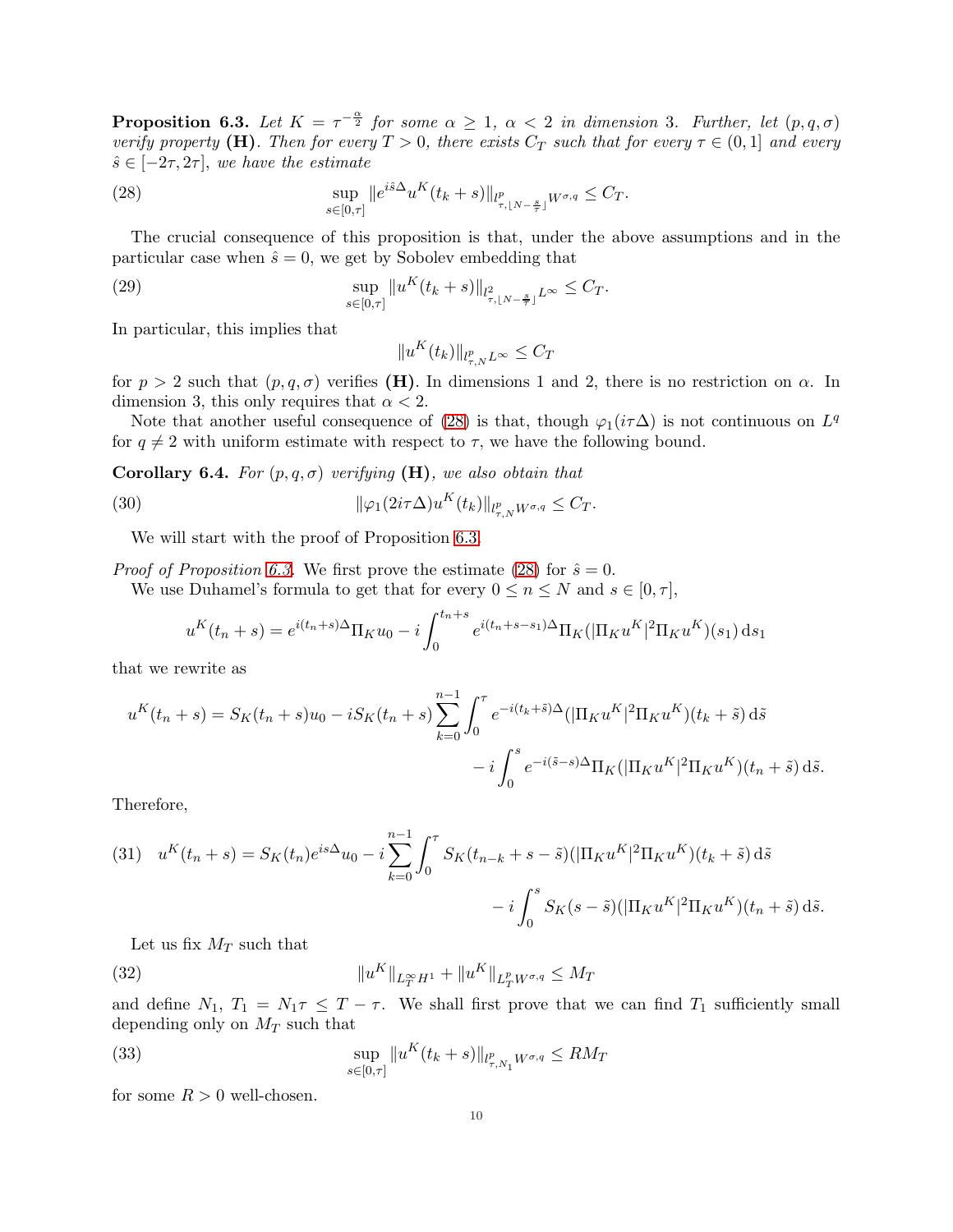Let us first observe that by elliptic regularity, for  $q \in (1,\infty)$ , we have

$$
||u^K(t_k+s)||_{l^p_{\tau,0}W^{\sigma,q}} \lesssim ||(I-\Delta)^{\frac{\sigma}{2}}u^K(t_k+s)||_{l^p_{\tau,0}L^q},
$$

therefore, since  $\Pi_{2K}u^K = u^K$ , we can use the modified Sobolev estimate [\(24\)](#page-6-7) to get

<span id="page-10-1"></span>
$$
(34) \t\t ||u^K(t_k+s)||_{l^p_{\tau,0}W^{\sigma,q}} \lesssim ||(I-\Delta)^{\frac{\sigma}{2}}u^K(t_k+s)||_{l^p_{\tau,0}L^q} \leq C_0||u^K||_{L^\infty_\tau H^{\sigma_1}} \leq C_0M_T,
$$

where  $\sigma_1 = \sigma + \frac{2}{p}$  $\frac{2}{p}(1-\frac{1}{\alpha})$  $\frac{1}{\alpha}$   $\leq$  1. We shall thus take  $R = 2C_0$  in [\(33\)](#page-9-2). Next, for  $n + 1 \leq N_1$ , assuming that  $\sup_{s\in[0,\tau]}\|u^K(t_k+s)\|_{l_{\tau,n}^p W^{\sigma,q}}\leq 2C_0M_T$ , we get by using [\(31\)](#page-9-3) and the Strichartz estimate of Corollary [4.3](#page-6-8) that

<span id="page-10-0"></span>(35) 
$$
||u^{K}(t_{k}+s)||_{l_{\tau,n+1}^{p}W^{\sigma,q}} \leq C_{0}||u_{0}||_{H^{1}} + \frac{C}{\tau} \int_{0}^{\tau} |||\Pi_{K}u^{K}|^{2}\Pi_{K}u^{K}(t_{k}+\tilde{s})||_{l_{\tau,n}^{1}H^{\sigma_{1}}} d\tilde{s} + \frac{C}{\tau} \int_{0}^{\tau} |||\Pi_{K}u^{K}|^{2}\Pi_{K}u^{K}(t_{k}+\tilde{s})||_{l_{\tau,n+1}^{1}H^{\sigma_{1}}} d\tilde{s}.
$$

Next, we can use that

 $\begin{aligned} \|\|\Pi_Ku^K|^2\Pi_Ku^K(t_k+\tilde{s})\|_{l^1_{\tau,n}H^{\sigma_1}} &\leq \|\|\Pi_Ku^K|^2\Pi_Ku^K(t_k+\tilde{s})\|_{l^1_{\tau,n}H^1} \leq \|u^K\|_{L^\infty_T H^1} \|u^K(t_k+\tilde{s})\|_{l^2_{\tau,n}L^\infty}^2. \end{aligned}$ Since by the Sobolev and Hölder inequalities, we have

$$
||u^K(t_k+\tilde{s})||^2_{l^2_{\tau,n}L^{\infty}} \lesssim T_1^{1-\frac{2}{p}}||u^K(t_k+\tilde{s})||^2_{l^p_{\tau,n}W^{\sigma,q}},
$$

we get from the induction assumption that

$$
\|\|\Pi_K u^K\|^2 \Pi_K u^K(\tilde{s} + t_k)\|_{l^1_{\tau,n} H^{\sigma_1}} \le T_1^{1-\frac{2}{p}} M_T (2C_0 M_T)^2.
$$

In a similar way, we also obtain that

$$
\|\|\Pi_K u^K|^2 \Pi_K u^K(t_k + \tilde{s})\|_{l^1_{\tau,n+1} H^{\sigma_1}} \leq T_1^{1-\frac{2}{p}} M_T \|u^K(t_k + \tilde{s})\|_{l^p_{\tau,n+1} W^{\sigma,q}}^2,
$$

and we use that

$$
||u^K(t_k+s)||_{l^p_{\tau,n+1}W^{\sigma,q}} \leq ||u^K(t_k+s)||_{l^p_{\tau,n}W^{\sigma,q}} + \tau^{\frac{1}{p}}||u^K(t_{n+1}+s)||_{W^{\sigma,q}},
$$

which gives from the modified Sobolev embedding [\(24\)](#page-6-7)

$$
||u^K(t_k+s)||_{l^p_{\tau,n+1}W^{\sigma,q}} \leq ||u^K(t_k+s)||_{l^p_{\tau,n}W^{\sigma,q}} + M_T.
$$

Consequently, by plugging these estimates into [\(35\)](#page-10-0), we obtain that

$$
||u^K(t_k+s)||_{l^p_{\tau,n+1}W^{\sigma,q}} \leq C_0M_T+CT_1^{1-\frac{1}{p}}M_T^3+8CT_1^{1-\frac{1}{p}}C_0^2M_T^3.
$$

This yields

$$
\sup_{s \in [0,\tau]} \|u^K(t_k + s)\|_{l^p_{\tau,n+1}W^{\sigma,q}} \le 2C_0M_T
$$

by choosing  $T_1$  sufficiently small (note that  $T_1$  depends only on  $M_T$ ). This allows one to get by induction that

$$
\sup_{s \in [0,\tau]} \|u^K(t_k + s)\|_{l^p_{\tau,N_1} W^{\sigma,q}} \leq 2C_0 M_T.
$$

Since  $T_1$  only depends on  $M_T$ , we can iterate the argument on  $[T_1, 2T_1]$ , ... to finally get

$$
\sup_{s \in [0,\tau]} \|u^K(t_k + s)\|_{l^p_{\tau,N-1}W^{\sigma,q}} \leq C_T.
$$

Note that this also yields

$$
||u^K(t_k)||_{l^p_{\tau,N}W^{\sigma,q}} \leq C_T.
$$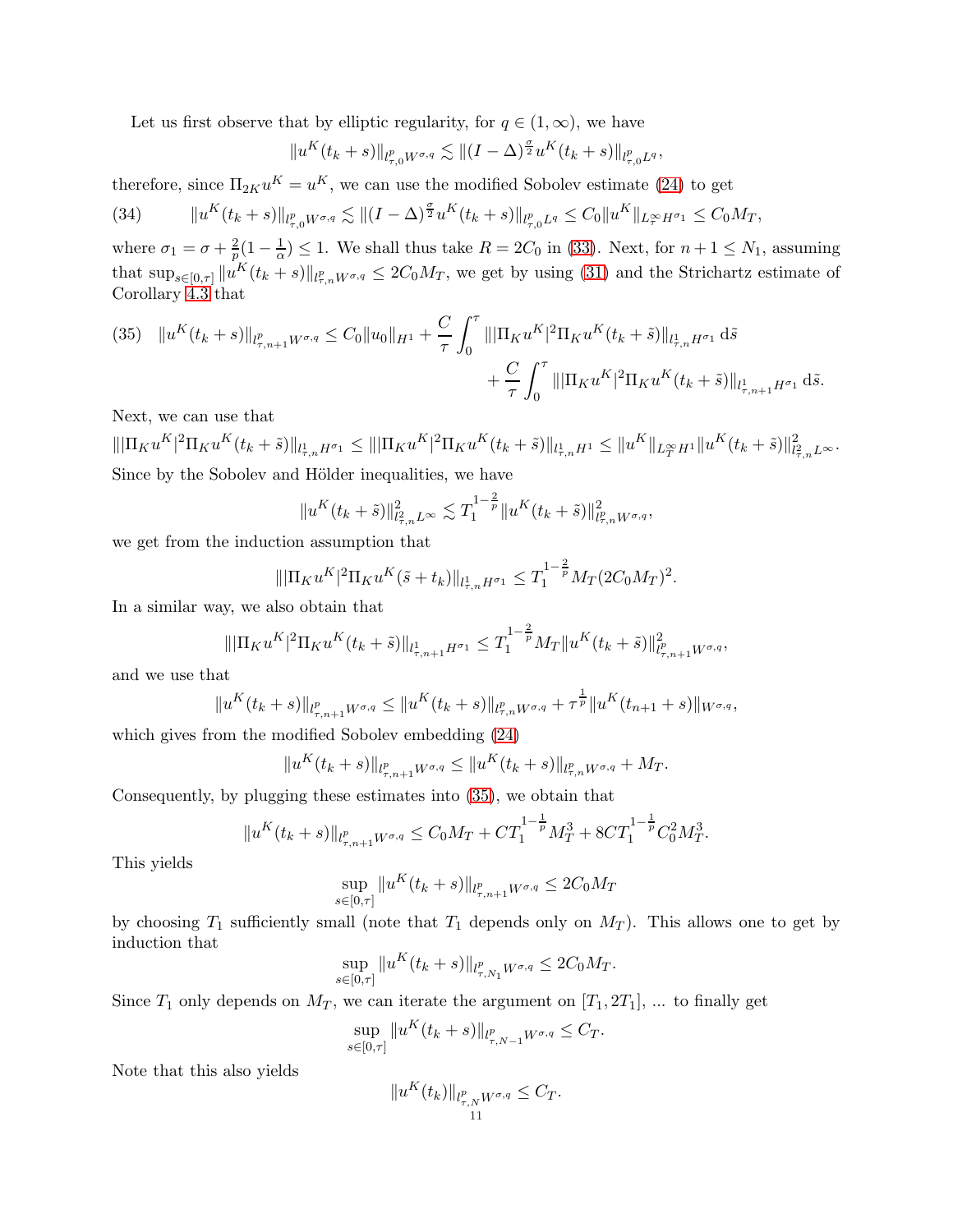Indeed, we have that

$$
||u^K(t_k)||_{l^p_{\tau,N}W^{\sigma,q}} \lesssim ||u^K(t_k)||_{l^p_{\tau,N-1}W^{\sigma,q}} + \tau^{\frac{1}{p}}||u^K(t_n)||_{W^{\sigma,q}} \leq C_T
$$

since by using the same estimates as in [\(34\)](#page-10-1), we have

$$
\tau^{\frac{1}{p}} \|u^K(t_n)\|_{W^{\sigma,q}} \lesssim \|u^K\|_{L^\infty_\tau H^{\sigma_1}} \le M_T.
$$

This proves [\(28\)](#page-9-1) in the case  $\hat{s} = 0$ .

To get the estimate in the general case, we apply  $e^{i\hat{s}\Delta}$  to [\(31\)](#page-9-3) to get

$$
e^{i\hat{s}\Delta}u^{K}(t_{n}+s) = S_{K}(t_{n})e^{i(s+\hat{s})\Delta}u_{0} - i\sum_{k=0}^{n-1}\int_{0}^{\tau}S_{K}(t_{n-k}+s+\hat{s}-\tilde{s})(|\Pi_{K}u^{K}|^{2}\Pi_{K}u^{K})(t_{k}+\tilde{s}) d\tilde{s} - i\int_{0}^{s}S_{K}(s+\hat{s}-\tilde{s})(|\Pi_{K}u^{K}|^{2}\Pi_{K}u^{K})(t_{n}+\tilde{s}) d\tilde{s}.
$$

From the same use of the Strichartz estimates of Corollary [4.3](#page-6-8) as above, we obtain that

$$
||e^{i\hat{s}\Delta}u^K(t_k+s)||_{l^p_{\tau,N-1}W^{\sigma,q}} \leq C_0||u_0||_{H^1} + M_T T^{1-\frac{1}{p}} \sup_{s\in[0,\tau]} ||u^K(t_k+s)||_{l^p_{\tau,N-1}W^{\sigma,q}}^2.
$$

Since we have already proved the estimate [\(28\)](#page-9-1) for  $\hat{s} = 0$ , this proves the estimate in the general case. Note that we can use the same trick as above to get the estimate for  $||e^{i\hat{s}\Delta}u^K(t_k)||_{l^p_{\tau,N}W^{\sigma,q}}$ .

It remains to prove [\(30\)](#page-9-4).

*Proof of Corollary [6.4.](#page-9-5)* We first note that we can decompose

$$
\varphi_1(2i\tau\Delta)u^K(t_k) = \varphi_1(2i\tau\Delta)(1 - \Pi_{\tau^{-\frac{1}{2}}})u^K(t_k) + \varphi_1(2i\tau\Delta)\Pi_{\tau^{-\frac{1}{2}}}u^K(t_k).
$$

By using Lemma [11.1,](#page-26-0) we have that the multiplier  $\varphi_1(2i\tau\Delta)\Pi_{\tau=\frac{1}{2}}$  is continuous on  $L^q$  for every q with norm uniform in  $\tau$ . Therefore, we get from Proposition [6.3](#page-9-0) that

$$
\|\varphi_1(2i\tau\Delta)\Pi_{\tau^{-\frac{1}{2}}}u^K(t_k)\|_{l^p_{\tau,N}W^{\sigma,q}} \leq C\|u^K(t_k)\|_{l^p_{\tau,N}W^{\sigma,q}} \leq C_T.
$$

To estimate the remaining part, we just observe that

$$
\varphi_1(2i\tau\Delta)(1-\Pi_{\tau^{-\frac{1}{2}}})u^K(t_k) = \frac{1-\Pi_{\tau^{-\frac{1}{2}}}}{2i\tau\Delta}e^{2i\tau\Delta}u^K(t_k) - \frac{1-\Pi_{\tau^{-\frac{1}{2}}}}{2i\tau\Delta}u^K(t_k).
$$

Again, the multiplier  $\frac{1-\Pi}{2i\tau\Delta}$  is continuous on  $L^q$  for every q with norm uniform in  $\tau$ ., see [\(102\)](#page-26-1) in Lemma [11.1.](#page-26-0)Therefore, we obtain that

$$
\|\varphi_1(2i\tau\Delta)(1-\Pi_{\tau^{-\frac{1}{2}}})u^K(t_k)\|_{l^p_{\tau,N}W^{\sigma,q}}\leq C\left(\|e^{2i\tau\Delta}u^K(t_k)\|_{l^p_{\tau,N}W^{\sigma,q}}+\|u^K(t_k)\|_{l^p_{\tau,N}W^{\sigma,q}}\right)
$$

and the result follows by using again Proposition [6.3.](#page-9-0)

<span id="page-11-0"></span>**Proposition 6.5.** *For every*  $T \geq 0$ ,  $u_0 \in H^1$  *and for every*  $(p,q)$  *admissible with*  $p > 2$ , *there exists*  $C_T > 0$  *such that for every* K,  $\tau$  *as in Proposition* [6.3,](#page-9-0) with  $\alpha < 2$  *in dimension* 3, we have *uniformly in*  $s \in [-2\tau, 2\tau]$  *the estimate* 

<span id="page-11-1"></span>(36) 
$$
||e^{is\Delta} \nabla u^K(t_k)||_{l^p_{\tau,N}L^q} \leq C_T (K\tau^{\frac{1}{2}})^{\frac{2}{p}}.
$$

Note that the above proposition gives in particular an estimate of  $\|\nabla u^K(t_k)\|_{l^p_{\tau,N}L^q}$  in the special case  $s = 0$ .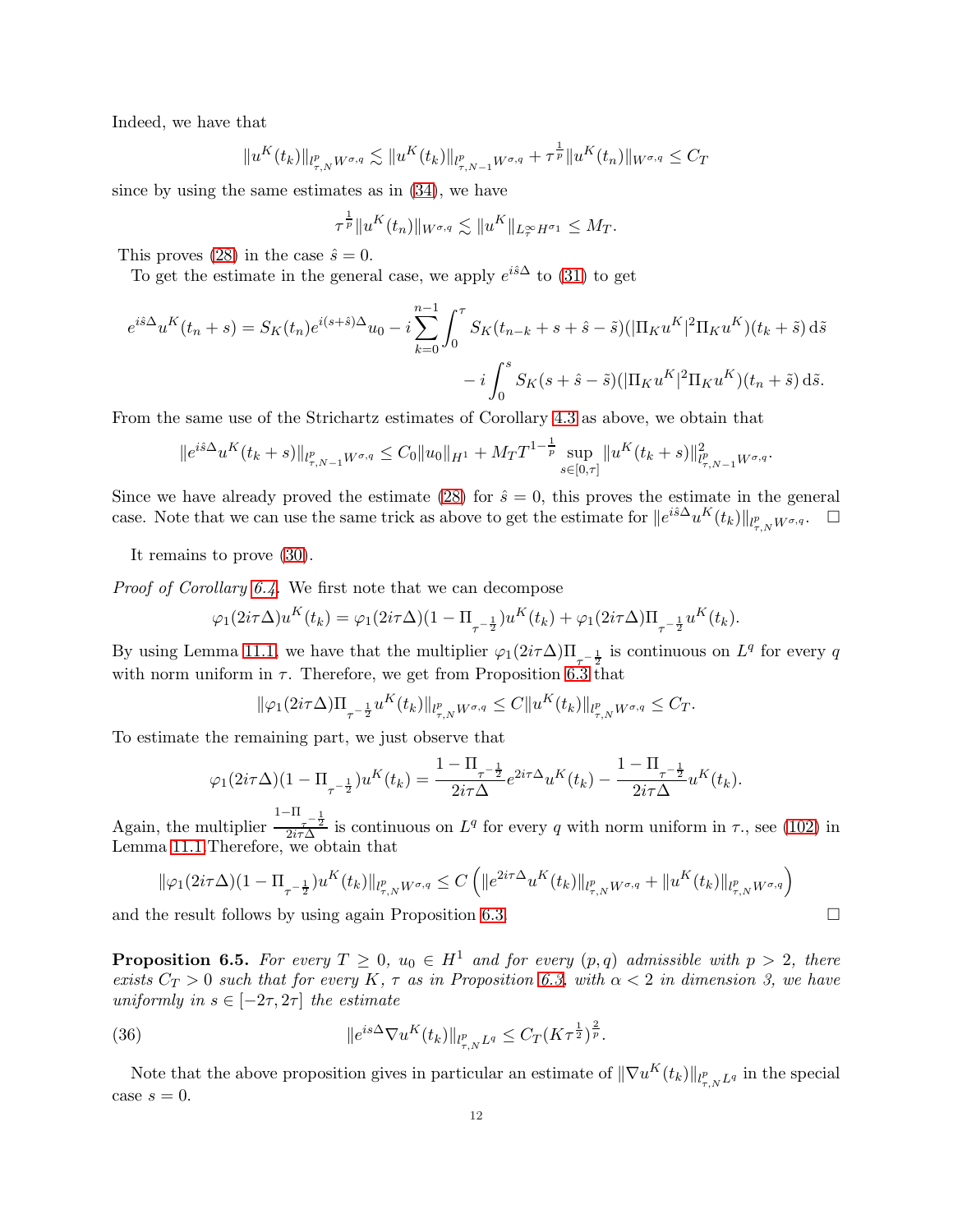*Proof.* By using again  $(31)$ , we write

(37) 
$$
e^{is\Delta} \nabla u_K(t_n) = S_K(n\tau)(e^{is\Delta} \nabla u_0)
$$
  

$$
-i \int_0^\tau \sum_{k=0}^{n-1} S_K(t_{n-k} + s - \tilde{s}) \nabla \left( |\Pi_K u^K|^2 \Pi_K u^K \right) (t_k + \tilde{s}) \, d\tilde{s}.
$$

We can then use Theorem [4.2](#page-6-0) (note that  $(s - \tilde{s})/\tau$  is uniformly bounded in [-3,3]) to get

$$
||e^{is\Delta}\nabla u_K(t_n)||_{l^p_{\tau,N},L^q} \leq C\Big((K\tau^{\frac{1}{2}})^{\frac{2}{p}}||e^{is\Delta}\nabla u_0||_{L^2} +(K\tau^{\frac{1}{2}})^{\frac{2}{p}}\frac{1}{\tau}\int_0^\tau \sup_{\tilde{s}\in[0,\tau]} \left\|\nabla \left(|\Pi_K u^K|^2\Pi_K u^K\right)(t_k+\tilde{s})\right\|_{l^1_{\tau,N}L^2} d\tilde{s}\Big).
$$

To estimate the last term in the above estimate, we use that

$$
\sup_{\tilde{s}\in[0,\tau]} \|\nabla \left( |\Pi_K u^K|^2 \Pi_K u^K \right) (t_k + \tilde{s}) \Big\|_{l^1_{\tau,N} L^2}
$$
\n
$$
\leq \sup_{\tilde{s}\in[0,\tau]} \left\| \|\nabla u^K(t_k + \tilde{s})\|_{L^2} \|\Pi_K u^K(t_k + \tilde{s})\|_{L^\infty}^2 \right\|_{l^1_{\tau,N}}
$$
\n
$$
\leq \|\nabla u^K\|_{L^\infty_T L^2} \sup_{\tilde{s}\in[0,\tau]} \|\Pi_K u^K(t_k + \tilde{s})\|_{l^2_{\tau,N} L^\infty}^2.
$$

To conclude, we can use the estimate [\(29\)](#page-9-6) which holds even in dimension 3 with the assumption that  $\alpha < 2$  by using Remark [6.2](#page-8-1) and Proposition [6.3.](#page-9-0)

## <span id="page-12-1"></span>7. Local error analysis

<span id="page-12-0"></span>We shall now study the time discretization [\(9\)](#page-2-0) of [\(25\)](#page-7-0). By using Duhamel's formula, we get that

(38) 
$$
u^K(t_n + \tau) = e^{i\tau \Delta} u^K(t_n) - i e^{i\tau \Delta} \Pi_K T(\Pi_k u^K)(\tau, t_n),
$$

where

(39) 
$$
T(\Pi_K u^K)(\tau, t_n) = \int_0^\tau e^{-is\Delta} \Big[ |\Pi_K u^K(t_n + s)|^2 \Pi_K u^K(t_n + s) \Big] ds.
$$

Iterating Duhamel's formula [\(38\)](#page-12-1), i.e., plugging the expansion

$$
u^{K}(t_{n}+s) = e^{is\Delta}u^{K}(t_{n}) - ie^{is\Delta}\Pi_{K}T(\Pi_{k}u^{K})(s,t_{n})
$$

(which follows by replacing  $\tau$  with s in [\(38\)](#page-12-1)) into (38), furthermore yields that

<span id="page-12-2"></span>
$$
u^{K}(t_{n}+\tau) = e^{i\tau\Delta}u^{K}(t_{n})
$$

$$
-ie^{i\tau\Delta}\Pi_{k}\int_{0}^{\tau}e^{-is\Delta}\Big[\Big(e^{is\Delta}\Pi_{K}u^{K}(t_{n})-ie^{is\Delta}\Pi_{K}T(\Pi_{K}u^{K})(s,t_{n})\Big)^{2}
$$

$$
\cdot\Big(e^{-is\Delta}\Pi_{K}\overline{u}^{K}(t_{n})+ie^{-is\Delta}\Pi_{K}\overline{T}(\Pi_{K}u^{K})(s,t_{n})\Big)\Big]ds
$$

$$
=e^{i\tau\Delta}u^{K}(t_{n})-ie^{i\tau\Delta}\Pi_{K}\int_{0}^{\tau}e^{-is\Delta}\Big[\Big(e^{is\Delta}\Pi_{K}u^{K}(t_{n})\Big)^{2}\Big(e^{-is\Delta}\Pi_{K}\overline{u}^{K}(t_{n})\Big)\Big]ds
$$

$$
+ie^{i\tau\Delta}\Pi_{K}\int_{0}^{\tau}e^{-is\Delta}\Big[T_{1}+T_{2}+T_{3}+T_{4}+T_{5}\Big](s,t_{n})ds
$$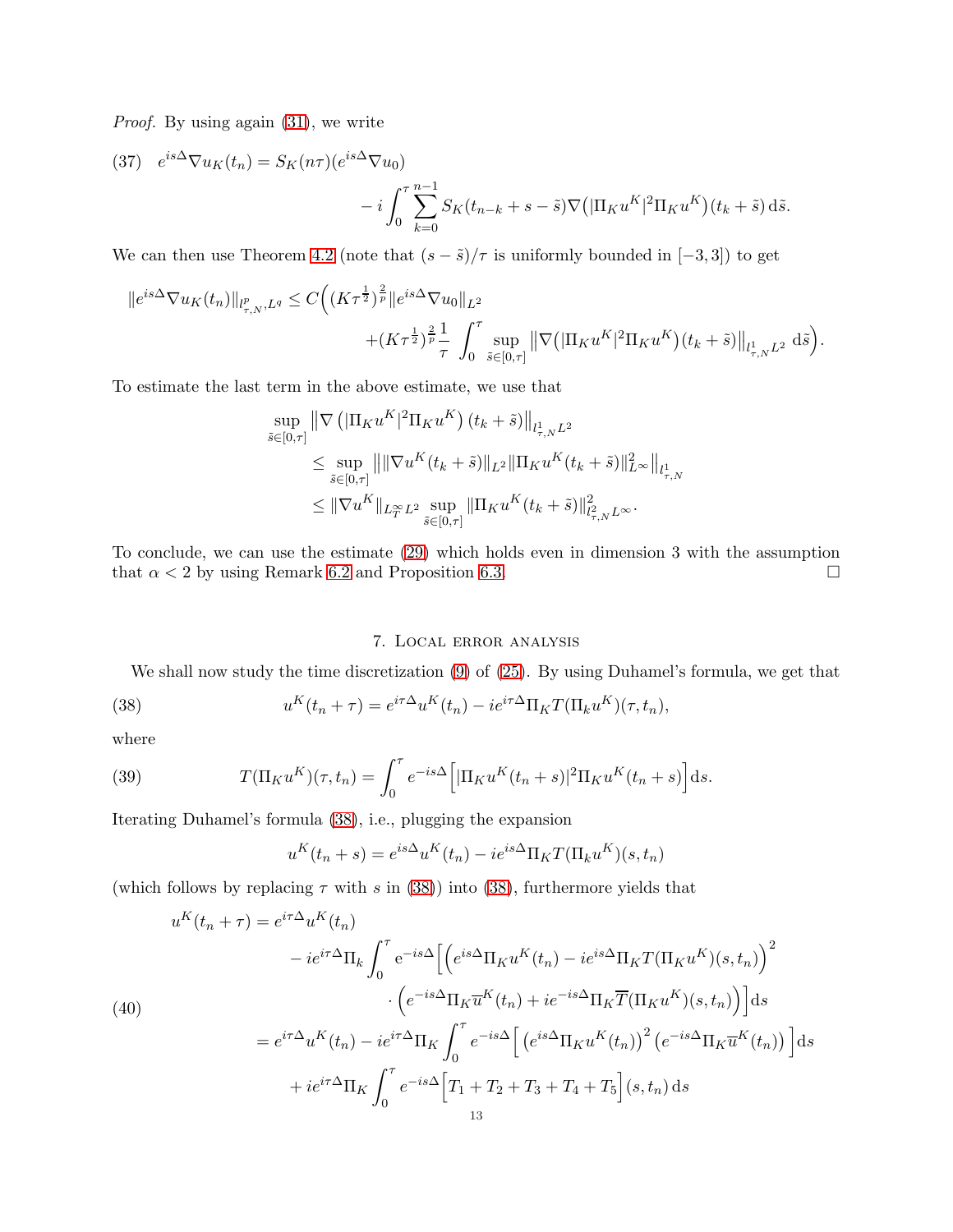with

<span id="page-13-3"></span>(41)  
\n
$$
T_1(s,t_n) = -i \left(e^{is\Delta} \Pi_K u^K(t_n)\right)^2 e^{-is\Delta} \Pi_K \overline{T}(\Pi_K u^K)(s,t_n)
$$
\n
$$
T_2(s,t_n) = -2 \left(e^{is\Delta} \Pi_K u^K(t_n)\right) \left|e^{is\Delta} \Pi_K T(\Pi_K u^K)(s,t_n)\right|^2
$$
\n
$$
T_3(s,t_n) = i \left|e^{is\Delta} \Pi_K T(\Pi_K u^K)(s,t_n)\right|^2 e^{is\Delta} \Pi_K T(\Pi_K u^K)(s,t_n)
$$
\n
$$
T_4(s,t_n) = 2i \left|e^{is\Delta} \Pi_K u^K(t_n)\right|^2 e^{is\Delta} \Pi_K T(\Pi_K u^K)(s,t_n)
$$
\n
$$
T_5(s,t_n) = \left(e^{-is\Delta} \Pi_K \overline{u}^K(t_n)\right) \left(e^{is\Delta} \Pi_K T(\Pi_K u^K)(s,t_n)\right)^2.
$$

In the following we set

<span id="page-13-1"></span>(42) 
$$
E_1(u^K, \tau, t_n) = i \int_0^{\tau} e^{-is\Delta} \Big[ T_1 + T_2 + T_3 + T_4 + T_5 \Big] (s, t_n) \, ds
$$

such that by [\(40\)](#page-12-2) we have that

<span id="page-13-0"></span>(43) 
$$
u^{K}(t_{n}+\tau) = e^{i\tau\Delta}u^{K}(t_{n}) - ie^{i\tau\Delta}\Pi_{K}\int_{0}^{\tau}e^{-is\Delta}\left[\left(e^{is\Delta}\Pi_{K}u^{K}(t_{n})\right)^{2}\left(e^{-is\Delta}\Pi_{K}\overline{u}^{K}(t_{n})\right)\right]ds + e^{i\tau\Delta}\Pi_{K}E_{1}(u^{K},\tau,t_{n}).
$$

<span id="page-13-2"></span>To compare the exact solution [\(43\)](#page-13-0) with the numerical solution [\(9\)](#page-2-0) we need the following Lemma. Lemma 7.1. *It holds that*

(44) 
$$
e^{-is\Delta} (e^{is\Delta}w)^2 (e^{-is\Delta}\overline{w}) - w^2 (e^{-2is\Delta}\overline{w})
$$
  
\n
$$
= -2i \int_0^s e^{-is_1\Delta} \left[ \nabla (e^{is_1\Delta}w)^2 \nabla (e^{i(s_1-2s)\Delta}\overline{w}) + (\nabla e^{is_1\Delta}w)^2 (e^{i(s_1-2s)\Delta}\overline{w}) \right] ds_1,
$$
\nwhere we set  $\nabla f \nabla g = \sum_{i=1}^d (\partial_i f)(\partial_i g)$  and  $(\nabla f)^2 = \nabla f \nabla f$ .

*Proof.* With the aid of the (inverse) Fourier transform

$$
w(x) = (2\pi)^{-d/2} \int_{\mathbb{R}^d} \widehat{w}(\xi) e^{i\langle x, \xi \rangle} d\xi
$$

we obtain with the notation  $\xi_j \xi_\ell = \langle \xi_j, \xi_\ell \rangle$  that

$$
\mathcal{F}\left(-2i\int_{0}^{s} e^{-is_{1}\Delta} \left[\nabla \left(e^{is_{1}\Delta}w\right)^{2} \nabla \left(e^{i(s_{1}-2s)\Delta} \overline{w}\right) + \left(\nabla e^{is_{1}\Delta}w\right)^{2} \left(e^{i(s_{1}-2s)\Delta} \overline{w}\right)\right] ds_{1}\right)(\xi)
$$
\n
$$
= 2i (2\pi)^{-3d/2} \int_{\xi_{1},\xi_{2},\xi_{3}} \delta_{\xi_{1}+\xi_{2}+\xi_{3}=\xi} \overline{\hat{w}}(\xi_{1}) \widehat{w}(\xi_{2}) \widehat{w}(\xi_{3}) e^{2is\xi_{1}^{2}} \times
$$
\n
$$
\int_{0}^{s} \left(-\xi_{1}(\xi_{2}+\xi_{3}) + \xi_{2}\xi_{3}\right) e^{is_{1}\left(-\xi_{1}+\xi_{2}+\xi_{3}\right)^{2}} e^{-is_{1}\left(\xi_{1}^{2}+\xi_{2}^{2}+\xi_{3}^{2}\right)} ds_{1}
$$
\n
$$
= (2\pi)^{-3d/2} \int_{\xi_{1},\xi_{2},\xi_{3}} \delta_{\xi_{1}+\xi_{2}+\xi_{3}=\xi} \overline{\hat{w}}(\xi_{1}) \widehat{w}(\xi_{2}) \widehat{w}(\xi_{3}) e^{2is\xi_{1}^{2}} \times
$$
\n
$$
\int_{0}^{s} 2i \left(-\xi_{1}(\xi_{2}+\xi_{3}) + \xi_{2}\xi_{3}\right) e^{2is_{1}\left(-\xi_{1}(\xi_{2}+\xi_{3}) + \xi_{2}\xi_{3}\right)} ds_{1}
$$
\n
$$
= \mathcal{F}\left(e^{-is_{1}\Delta} \left(e^{is_{1}\Delta}w\right)^{2} \left(e^{i(s_{1}-2s)\Delta} \overline{w}\right)\Big|_{s_{1}=0}^{s}\right)(\xi).
$$

This proves the desired relation.  $\hfill \Box$ 

With the aid of the above lemma we get an alternative expression of the exact solution [\(43\)](#page-13-0).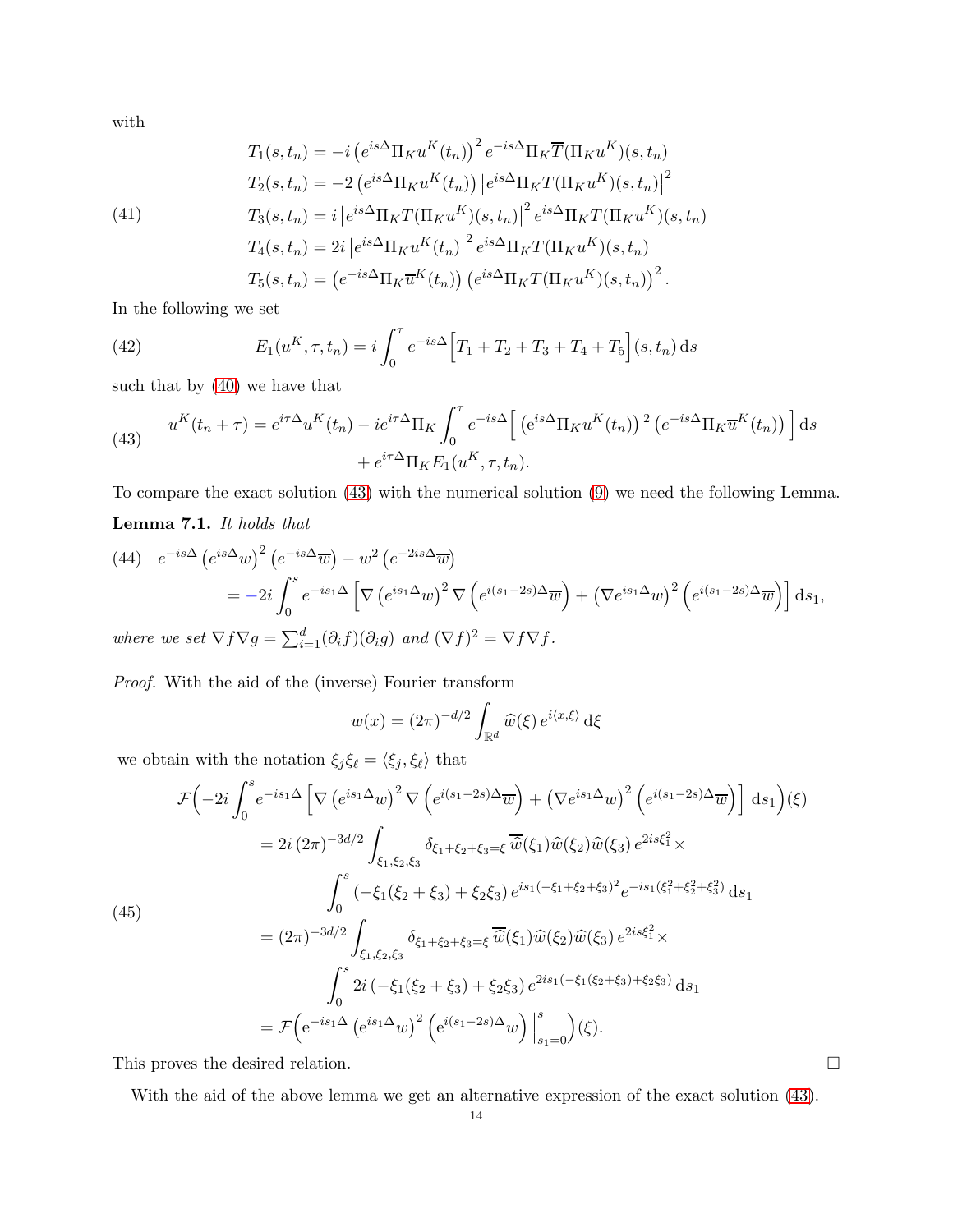<span id="page-14-0"></span>Corollary 7.2. *The solution of* [\(25\)](#page-7-0) *can be expressed as follows*

<span id="page-14-2"></span>(46) 
$$
u^{K}(t_{n+1}) = e^{i\tau \Delta} u^{K}(t_{n}) - \tau S_{K}(\tau) \left( \left( \prod_{K} u^{K}(t_{n}) \right)^{2} \varphi_{1}(-2i\tau \Delta) \prod_{K} \overline{u}^{K}(t_{n}) \right) + i S_{K}(\tau) \left( E_{1}(u^{K}, \tau, t_{n}) + E_{2}(u^{K}, \tau, t_{n}) \right),
$$

*where*  $S_K = \prod_K e^{i\tau \Delta}$  *is defined in* [\(18\)](#page-5-1)*,*  $E_1$  *given in* [\(42\)](#page-13-1) *and*  $E_2$  *reads* 

<span id="page-14-4"></span>(47) 
$$
E_2(u^K, \tau, t_n) = -2 \int_0^{\tau} \int_0^s e^{-is_1 \Delta} \left[ \nabla \left( e^{is_1 \Delta} \Pi_K u^K(t_n) \right)^2 \nabla \left( e^{i(s_1 - 2s)\Delta} \overline{\Pi_K u^K(t_n)} \right) + \left( \nabla e^{is_1 \Delta} \Pi_K u^K(t_n) \right)^2 \left( e^{i(s_1 - 2s)\Delta} \overline{\Pi_K u^K(t_n)} \right) \right] ds_1 ds.
$$

<span id="page-14-1"></span>*Proof.* The corollary follows by applying Lemma [7.1](#page-13-2) in the integral in [\(43\)](#page-13-0).  $\Box$ 

## 8. Global error analysis

Note that we can write our scheme [\(9\)](#page-2-0) in the form

$$
u^{n+1} = e^{i\tau \Delta} u^n - \tau S_K(\tau) \left( \left( \Pi_K u^n \right)^2 \varphi_1(-2i\tau \Delta) \Pi_K \overline{u}^n \right),
$$

and that the exact solution  $u^K(t)$  of the projected equation is given by [\(46\)](#page-14-2). Let  $e^n = u^K(t_n) - u^n$ denote the error, i.e., the difference between numerical and exact solution. The errors thus satisfies the following recursion

$$
e^{n+1} = e^{i\tau\Delta}e^n - \tau S_K(\tau) \left( \left( \prod_K u^K(t_n) \right)^2 \varphi_1(-2i\tau\Delta) \prod_K \overline{u}^K(t_n) - \left( \prod_K u^n \right)^2 \varphi_1(-2i\tau\Delta) \prod_K \overline{u}^n \right) + i S_K(\tau) \left( E_1(u^K, \tau, t_n) + E_2(u^K, \tau, t_n) \right)
$$

with  $e^0 = 0$ . Therefore, by solving this recursion, we obtain that

<span id="page-14-6"></span>(48) 
$$
e^{n} = \tau \sum_{k=0}^{n-1} S_{K}(t_{n-k}) \left( \left( \prod_{i} u^{K}(t_{k}) \right)^{2} \varphi_{1}(-2i\tau \Delta) \prod_{i} \overline{u}^{K}(t_{k}) - \left( \prod_{i} u^{k} \right)^{2} \varphi_{1}(-2i\tau \Delta) \Pi_{K} \overline{u}^{k} \right) + i \sum_{k=0}^{n-1} S_{K}(t_{n-k}) \left( E_{1}(u^{K}, \tau, t_{k}) + E_{2}(u^{K}, \tau, t_{k}) \right).
$$

<span id="page-14-5"></span>Let us set

(49) 
$$
\mathcal{F}_1^n = \sum_{k=0}^{n-1} S_K(t_{n-k}) E_1(u^K, \tau, t_k), \quad \mathcal{F}_2^n = \sum_{k=0}^{n-1} S_K(t_{n-k}) E_2(u^K, \tau, t_k).
$$

Then, we have the following estimates

<span id="page-14-7"></span>**Lemma 8.1.** For every  $T > 0$  and  $(p,q)$  admissible with  $p > 2$ , there exists  $C_T > 0$  such that for *every*  $K$ *,*  $\tau$  *as in Proposition [6.3,](#page-9-0) with*  $\alpha < 2$  *in dimension* 3*, we have the estimates* 

<span id="page-14-3"></span>(50) 
$$
\|\mathcal{F}_{1}^{n}\|_{l_{\tau,N}^{p}L^{q}} \lesssim (K\tau^{\frac{1}{2}})^{\frac{2}{p}}\tau C_{T}, \quad \|\mathcal{F}_{1}^{n}\|_{l_{\tau,N}^{p}W^{1,q}} \lesssim K(K\tau^{\frac{1}{2}})^{\frac{2}{p}}\tau C_{T}.
$$

The second part of the estimate [\(50\)](#page-14-3) is very rough, but will be enough for our purpose. Note that, by using Sobolev embedding, we deduce from the above estimates that in dimension 3, we have

<span id="page-14-8"></span>
$$
(51) \t\t\t\t\|\mathcal{F}_{1}^{n}\|_{l_{\tau,N}^{4}L^{4}} \lesssim \|\mathcal{F}_{1}^{n}\|_{l_{\tau,N}^{4}W^{\frac{1}{4},3}} \lesssim \|\mathcal{F}_{1}^{n}\|_{l_{\tau,N}^{4}L^{3}}^{\frac{3}{4}}\|\mathcal{F}_{1}^{n}\|_{l_{\tau,N}^{4}W^{1,3}}^{\frac{1}{4}} \lesssim \tau K^{\frac{1}{4}}(K\tau^{\frac{1}{2}})^{\frac{1}{2}}.
$$

As we will see below,  $\mathcal{F}_{1}^{n}$  is the best part of the error in the sense that the above estimates yield an error of order  $\tau$  in  $l_{\tau}^{\infty}L^2$ .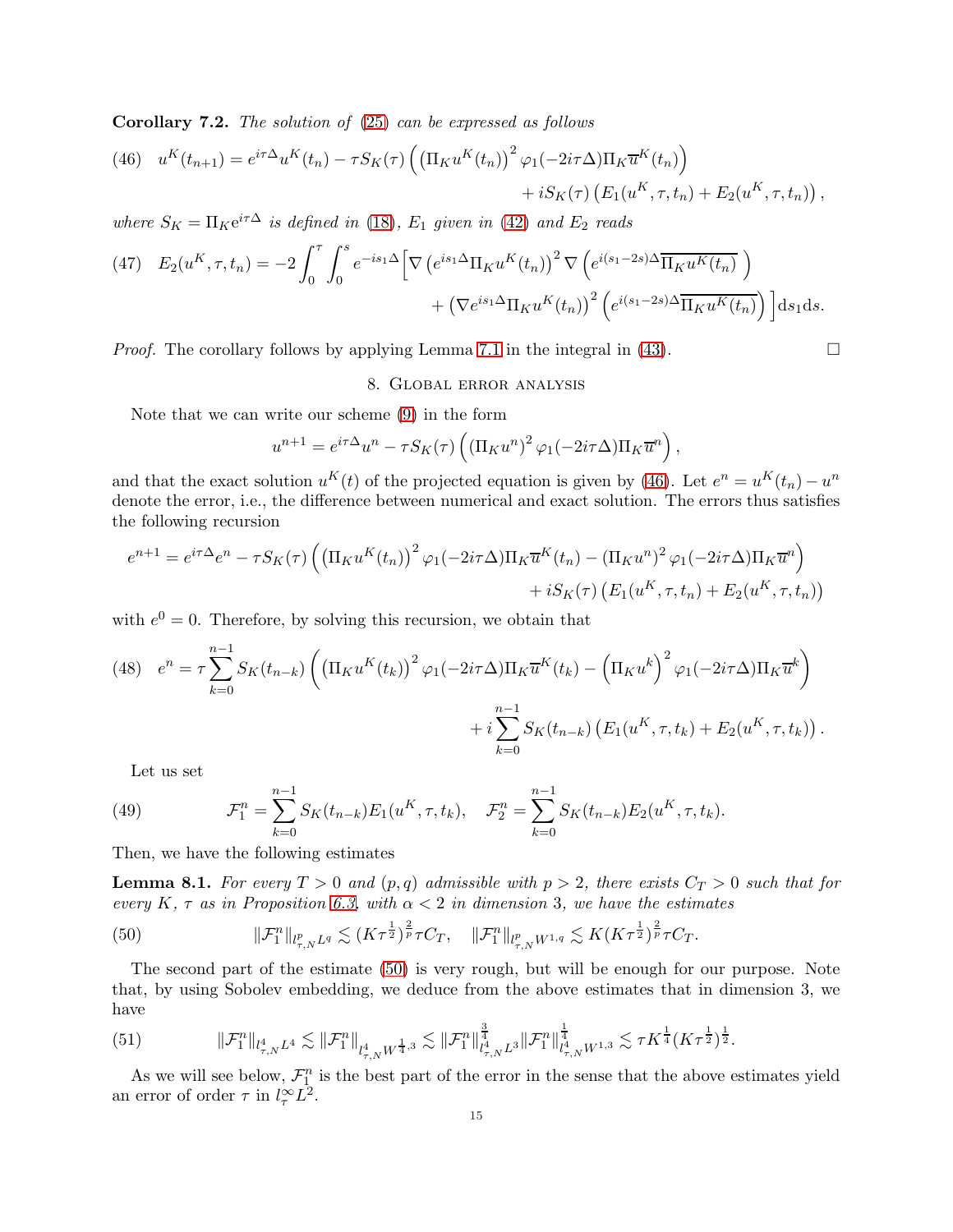*Proof.* In the proof,  $C_T$  will stand for a number that depends only on  $T$  and on the estimates of Proposition [5.2](#page-7-1) of the exact solution. In particular, it is independent of  $\tau$  and K. We first write by using the discrete Strichartz estimates

<span id="page-15-3"></span>(52)  
\n
$$
\|\mathcal{F}_{1}^{n}\|_{l_{\tau,N}^{p}L^{q}} \leq (K\tau^{\frac{1}{2}})^{\frac{2}{p}}\tau^{-1}\|E_{1}(u^{K},\tau,t_{k})\|_{l_{\tau,N}^{1}L^{2}}\n\leq C_{T}(K\tau^{\frac{1}{2}})^{\frac{2}{p}}\sup_{s\in[0,\tau]}\left(\|T_{1}(t_{n},s)\|_{l_{\tau,N}^{1}L^{2}}+\|T_{2}(t_{n},s)\|_{l_{\tau,N}^{1}L^{2}}+\|T_{3}(t_{n},s)\|_{l_{\tau,N}^{1}L^{2}}\right)\n+\|T_{4}(t_{n},s)\|_{l_{\tau,N}^{1}L^{2}}+\|T_{5}(t_{n},s)\|_{l_{\tau,N}^{1}L^{2}}\right).
$$

Next, by using [\(41\)](#page-13-3), we get that

 $||T_1(t_n, s)||_{L^2} \lesssim ||(e^{is\Delta}u^K(t_n))^2||_{L^3}||e^{is\Delta}T(\Pi_Ku^K)(s, t_n)||_{L^6} \lesssim ||e^{is\Delta}u^K(t_n)||_{L^6}^2||e^{is\Delta}T(\Pi_Ku^K)(s, t_n)||_{L^6}.$ Next, we have by Sobolev embedding that

$$
||e^{is\Delta}u^{K}(t_{n})||_{L^{6}} \lesssim ||e^{is\Delta}u^{K}(t_{n})||_{H^{1}} \lesssim ||u^{K}(t_{n})||_{H^{1}}
$$

and since

(53) 
$$
e^{is\Delta}T(\Pi_K u^K)(s,t_n) = \int_0^s e^{i(s-\tilde{s})\Delta} |\Pi_K u^K(t_n+\tilde{s})|^2 \Pi_K u^K(t_n+\tilde{s}) d\tilde{s},
$$

we obtain by Sobolev embedding that

$$
||e^{is\Delta}T(\Pi_K u^K)(s,t_n)||_{L^6} \lesssim ||T(\Pi_K u^K)(s,t_n)||_{H^1}.
$$

Consequently,

<span id="page-15-1"></span>
$$
\|T(\Pi_K u^K)(s, t_n)\|_{H^1} \leq \int_0^{\tau} (\|\Pi_K u^K(t_n + \tilde{s})|^2 \nabla \Pi_K u^K(t_n + \tilde{s})\|_{L^2} + \|\Pi_K u^K(t_n + \tilde{s})|^2 \Pi_K u^K(t_n + \tilde{s})\|_{L^2}) d\tilde{s}
$$
  

$$
\lesssim \|u^K\|_{L^{\infty} H^1} \int_0^{\tau} \|u^K(t_n + \tilde{s})\|_{L^{\infty}}^2 d\tilde{s}
$$

which yields

(55) 
$$
||T(\Pi_K u^K)(s,t_n)||_{l^1_{\tau,N}H^1} \lesssim \tau ||u^K||_{L^\infty_T H^1} \sup_{\tilde{s}\in[0,\tau]} ||u^K(t_n+\tilde{s})||^2_{l^2_{\tau,N}L^\infty}.
$$

We thus obtain that

<span id="page-15-0"></span>
$$
||T_1(t_n,s)||_{l^1_{\tau,N}L^2}\leq \tau \|u^K\|_{L^\infty_T H^1}^3\sup_{\tilde{s}\in[0,\tau]}\|u^K(t_n+\tilde{s})\|_{l^2_{\tau,N}L^\infty}^2.
$$

By using Proposition [6.3](#page-9-0) that yields [\(29\)](#page-9-6) thanks to Remark [6.2](#page-8-1) (with  $\alpha < 2$  in dimension 3), we finally obtain

(56) 
$$
||T_1(t_n, s)||_{l_{\tau, N}^1 L^2} \leq \tau C_T.
$$

In a similar way, we obtain that

<span id="page-15-2"></span>
$$
||T_2(s,t_n)||_{L^2} \lesssim ||e^{is\Delta}u^K(t_n)||_{L^6} ||e^{is\Delta}T(\Pi_K u^K)(s,t_n)||_{L^6}^2
$$
  

$$
\lesssim ||u^K(t_n)||_{H^1} ||T(\Pi_K u^K)(s,t_n)||_{H^1}^2
$$

and hence, by using again [\(55\)](#page-15-0), we get

$$
||T_2(s,t_n)||_{l^1_{\tau,N}L^2}\lesssim ||u||_{L^\infty_T H^1}||T(\Pi_K u^K)(s,t_n)||_{l^\infty_{\tau,N} H^1}||T(\Pi_K u^K)(s,t_n)||_{l^1_{\tau,N} H^1}.
$$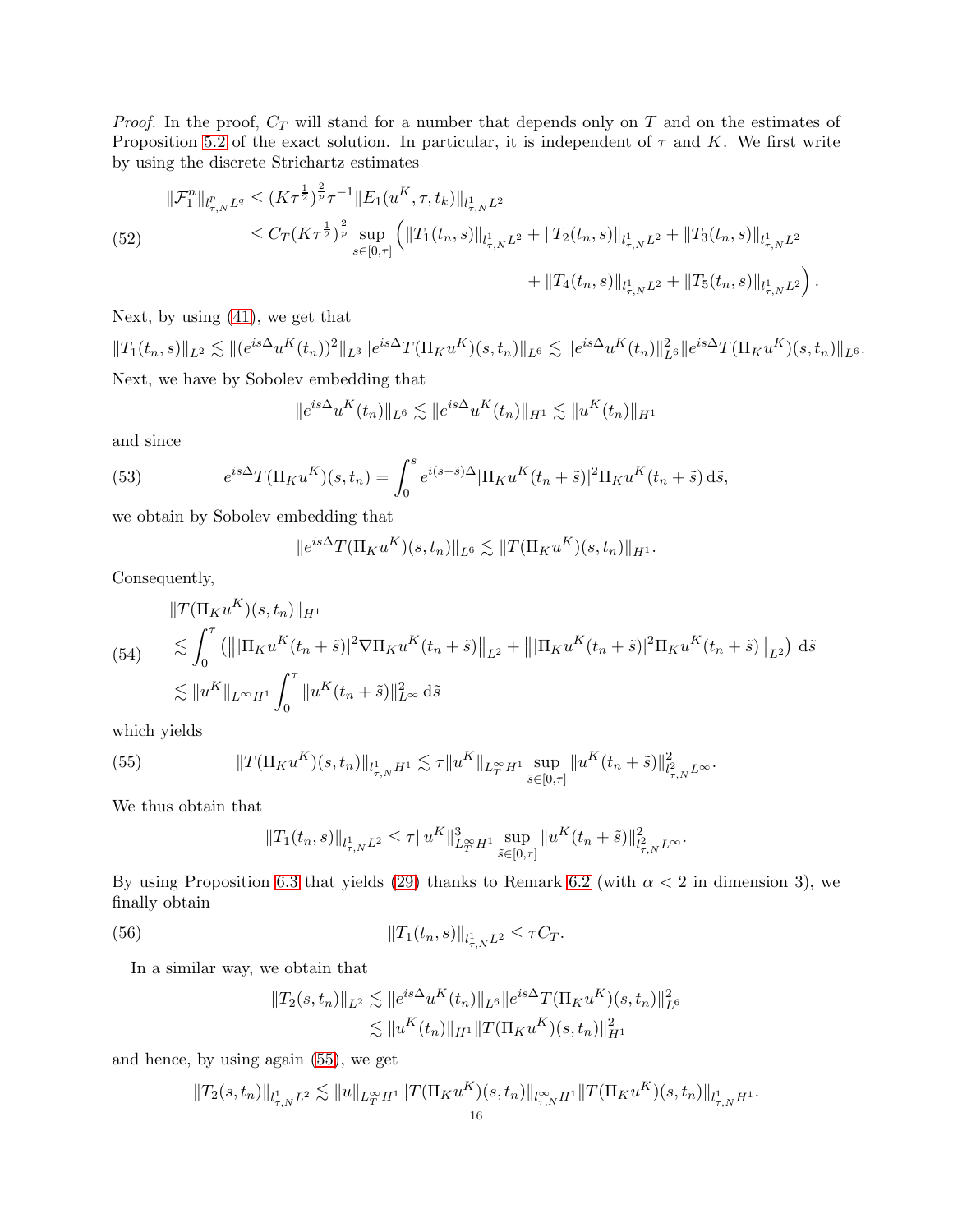We can use again [\(55\)](#page-15-0) to estimate  $\|(\Pi_K u^K)(s, t_n)\|_{l^1_{\tau,N}H^1}$ . Therefore, we only need to estimate  $||T(\Pi_K u^K)(s, t_n)||_{l_{\tau,N}^{\infty}H^1}$ . By using again [\(54\)](#page-15-1) we get that

$$
||T(\Pi_K u^K)(s,t_n)||_{H^1} \lesssim \int_0^\tau ||u^K(t_n+s)||_{H^1} ||u^K(t_n+s)||_{L^\infty}^2 ds \lesssim ||u^K||_{L^\infty_T H^1} ||u^K||_{L^2_T L^\infty}^2
$$

and, therefore,

(57) 
$$
||T(\Pi_K u^K)(s,t_n)||_{l_{\tau,N}^{\infty}H^1} \leq ||u^K||_{L_T^{\infty}H^1} ||u^K||_{L_T^2L^{\infty}}^2 \leq C_T
$$

since  $u^K$  satisfies the continuous Strichartz estimates [\(27\)](#page-7-3). We thus finally obtain that

(58) 
$$
||T_2(s,t_n)||_{l_{\tau,N}^1 L^2} \lesssim \tau C_T.
$$

Finally, from the same arguments as above, we have that

<span id="page-16-1"></span><span id="page-16-0"></span>
$$
||T_3(s,t_n)||_{L^2} \lesssim ||e^{is\Delta}T(\Pi_K u^K)(s,t_n)||_{L^6}^3 \lesssim ||T(\Pi_K u^K)(s,t_n)||_{H^1}^3.
$$

Consequently,

$$
||T_3(s,t_n)||_{l^1_{\tau,N}L^2} \lesssim ||T(\Pi_K u^K)(s,t_n)||_{l^\infty_{\tau,N}H^1}^2 ||T(\Pi_K u^K)(s,t_n)||_{l^1_{\tau,N}H^1}
$$

and therefore, by using [\(57\)](#page-16-0) and [\(55\)](#page-15-0), we also obtain that

(59) 
$$
||T_3(s,t_n)||_{l_{\tau,N}^1 L^2} \leq \tau C_T.
$$

The term  $T_4$  is estimated in the same way as  $T_1$ , the term  $T_5$  in the same way as  $T_2$ . Consequently, by combining  $(56)$ ,  $(58)$ ,  $(59)$  with  $(52)$ , we finally obtain that

<span id="page-16-2"></span>
$$
\|\mathcal{F}_1^n\|_{l^p_{\tau,N}L^q}\lesssim (K\tau^{\frac 12})^{\frac 2p}\tau C_T.
$$

Since  $\mathcal{F}_1^n = \Pi_{2K} \mathcal{F}_1^n$  we also readily obtain that

$$
\|\mathcal{F}_{1}^{n}\|_{l_{\tau,N}^{p}W^{1,q}} \lesssim K \|\mathcal{F}_{1}^{n}\|_{l_{\tau,N}^{p}L^{q}} \lesssim K (K\tau^{\frac{1}{2}})^{\frac{2}{p}} \tau C_{T}.
$$

Indeed, the first above estimate, is a consequence of the fact that we can write

<span id="page-16-4"></span>(60) 
$$
\Pi_{2K} \mathcal{F}_1^n = \rho_{\epsilon} * f, \quad \rho_{\epsilon}(x) = \frac{1}{\epsilon^d} \rho\left(\frac{x}{\epsilon}\right), \quad \epsilon = \frac{1}{2K}, \quad \rho = \mathcal{F}^{-1}(\chi^2) \in \mathcal{S}(\mathbb{R}^d)
$$

and standard convolution inequalities that thus yield

$$
\|\nabla \mathcal{F}^n_1\|_{L^q}\lesssim \frac{1}{\epsilon}\|\mathcal{F}^n_1\|_{L^q}.
$$

This ends the proof of  $(50)$ .

We shall now analyze the second part of the error.

<span id="page-16-6"></span>**Lemma 8.2.** For every  $T > 0$  and  $(p,q)$  admissible with  $p > 2$ , there exists  $C_T > 0$  such that for *every*  $K$ *,*  $\tau$  *as in Proposition [6.3,](#page-9-0) with*  $\alpha < 2$  *in dimension* 3*, we have the estimates* 

(61) 
$$
\|\mathcal{F}_2^n\|_{l^p_{\tau,N}L^q} \leq C_T \tau (K\tau^{\frac{1}{2}})^{\frac{1}{2}+\frac{2}{p}}, \qquad \text{if } d=1,
$$

(62) 
$$
\|\mathcal{F}_2^n\|_{l^p_{\tau,N}L^q} \leq C_T \,\tau (K\tau^{\frac{1}{2}})^{1+\frac{2}{p}}, \qquad \qquad \text{if } d=2,
$$

<span id="page-16-5"></span>(63) 
$$
\|\mathcal{F}_2^n\|_{l^p_{\tau,N}L^q} \leq C_T \,\tau (K\tau^{\frac{1}{2}})^{2+\frac{2}{p}}(\log K)^{\frac{2}{3}}, \quad \text{if } d=3.
$$

*Moreover, in dimension* 3*, we also have the estimate*

<span id="page-16-3"></span>(64) 
$$
\|\mathcal{F}_2^n\|_{l_{\tau,N}^4 L^4} \leq C_T \tau (K\tau^{\frac{1}{2}})^{\frac{5}{2}} K^{\frac{1}{4}} (\log K)^{\frac{2}{3}}, \quad \text{if } d = 3.
$$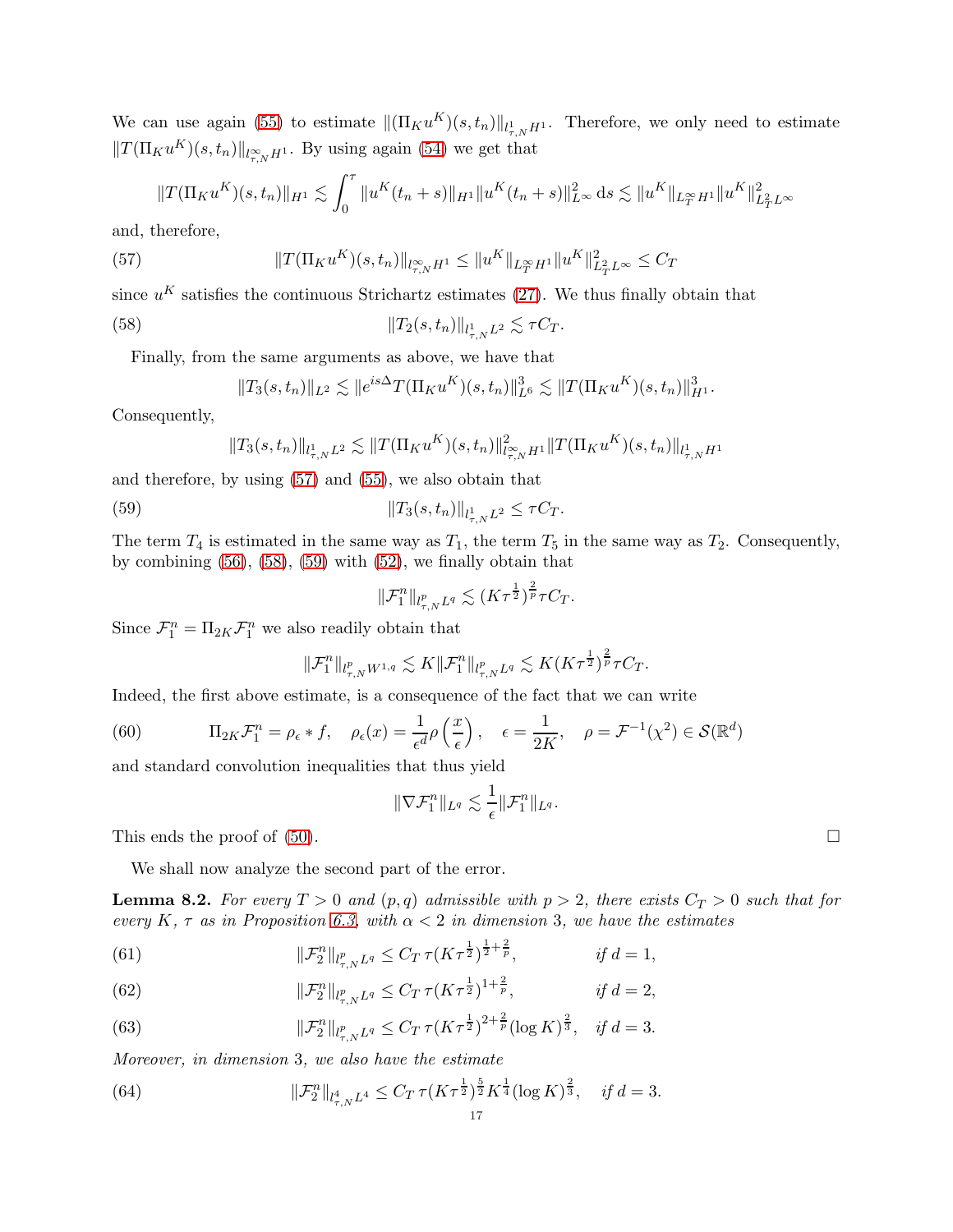*Proof.* At first, we observe that using the expressions  $(47)$ ,  $(49)$ , we can write that

(65)  

$$
\mathcal{F}_2^n = 2 \int_0^{\tau} \int_0^s e^{-is_1 \Delta} \sum_{k=0}^{n-1} S_K(t_{n-k}) G(s, s_1, t_k) ds_1 ds
$$

$$
= 2 \int_0^{\tau} \int_0^s \sum_{k=0}^{n-1} S_K(t_{n-k} - s_1) G(s, s_1, t_k) ds_1 ds,
$$

0  $J_0 \frac{1}{k=0}$ 

where

$$
G(s, s_1, t_k) = -\nabla \left(e^{is_1 \Delta} \Pi_K u^K(t_k)\right)^2 \nabla \left(e^{i(s_1 - 2s)\Delta} \overline{\Pi_K u^K(t_k)}\right) + \left(\nabla e^{is_1 \Delta} \Pi_K u^K(t_k)\right)^2 \left(e^{i(s_1 - 2s)\Delta} \overline{\Pi_K u(t_k)}\right)
$$

and we observe that  $s/\tau$ ,  $s_1/\tau$ ,  $(s_1-2s)/\tau$  are uniformly bounded in  $[-2,1]$  so that we will be able to use Theorem [4.2](#page-6-0) and Propositions [6.3](#page-9-0) and [6.5.](#page-11-0) We first estimate

(66) 
$$
\|\mathcal{F}_2^n\|_{l^p_{\tau,N}L^q} \lesssim \tau^2 \sup_{0 \leq s_1 \leq s \leq \tau} \left\|\sum_{k=0}^{n-1} S_K(t_{n-k}-s_1)G(s,s_1,t_k)\right\|_{l^p_{\tau,N}L^q}.
$$

Then, using discrete Strichartz estimates, we obtain that

$$
\|\mathcal{F}_{2}^{n}\|_{l_{\tau,N}^{p}L^{q}} \lesssim \tau (K\tau^{\frac{1}{2}})^{\frac{2}{p}} \sup_{0 \leq s,s_{1} \leq \tau} \|G(s,s_{1},t_{k})\|_{l_{\tau,N}^{1}L^{2}}.
$$

We shall then use slightly different arguments depending on the dimension. In dimension  $d \leq 2$ , we use Hölder's inequality to get

$$
||G(s, s_1, t_k)||_{L^2} \lesssim ||\nabla e^{-i(s_1 - 2s)\Delta} \Pi_K u^K(t_k)||_{L^4} ||\nabla e^{is_1 \Delta} \Pi_K u^K(t_k)||_{L^4} ||e^{is_1 \Delta} \Pi_K u^K(t_k)||_{L^\infty}
$$
  
+ 
$$
||\nabla e^{is_1 \Delta} \Pi_K u^K(t_k)||_{L^4}^2 ||e^{-i(s_1 - 2s)\Delta} \Pi_K u^K(t_k)||_{L^\infty}
$$

and therefore,

<span id="page-17-0"></span>
$$
(67)\ \ \|\mathcal{F}_{2}^{n}\|_{l_{\tau,N}^{p}L^{q}}\lesssim \tau (K\tau^{\frac{1}{2}})^{\frac{2}{p}}\left(\sup_{\hat{s}\in[-2\tau,\tau]}\|\nabla e^{i\hat{s}\Delta}\Pi_{K}u^{K}(t_{k})\|_{l_{\tau,N}^{4}L^{4}}\right)^{2}\sup_{\hat{s}\in[-2\tau,\tau]}\|e^{i\hat{s}\Delta}\Pi_{K}u^{K}(t_{k})\|_{l_{\tau,N}^{2}L^{\infty}}.
$$

Next, we use the estimate

(68) 
$$
\sup_{\hat{s}\in[-2\tau,2\tau]} \|e^{i\hat{s}\Delta} \Pi_K u^K(t_k)\|_{l^2_{\tau,N}L^\infty} \leq C_T
$$

from [\(28\)](#page-9-1) of Proposition [6.3.](#page-9-0) Indeed, as noticed after Proposition [6.3,](#page-9-0) in dimensions 1 and 2, this estimate is true without further restriction on  $\alpha \geq 1$ . Moreover, for all  $\hat{s} \in [-2\tau, 2\tau]$ , we have the estimate

(69) 
$$
\|\nabla e^{i\hat{s}\Delta} \Pi_K u^K(t_k)\|_{l^4_{\tau,N}L^4} \leq C_T (K\tau^{\frac{1}{2}})^{\frac{d}{4}}
$$

from Proposition [6.5](#page-11-0) in dimension  $d \leq 2$ . Indeed for  $d = 1$ , using Hölder and [\(36\)](#page-11-1), we have

<span id="page-17-1"></span>
$$
\|\nabla e^{i\hat{s}\Delta} \Pi_K u^K(t_k)\|_{l^4_{\tau,N}L^4} \leq C_T \|\nabla e^{i\hat{s}\Delta} \Pi_K u^K(t_k)\|_{l^8_{\tau,N}L^4} \leq C_T (K\tau^{\frac{1}{2}})^{\frac{1}{4}},
$$

while for  $d = 2$ , we can use directly the fact that  $(4, 4)$  is an admissible Strichartz pair to get

<span id="page-17-2"></span>
$$
\|\nabla e^{i\hat{s}\Delta} \Pi_K u^K(t_k)\|_{l^4_{\tau,N}L^4} \leq C_T (K\tau^{\frac{1}{2}})^{\frac{1}{2}}.
$$

Consequently, by combining [\(67\)](#page-17-0), [\(68\)](#page-17-1), [\(69\)](#page-17-2), we get the desired estimate

$$
\|\mathcal{F}_2^n\|_{l^p_{\tau,N}L^q} \lesssim \tau (K\tau^{\frac{1}{2}})^{\frac{2}{p}} (K\tau^{\frac{1}{2}})^{\frac{d}{2}}
$$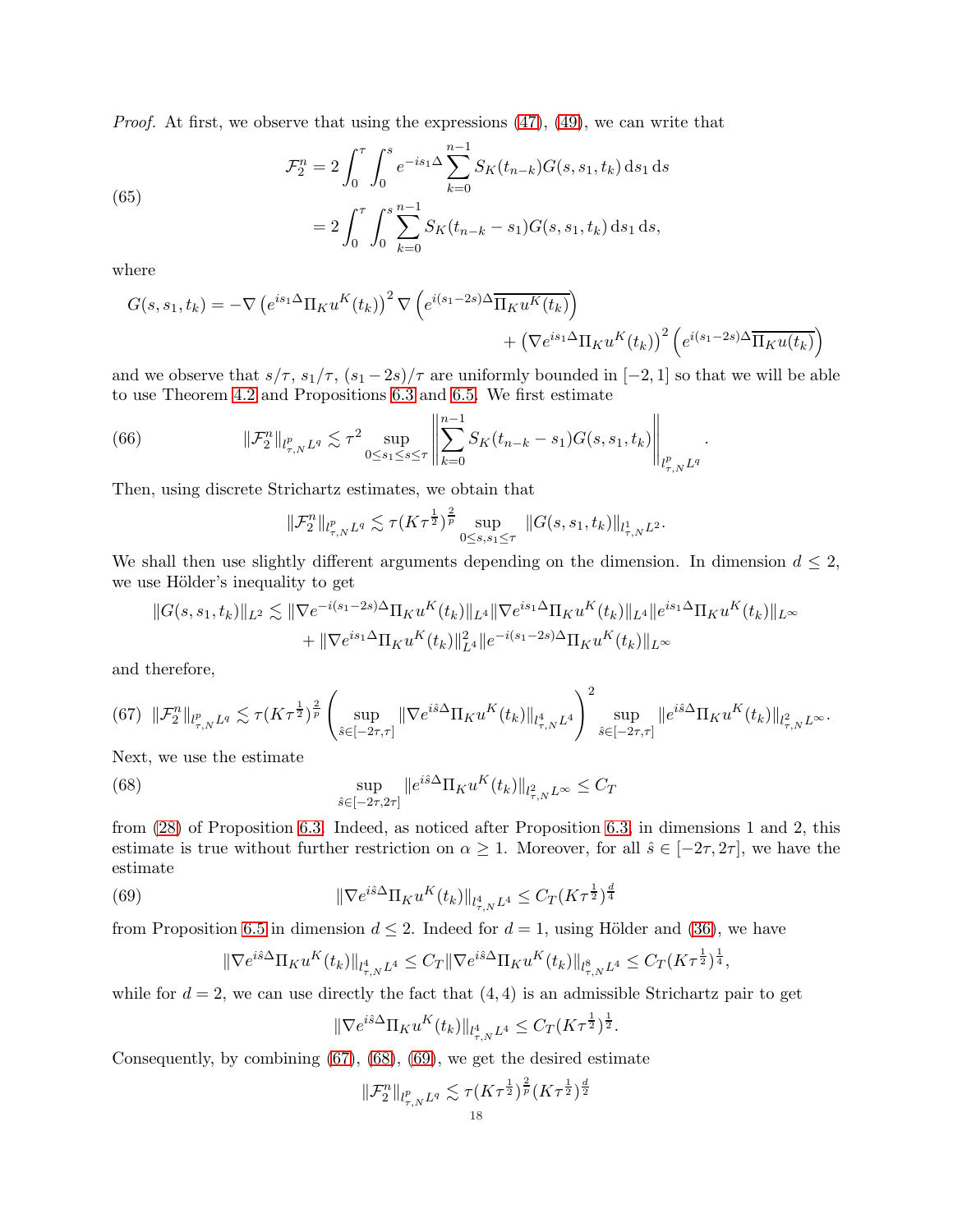for  $d \leq 2$ .

In dimension 3, the estimate  $(67)$  is not sufficient to conclude since  $(4, 4)$  is not an admissible pair. We write in place the estimate

$$
\|\mathcal{F}^n_2\|_{l^p_{\tau,N}L^q}\lesssim \tau (K\tau^{\frac 12})^{\frac 2p}\left(\sup_{\hat{s}\in[-2\tau,\tau]} \|\nabla e^{i\hat{s}\Delta} \Pi_Ku^K(t_k)\|_{l^{\frac 83}_{\tau,N}L^4}\right)^2\sup_{\hat{s}\in[-2\tau,\tau]} \|e^{i\hat{s}\Delta} \Pi_Ku^K(t_k)\|_{l^4_{\tau,N}L^\infty}
$$

and therefore, we get from [\(36\)](#page-11-1) that

$$
\|\mathcal{F}_{2}^{n}\|_{l_{\tau,N}^{p}L^{q}} \lesssim \tau (K\tau^{\frac{1}{2}})^{\frac{2}{p}+\frac{3}{2}}C_{T} \sup_{\hat{s}\in[-2\tau,\tau]} \|e^{i\hat{s}\Delta}\Pi_{K}u^{K}(t_{k})\|_{l_{\tau,N}^{4}L^{\infty}}.
$$

Here we cannot use anymore Proposition [6.3](#page-9-0) in order to estimate  $||e^{i\hat{s}\Delta} \Pi_K u^K(t_k)||_{l^4_{\tau,N}L^\infty}$  without loss unless we take  $\alpha = 1$ , which would yield a non optimal total error. We are thus forced to use Sobolev embedding and [\(36\)](#page-11-1). Thanks to Lemma [11.2](#page-27-5)

$$
\|e^{i\hat{s}\Delta}\Pi_K u^K(t_k)\|_{l^4_{\tau,N}L^\infty} \le \log K \|e^{i\hat{s}\Delta}\Pi_K u^K(t_k)\|_{l^4_{\tau,N}W^{1,3}} \le C_T (\log K)^{\frac{2}{3}} (K\tau^{\frac{1}{2}})^{\frac{1}{2}}.
$$

This finally yields

$$
\|\mathcal{F}_2^n\|_{l^p_{\tau,N}L^q} \lesssim \tau (K\tau^{\frac{1}{2}})^{\frac{2}{p}} (K\tau^{\frac{1}{2}})^2 C_T (\log K)^{\frac{2}{3}},
$$

which is the desired estimate in dimension 3.

To get [\(64\)](#page-16-3), we just observe that since  $\Pi_{2K}\mathcal{F}_2^n = \mathcal{F}_2^n$ , we can thus write  $\mathcal{F}_2^n = \rho_\epsilon * \mathcal{F}_2^n$  with  $\rho_\epsilon$  as in [\(60\)](#page-16-4) and use Youngs inequality to obtain

$$
\|\mathcal{F}^n_2\|_{l^4_{\tau,N}L^4}\lesssim K^{\frac{1}{4}}\|\mathcal{F}^n_2\|_{l^4_{\tau,N}L^3}.
$$

<span id="page-18-0"></span>Since  $(4,3)$  is an admissible pair in dimension 3, we can use [\(63\)](#page-16-5) to get the desired estimate.  $\square$ 

#### 9. Proof of Theorem [2.1](#page-3-2)

<span id="page-18-1"></span>At first, we use Corollary [5.4,](#page-7-4) to write that

(70) 
$$
||u(t_n) - u^n||_{L^2} \le ||u(t_n) - u^K(t_n)||_{L^2} + ||u^K(t_n) - u^n||_{L^2} \le \frac{C_T}{K} + ||e^n||_{L^2}.
$$

To estimate  $e^n$  we shall use equation [\(48\)](#page-14-6). Note that the consistency error on the right-hand side can be estimated thanks to Lemma [8.1](#page-14-7) and Lemma [8.2.](#page-16-6) We shall choose our parameter  $K$  in an optimal way so that the contribution of the consistency error in  $L^2$  is of order  $1/K$  in order to get contributions of the same order in the two terms of [\(70\)](#page-18-1). This choice will depend on the dimension since the estimates of Lemma [8.2](#page-16-6) depend on the dimension.

**Dimension**  $d \leq 2$ . In dimension  $d \leq 2$ , by using Lemma [8.1](#page-14-7) and Lemma [8.2,](#page-16-6) we have that

<span id="page-18-2"></span>
$$
\|\mathcal{F}_{1}^{n}\|_{l^{\infty}_{\tau,N}L^{2}}+\|\mathcal{F}_{2}^{n}\|_{l^{\infty}_{\tau,N}L^{2}}\leq C_{T}(\tau+K^{\frac{d}{2}}\tau^{1+\frac{d}{4}}).
$$

We thus choose K such that  $K^{\frac{d}{2}} \tau^{1+\frac{d}{4}} = \frac{1}{K}$  which gives

(71) 
$$
K = \tau^{-\frac{1}{2}\frac{4+d}{2+d}}.
$$

Note that this choice gives in particular that

(72) 
$$
K\tau^{\frac{1}{2}} = \tau^{-\frac{1}{2+d}},
$$

an expression that will be useful in future computations. Under this-CFL type condition, we get that

$$
\|\mathcal{F}_1^n\|_{l_{\tau,N}^{\infty}L^2} + \|\mathcal{F}_2^n\|_{l_{\tau,N}^{\infty}L^2} \le C_T \tau^{\frac{1}{2}\frac{4+d}{2+d}}
$$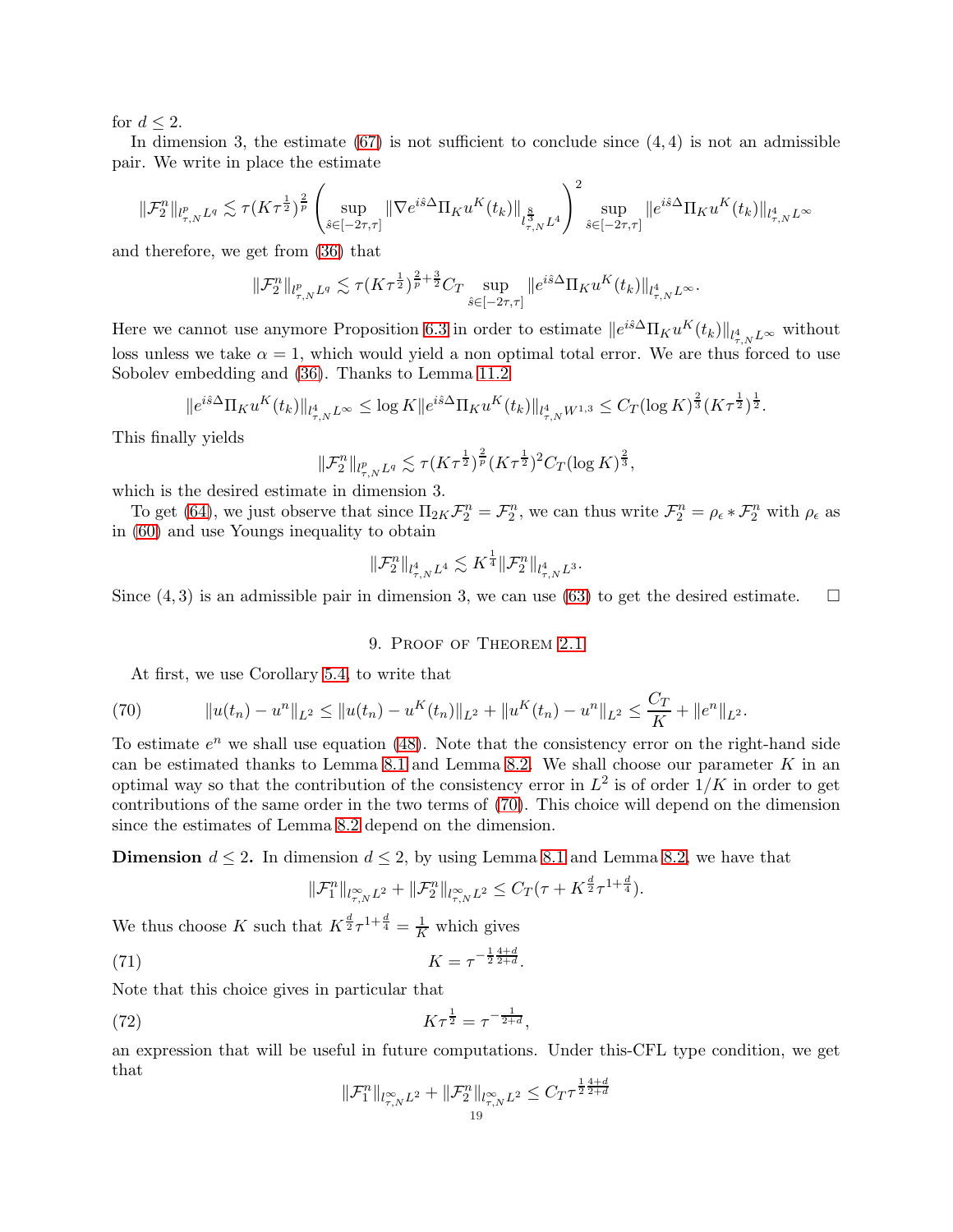and more generally that for every  $(p, q)$  admissible,  $p > 2$ ,

<span id="page-19-0"></span>(73) 
$$
\|\mathcal{F}_1^n\|_{l^p_{\tau,N}L^q} + \|\mathcal{F}_2^n\|_{l^p_{\tau,N}L^q} \leq C_T \tau^{\frac{1}{2}\frac{1}{2+d}(4+d-\frac{4}{p})}.
$$

Let us define  $N_1$  such that  $N_1 \tau = T_1 \leq T$ . We shall first prove by induction that  $e^n$  verifies the estimate

<span id="page-19-3"></span>(74) 
$$
||e^n||_{X_{\tau,k}} := \frac{1}{\tau^{\frac{1}{2}\frac{4+d}{2+d}}}||e^n||_{l_{\tau,k}^{\infty}L^2} + \frac{1}{\tau^{\frac{1}{4}\frac{6+d}{2+d}}}||e^n||_{l_{\tau,k}^{\frac{8}{d}}L^4} \leq 8C_T, \qquad 0 \leq k \leq N_1,
$$

for  $T_1$  and  $\tau$  sufficiently small compared to  $C_T$ . Note that the control of the above norm gives that we propagate an estimate of order  $\tau^{\frac{1}{4}\frac{6+d}{2+d}}$  for the norm  $||e^n||_{l^{\frac{8}{d}}_{\tau,k}L^4}$ . This is less than  $\tau^{\frac{1}{4}\frac{8+d}{2+d}}$  that one would expect in view of estimate [\(73\)](#page-19-0). This would nevertheless be sufficient to close the following argument. One of the reasons for this choice is the control of terms involving the filter function  $\varphi_1(2i\tau\Delta)$ . Indeed, this operator is not uniformly bounded on  $L^p$  for  $p \neq 2$ . Nevertheless, we get by Sobolev embedding and [\(103\)](#page-26-2) that

<span id="page-19-2"></span>
$$
\|\varphi_1(-2i\tau\Delta)e^n\|_{l_{\tau,k}^{\frac{8}{d}}L^4}\lesssim \|\varphi_1(-2i\tau\Delta)e^n\|_{l_{\tau,k}^{\frac{8}{d}}H^{\frac{d}{4}}}\leq C_T\frac{1}{\tau^{\frac{d}{8}}}\|e^n\|_{l_{\tau,k}^\infty L^2}\leq C_T\frac{\tau^{\frac{1}{2}\frac{4+d}{2+d}}}{\tau^{\frac{d}{8}}}\|e^n\|_{X_{\tau,k}}.
$$

Consequently, since  $\frac{1}{2}$  $\frac{4+d}{2+d} - \frac{d}{8} \geq \frac{1}{4}$ 4  $\frac{6+d}{2+d}$  when  $d \leq 2$ , we get that

(75) 
$$
\|\varphi_1(-2i\tau\Delta)e^n\|_{X_{\tau,k}} \leq C_T \|e^n\|_{X_{\tau,k}}.
$$

Let us rewrite [\(48\)](#page-14-6) as

(76) 
$$
e^{n} = \tau \sum_{k=0}^{n-1} S_{K}(t_{n-k}) G_{k} + \mathcal{F}_{1}^{n} + \mathcal{F}_{2}^{n}
$$

where

<span id="page-19-4"></span>
$$
G_k = \Pi_K e^k \left( \Pi_K u^K(t_k) + \Pi_K u^k \right) \varphi_1(-2i\tau \Delta) \Pi_K \overline{u}^K(t_k) + \left( \Pi_K u^k \right)^2 \varphi_1(-2i\tau \Delta) \Pi_K \overline{e}^k.
$$

Note that by substituting  $u^k = u^K(t_k) - e^k$ , we can write

(77) 
$$
G_k = G_k^1 + G_k^2 + G_k^3,
$$

where

$$
G_k^1 = 2(\Pi_K u^K(t_k))(\varphi_1(-2i\tau\Delta)\Pi_K \overline{u}^K(t_k))(\Pi_K e^k) + (\Pi_K u^K(t_k))^2 \varphi_1(-2i\tau\Delta)\Pi_K \overline{e}^k,
$$
  
\n
$$
G_k^2 = -(\varphi_1(-2i\tau\Delta)\Pi_K \overline{u}^K(t_k))(\Pi_K e^k)^2 - 2(\Pi_K u^K(t_k))(\Pi_k e^k)\varphi_1(-2i\tau\Delta)\Pi_K \overline{e}^k,
$$
  
\n
$$
G_k^3 = (\Pi_K e^k)^2 \varphi_1(-2i\tau\Delta)\Pi_K \overline{e}^k.
$$

To estimate  $e^n$ , we use the discrete Strichartz inequalities of Theorem [4.2](#page-6-0) and our choice [\(71\)](#page-18-2). In the following C is again a generic number independent of  $T_1$ ,  $T$ ,  $\tau$  and K. We first get that

$$
(78) \qquad \qquad \|e^{n}\|_{l^{\infty}_{\tau,k+1}L^{2}} \leq C_{T}\tau^{\frac{1}{2}\frac{4+d}{2+d}} + C\|G_{n}^{1}\|_{l^{1}_{\tau,k}L^{2}} + C\|G_{n}^{2}\|_{l^{1}_{\tau,k}L^{2}} + C\frac{1}{\tau^{\frac{1}{4}\frac{d}{2+d}}}\|G_{n}^{3}\|_{l^{\left(\frac{8}{d}\right)'}_{\tau,k}L^{\frac{4}{3}}}.
$$

To estimate the right-hand side, we first use that

<span id="page-19-1"></span>
$$
\|G_n^1\|_{l^1_{\tau,k}L^2}\leq C\|e^n\|_{l^\infty_{\tau,k}L^2}\left(\|u^K(t_n)\|_{l^2_{\tau,k}L^\infty}^2+\|\varphi_1(-2i\tau\Delta)\Pi_Ku^K(t_n)\|_{l^2_{\tau,k}L^\infty}^2\right).
$$

If  $d = 1$ , the above right-hand side can be easily estimated since

$$
||u^K(t_n)||_{l^2_{\tau,k}L^\infty}^2 + ||\varphi_1(-2i\tau\Delta)\Pi_K u^K(t_n)||_{l^2_{\tau,k}L^\infty}^2 \le CT_1||u^K||_{L^{\infty}_{T_1}H^1}^2 \le T_1C_T^2.
$$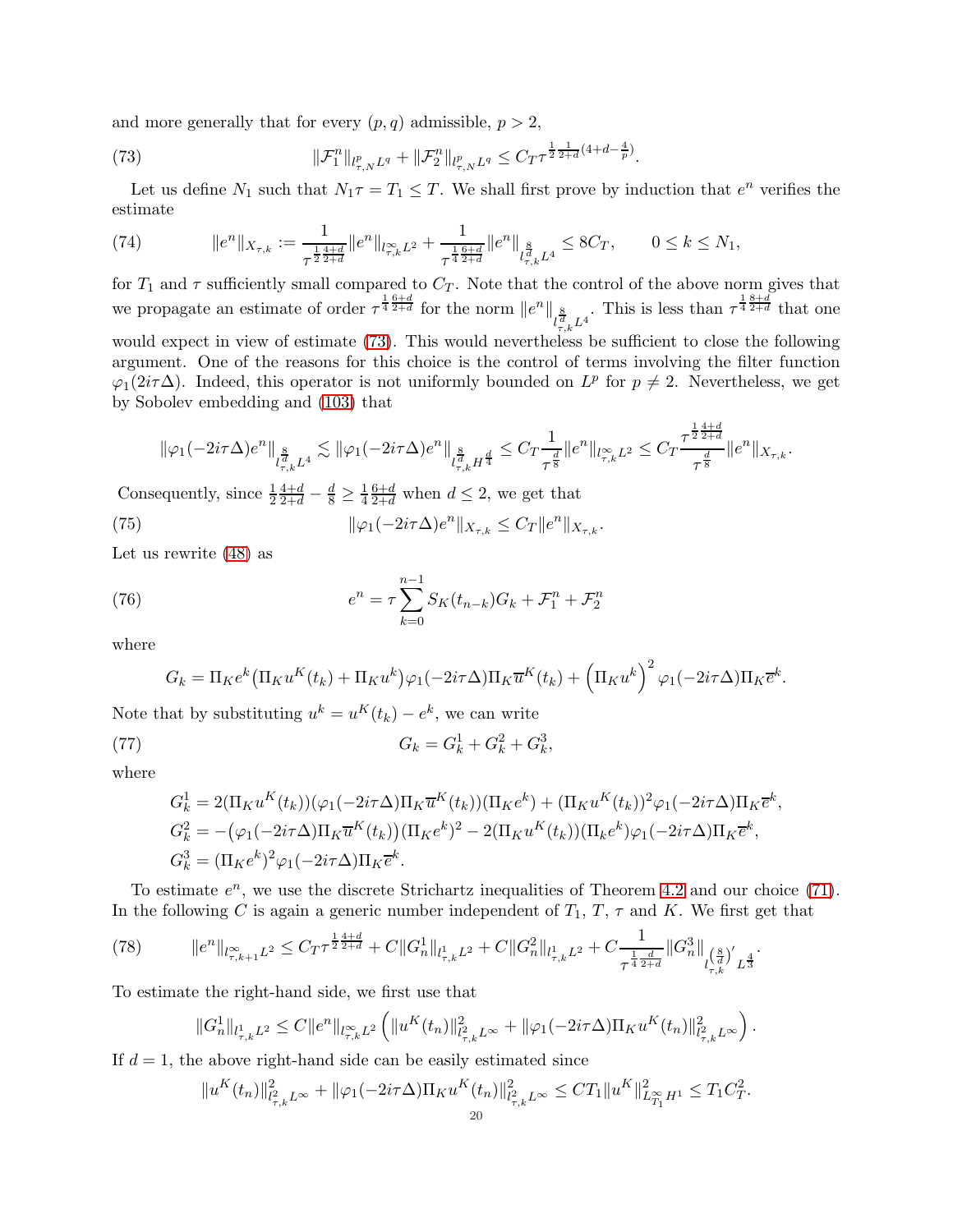If  $d = 2$ , we can use Remark [6.2](#page-8-1) to obtain

$$
||u^K(t_n)||_{l^2_{\tau,k}L^\infty} + ||\varphi_1(-2i\tau\Delta)\Pi_K u^K(t_n)||_{l^2_{\tau,k}L^\infty}
$$
  

$$
\leq T_1^{\frac{1}{4}} \left( ||u^K(t_n)||_{l^4_{\tau,k}W^{\sigma,4}} + ||\varphi_1(-2i\tau\Delta)\Pi_K u^K(t_n)||_{l^4_{\tau,k}W^{\sigma,4}} \right) \leq T_1^{\frac{1}{4}}C_T
$$

for some suitable choice of  $\sigma$  slightly larger than 1/2. This thus yields, by using Proposition [6.3](#page-9-0) and Corollary [6.4,](#page-9-5)

(79) 
$$
||G_n^1||_{l_{\tau,k}^1 L^2} \leq T_1^{\frac{1}{2}} C_T^2 ||e^n||_{l_{\tau,k}^{\infty} L^2}.
$$

Let us now estimate  $G_n^2$ . From similar arguments, we obtain that

 $||G_n^2||_{l_{\tau,k}^1L^2}\leq C\Big(\|e^n\|_{l_{\tau}^q}^2$  $\frac{2}{l_{\tau,k}^4 L^4} + \|\varphi_1(-2i\tau\Delta)e^n\|^2_{l_{\tau,k}^4}$  $\int_{t_{\tau,k}^4L^4}^2\!\bigg)\,\Big(\|u^K(t_n)\|_{l_{\tau,k}^2L^\infty}+\|\varphi_1(-2i\tau\Delta)\Pi_Ku^K(t_n)\|_{l_{\tau,k}^2L^\infty}$  $\overline{ }$ which yields

(80) 
$$
||G_n^2||_{l_{\tau,k}^1L^2} \leq C_T(||e^n||_{l_{\tau,k}^{\frac{8}{d}}L^4}^2 + ||\varphi_1(-2i\tau\Delta)e^n||_{l_{\tau,k}^{\frac{8}{d}}L^4}^2).
$$

Finally, to estimate the last term in the right-hand side of [\(78\)](#page-19-1), we use that

<span id="page-20-2"></span><span id="page-20-1"></span><span id="page-20-0"></span>
$$
\|G_n^3\|_{l_{\tau,k}^{(\frac 8d)'}L^{\frac 43}}\leq C\left(\big\|\|e^n\|_{L^4}^3\big\|_{l_{\tau,k}^{(\frac 8d)'} }+\big\|\|\varphi_1(-2i\tau\Delta)e^n\|_{L^4}^3\big\|_{l_{\tau,k}^{(\frac 8d)'} }\right)
$$

and, since  $3(\frac{8}{d})$  $\left(\frac{8}{d}\right)' = \frac{24}{8-d} \leq \frac{8}{d}$  $\frac{8}{d}$  for  $d \leq 2$ , we obtain from Hölder that

(81) 
$$
\|G_n^3\|_{l_{\tau,k}^{\left(\frac{8}{d}\right)'}L^{\frac{4}{3}}}\leq C_T\left(\|e^n\|_{l_{\tau,k}^{\frac{8}{d}}L^4}^3+\|\varphi_1(-2i\tau\Delta)e^n\|_{l_{\tau,k}^{\frac{8}{d}}L^4}^3\right).
$$

Consequently, by plugging [\(79\)](#page-20-0), [\(80\)](#page-20-1) and [\(81\)](#page-20-2) into [\(78\)](#page-19-1) and by using the observation [\(75\)](#page-19-2), we get that

<span id="page-20-4"></span>
$$
(82)\quad \|e^n\|_{l^{\infty}_{\tau,k+1}L^2}\leq C_T\tau^{\frac{1}{2}\frac{4+d}{2+d}}+T_1^{\frac{1}{2}}C_T^2\|e^n\|_{l^{\infty}_{\tau,k}L^2}+C_T\tau^{\frac{1}{2}\frac{6+d}{2+d}}\|e^n\|^2_{X_{\tau,k}}+C_T\frac{1}{\tau^{\frac{1}{4}\frac{d}{2+d}}}\tau^{\frac{3}{4}\frac{6+d}{2+d}}\|e^n\|^3_{X_{\tau,k}}.
$$

In a similar way, by using again the discrete Strichartz inequalities, we find that

$$
\|e^n\|_{l^{\frac{8}{d}}_{\tau,k+1}L^4}\leq C_T \tau^{\frac{1}{4}\frac{8+d}{2+d}}+\frac{C}{\tau^{\frac{1}{4}\frac{d}{2+d}}}(\|G_n^1\|_{l^1_{\tau,k}L^2}+C\|G_n^2\|_{l^1_{\tau,k}L^2})+\frac{C}{\tau^{\frac{1}{2}\frac{d}{2+d}}}\|G_n^3\|_{l^{\left(\frac{8}{d}\right)'}_{\tau,k}L^{\frac{4}{3}}}.
$$

Consequently, by using again  $(79)$ ,  $(80)$ ,  $(81)$  and  $(75)$ , we find that (83)

<span id="page-20-3"></span>
$$
\|e^n\|_{l^{\frac{8}{d}}_{\tau,k+1}L^4}\leq C_T \tau^{\frac{1}{4}\frac{8+d}{2+d}}+\frac{1}{\tau^{\frac{1}{4}\frac{d}{2+d}}}T_1^{\frac{1}{2}}C_T^2\|e^n\|_{l^\infty_{\tau,k}L^2}+\frac{C_T}{\tau^{\frac{1}{4}\frac{d}{2+d}}}\tau^{\frac{1}{2}\frac{6+d}{2+d}}\|e^n\|^2_{X_{\tau,k}}+\frac{C}{\tau^{\frac{1}{2}\frac{d}{2+d}}}\tau^{\frac{3}{4}\frac{6+d}{2+d}}\|e^n\|^3_{X_{\tau,k}}.
$$

By combining [\(83\)](#page-20-3), [\(82\)](#page-20-4) and by using that  $||e^n||_{X_{\tau,k}}$  satisfies [\(74\)](#page-19-3), we obtain that

$$
\|e^n\|_{X_{\tau,k}}\leq 2C_T+T_1^\frac12C_T^2\|e^n\|_{X_{\tau,k}}+CC_T^3\tau^\frac{1}{2+d}+CC_T^3\tau^\frac{5}{2(2+d)}\leq 2C_T+T_1^\frac12C_T^2\|e^n\|_{X_{\tau,k}}+CC_T^3\tau^\frac{1}{2+d\frac{7}{2}}.
$$

Consequently, by taking  $T_1$  sufficiently small so that  $T_1^{\frac{1}{2}}C_T^2 \leq \frac{1}{2}$  $\frac{1}{2}$ , we get that

$$
||e^n||_{X_{\tau,k}} \le 4C_T + CC_T^3 \tau^{\frac{1}{2+d}\frac{7}{2}} \le 8C_T
$$

for  $\tau$  sufficiently small. This proves that

$$
||e^n||_{X_{\tau,N_1}} \leq 8C_T.
$$
  
21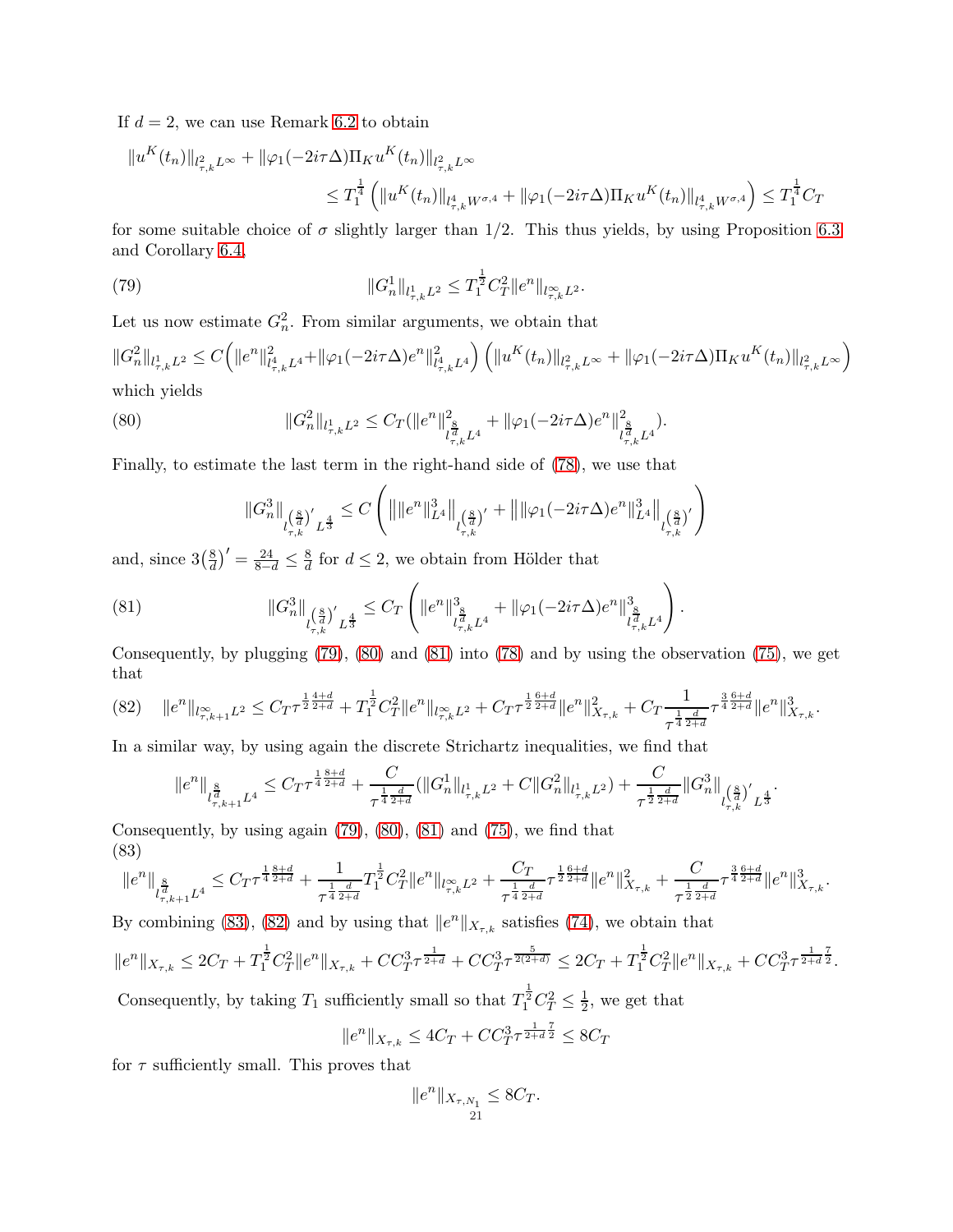We can then iterate the estimates on  $[T_1, 2T_1]$ , ... to finally obtain after a finite number of steps

$$
||e^n||_{X_{\tau,N}} \leq \widetilde{C}_T.
$$

This proves the error estimate in dimension  $d \leq 2$ .

**Dimension**  $d = 3$ . For  $d = 3$ , following the same scheme of proof, we observe that

$$
\|\mathcal{F}_1^n\|_{l_{\tau,N}^{\infty}L^2} + \|\mathcal{F}_2^n\|_{l_{\tau,N}^{\infty}L^2} \le C_T(\tau + \tau^2 K^2 (\log K)^{\frac{2}{3}}).
$$

To optimize the total error, we thus choose K such that  $\tau^2 K^2 = \frac{1}{K}$  which yields

$$
(84) \t\t K = \tau^{-\frac{2}{3}}
$$

and therefore

$$
\alpha = \frac{4}{3} < 2, \quad K\tau^{\frac{1}{2}} = \tau^{-\frac{1}{6}}.
$$

The error thus verifies in particular thanks to Lemmas [8.1,](#page-14-7) [8.2](#page-16-6) and [\(51\)](#page-14-8) that

<span id="page-21-0"></span>
$$
(85) \qquad \|\mathcal{F}_{1}^{n}\|_{l_{\tau,N}^{\infty}L^{2}} + \|\mathcal{F}_{2}^{n}\|_{l_{\tau,N}^{\infty}L^{2}} \leq C_{T} \left| \log \tau \right|^{\frac{2}{3}} \tau^{\frac{2}{3}}, \qquad \|\mathcal{F}_{1}^{n}\|_{l_{\tau,N}^{4}L^{4}} + \|\mathcal{F}_{2}^{n}\|_{l_{\tau,N}^{4}L^{4}} \leq C_{T} \left| \log \tau \right|^{\frac{2}{3}} \tau^{\frac{5}{12}}.
$$

By using the same approach as before, we first prove by induction that for all  $0 \leq k \leq N_1$ 

(86) 
$$
||e^n||_{X_{\tau,k}} := \frac{1}{|\log \tau|^{\frac{2}{3}} \tau^{\frac{2}{3}}} ||e^n||_{l_{\tau,k}^{\infty} L^2} + \frac{1}{\tau^{\frac{19}{48}}} ||e^n||_{l_{\tau,k}^4 L^4} \leq 8C_T.
$$

Note that we propagate only the rate  $\tau^{\frac{19}{48}}$  for the  $l_{\tau,N}^4 L^4$  norm as we would expect  $\tau^{\frac{5}{12}} |\log \tau|^{\frac{2}{3}}$  from the estimate of the source term [\(85\)](#page-21-0). This is needed in order to close the argument below with this choice of norms. Moreover, as before this allows us to get by Sobolev embedding and [\(103\)](#page-26-2) that

<span id="page-21-2"></span>
$$
(87) \qquad \|\varphi_1(-2i\tau\Delta)e^n\|_{l_{\tau,k}^{\infty}L^4}\lesssim \|\varphi_1(-2i\tau\Delta)e^n\|_{l_{\tau,k}^{\infty}H^{\frac{3}{4}}}\lesssim \frac{1}{\tau^{\frac{3}{8}}}\|e^n\|_{l_{\tau,k}^{\infty}L^2}\lesssim \tau^{\frac{7}{24}}\left|\log\tau\right|^{\frac{2}{3}}\|e^n\|_{X_{\tau,k}}.
$$

<span id="page-21-3"></span>From the same arguments as above, we get from [\(76\)](#page-19-4) and the discrete Strichartz estimates that

$$
(88) \qquad \qquad \|e^{n}\|_{l_{\tau,k+1}^{\infty}L^{2}} \leq C_{T}\tau^{\frac{2}{3}}\left|\log \tau\right|^{\frac{2}{3}} + C\|G_{n}^{1}\|_{l_{\tau,k}^{1}L^{2}} + C\|G_{n}^{2}\|_{l_{\tau,k}^{1}L^{2}} + C\frac{1}{\tau^{\frac{1}{8}}}\|G_{n}^{3}\|_{l_{\tau,k}^{\frac{8}{3}}L^{\frac{4}{3}}}.
$$

To estimate  $||G_n^1||_{l_{\tau,k}^1L^2}$ , we just use Hölder to get as before

$$
\|G_n^1\|_{l^1_{\tau,k}L^2}\leq C\|e^n\|_{l^\infty_{\tau,k}L^2}\left(\|u^K(t_n)\|_{l^2_{\tau,k}L^\infty}^2+\|\varphi_1(-2i\tau\Delta)\Pi_Ku^K(t_n)\|_{l^2_{\tau,k}L^\infty}^2\right).
$$

Next, the crucial observation is that since  $\alpha = \frac{4}{3}$  $\frac{4}{3}$ , we can use Remark [6.2](#page-8-1) to get that

$$
\begin{aligned} \|u^K(t_n)\|_{l^2_{\tau,k}L^\infty}+\|\varphi_1(-2i\tau\Delta)\Pi_Ku^K(t_n)\|_{l^2_{\tau,k}L^\infty}&\lesssim T_1^\frac{1}{10}\left(\|u^K(t_n)\|_{l^{\frac{5}{2}}_{\tau,k}W^{\sigma,\frac{30}{7}}}\right)\\ &\qquad+\|\varphi_1(-2i\tau\Delta)\Pi_Ku^K(t_n)\|_{l^{\frac{5}{2}}_{\tau,k}W^{\sigma,\frac{30}{7}}}\right) \end{aligned}
$$

for  $\sigma \in (21/30, 24/30)$ . This allows us to use Proposition [6.3](#page-9-0) and Corollary [6.4](#page-9-5) to obtain that

<span id="page-21-1"></span>(89) 
$$
||u^K(t_n)||_{l^2_{\tau,k}L^\infty} + ||\varphi_1(-2i\tau\Delta)\Pi_K u^K(t_n)||_{l^2_{\tau,k}L^\infty} \lesssim C_T T_1^{\frac{1}{10}}
$$

and therefore

<span id="page-21-4"></span>(90) 
$$
||G_n^1||_{l_{\tau,k}^1 L^2} \leq C_T T_1^{\frac{1}{5}} ||e^n||_{l_{\tau,k}^{\infty} L^2}.
$$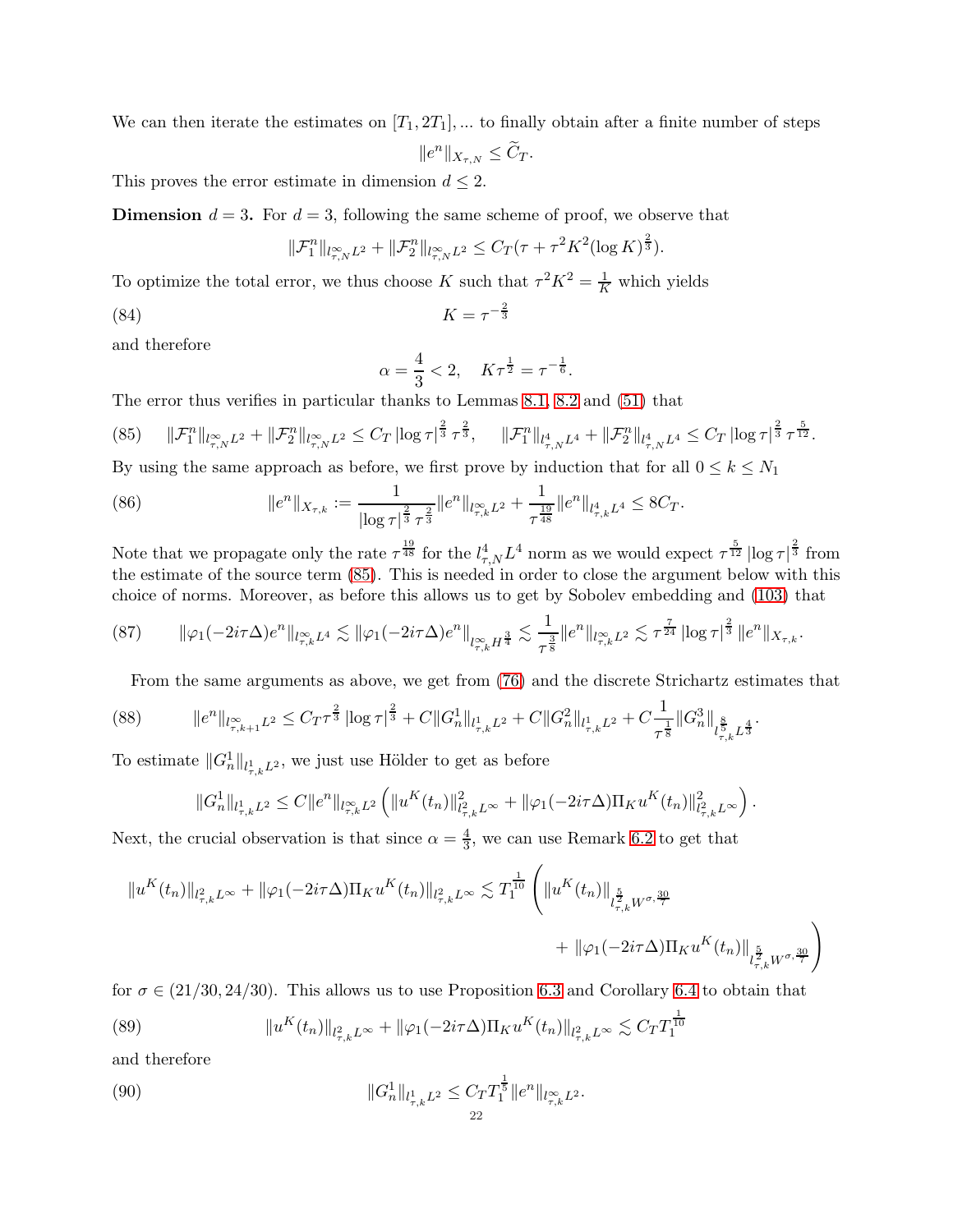For the estimate of  $||G_n^2||_{l_{\tau,k}^1L^2}$ , we can still write

$$
\label{eq:2.1} \begin{split} \|G^2_n\|_{l^1_{\tau,k}L^2} \leq C\left(\|e^n\|_{l^4_{\tau,k}L^4}^2+\|e^n\|_{l^4_{\tau,k}L^4}\|\varphi_1(-2i\tau\Delta)e^n\|_{l^4_{\tau,k}L^4}\right)\\ &\qquad\cdot\left(\|u^K(t_n)\|_{l^2_{\tau,k}L^\infty}+\|\varphi_1(-2i\tau\Delta)\Pi_Ku^K(t_n)\|_{l^2_{\tau,k}L^\infty}\right). \end{split}
$$

Consequently, by using again [\(89\)](#page-21-1), we obtain that (91)

<span id="page-22-0"></span>
$$
\|G_n^2\|_{l^1_{\tau,k}L^2} \leq C_T \left( \|e^n\|_{l^4_{\tau,k}L^4}^2 + \|e^n\|_{l^4_{\tau,k}L^4} \|\varphi_1(-2i\tau\Delta)e^n\|_{l^4_{\tau,k}L^4} \right) \leq C_T (\tau^{\frac{19}{24}} + \tau^{\frac{33}{48}} |\log \tau|^{\frac{2}{3}}) \|e^n\|_{X_{\tau,k}}^2,
$$

where we have used [\(87\)](#page-21-2) and the fact that

$$
\|\varphi_1(-2i\tau\Delta)e^n\|_{l^4_{\tau,k}L^4}\leq T\|\varphi_1(-2i\tau\Delta)e^n\|_{l^\infty_{\tau,k}L^4}
$$

to get the last estimate.

It remains to estimate  $||G_n^3||_{l_{\tau,k}^{\frac{8}{5}}L^{\frac{4}{3}}}$ . From Hölder's inequality, we get

$$
\|G_n^3\|_{l_{\tau,k}^\frac 85 L^{\frac 43}}\leq C\left(\|e^n\|_{l_{\tau,k}^\frac{34}{5}L^4}^3+\|e^n\|_{l_{\tau,k}^\frac{16}{5}L^4}^2\|\varphi_1(-2i\tau\Delta)e^n\|_{l_{\tau,k}^\infty L^4}\right).
$$

By using the reverse inclusion rule for the discrete  $l^p_\tau$  spaces,

$$
||f||_{l^p_\tau X} \lesssim \frac{1}{\tau^{\frac{1}{q}-\frac{1}{p}}} ||f||_{l^q_\tau X}, \quad p > q,
$$

we get

$$
\|e^n\|_{l^{\frac{5_4}{5}}_{\tau,k}L^4}^3\leq \left(\frac{1}{\tau^{\frac{1}{24}}}\|e^n\|_{l^4_{\tau,k}L^4}\right)^3\leq \frac{1}{\tau^{\frac{1}{8}}}\|e^n\|_{l^4_{\tau,k}L^4}^3.
$$

This yields by using again [\(87\)](#page-21-2)

<span id="page-22-1"></span>
$$
(92)\quad ||G_{n}^{3}||_{l_{\tau,k}^{\frac{8}{5}}L^{\frac{4}{3}}} \leq C_{T} \left( \frac{1}{\tau^{\frac{1}{8}} } ||e^{n}||_{l_{\tau,k}^{4}L^{4}}^{3} + ||e^{n}||_{l_{\tau,k}^{4}L^{4}}^{2} ||\varphi_{1}(-2i\tau\Delta)e^{n}||_{l_{\tau,k}^{\infty}L^{4}} \right) \leq CC_{T}^{4}(\tau^{\frac{17}{16}} + \tau^{\frac{13}{12}} ||\log \tau|^{\frac{2}{3}}) ||e^{n}||_{X_{\tau,k}^{3}}^{3}.
$$

Consequently, we deduce from [\(88\)](#page-21-3) and [\(90\)](#page-21-4), [\(91\)](#page-22-0), [\(92\)](#page-22-1) and by using the induction assumption that

<span id="page-22-2"></span>(93) 
$$
\frac{\|e^n\|_{l^{\infty}_{\tau,k+1}L^2}}{\tau^{\frac{2}{3}}\left|\log \tau\right|^{\frac{2}{3}}} \leq C_T + C_T T_1^{\frac{1}{5}} \frac{\|e^n\|_{l^{\infty}_{\tau,k+1}L^2}}{\tau^{\frac{2}{3}}\left|\log \tau\right|^{\frac{2}{3}}} + CC_T^3 \tau^{\frac{1}{48}} + CC_T^3 \frac{1}{\left|\log \tau\right|^{\frac{2}{3}}}\tau^{\frac{13}{48}}.
$$

In a similar way, we can estimate  $||e^n||_{l^4_{\tau,k+1}L^4}$ . By using as previously that we have the frequency localization  $\Pi_{2K}e^n = e^n$  and the discrete Strichartz estimates, we get that

$$
\|e^n\|_{l^4_{\tau,k+1}L^4}\leq C_T\left|\log \tau\right|^{\frac{2}{3}}\tau^{\frac{5}{12}}+C\left(\frac{1}{\tau^{\frac{2}{3}}}\right)^{\frac{1}{4}}\left(\frac{1}{\tau^{\frac{1}{6}}}\right)^{\frac{1}{2}}\left(\|G_n^1\|_{l^1_{\tau,k}L^2}+\|G_n^2\|_{l^1_{\tau,k}L^2}+\left(\frac{1}{\tau^{\frac{1}{6}}}\right)^{\frac{3}{4}}\|G_n^3\|_{l^{\frac{8}{5}}_{\tau,k}L^{\frac{4}{3}}}\right).
$$

The additional loss  $\left(\frac{1}{2}\right)$  $\overline{\tau^{\frac{2}{3}}}$  $\int_{0}^{\frac{1}{4}}$  comes from the fact that we need to use first the estimate

$$
\left\| \tau \sum_{k=0}^{n-1} S_K(t_{n-k}) G_k \right\|_{l^4_{\tau,k+1} L^4} \lesssim \left( \frac{1}{\tau^{\frac{2}{3}}} \right)^{\frac{1}{4}} \left\| \tau \sum_{k=0}^{n-1} S_K(t_{n-k}) G_k \right\|_{l^4_{\tau,k+1} L^3}
$$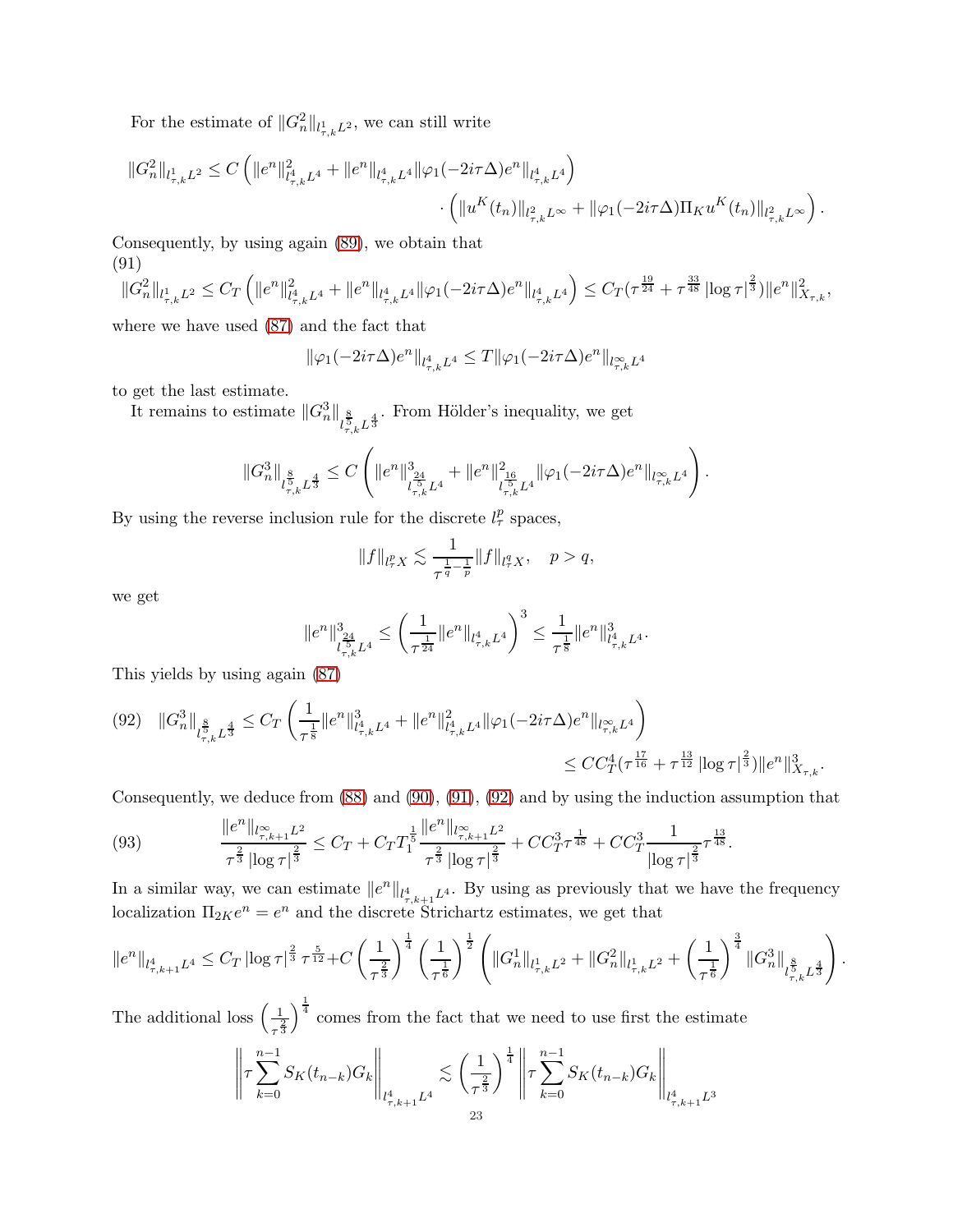before using the discrete Strichartz estimates since (4, 4) is not admissible in dimension 3. By using again  $(90)$ ,  $(91)$ ,  $(92)$ , we therefore obtain that

$$
\frac{\|e^n\|_{l^4_{\tau,k+1}L^4}}{\tau^{\frac{19}{48}}}\leq C_T\left|\log\tau\right|^{\frac{2}{3}}\tau^{\frac{1}{48}}+C_T T_1^{\frac{1}{5}}\|e^n\|_{X_{\tau,k}}+CC_T^3\tau^{\frac{1}{48}}+CC_T^3\tau^{\frac{7}{24}}.
$$

By combining [\(93\)](#page-22-2) and the last estimate, we obtain that

$$
||e^n||_{X_{\tau,k+1}} \le 2C_T + C_T T_1^{\frac{1}{5}} ||e^n||_{X_{\tau,k+1}} + C C_T^3 \tau^{\delta}
$$

<span id="page-23-0"></span>for some  $\delta > 0$ . Therefore, we can finish the proof as above.

### 10. Proof of the discrete Strichartz estimates.

10.1. Dispersive estimates. Let us start with the proof of a dispersive inequality.

<span id="page-23-1"></span>**Lemma 10.1.** *There exists*  $C > 0$  *such that for every*  $K \geq 1$ *, every*  $p \in [2, \infty]$ *, every*  $t \in \mathbb{R}$ *, and every*  $f \in L^{p'}$ , we have the estimate

$$
||S_K(t)f||_{L^p}\leq C\frac{K^{d(1-\frac{2}{p})}}{1+|t|^{\frac{d}{2}(1-\frac{2}{p})}}||f||_{L^{p'}}.
$$

*Proof.* In this proof  $C > 0$  will stand for a number independent of K. Let us observe that with the choice of  $\Pi_K$  as in [\(10\)](#page-2-1), we can write

$$
S_K(t)f = \rho_{\epsilon} * (e^{it\Delta}(\rho_{\epsilon} * f))
$$

where  $\rho_{\epsilon} = \frac{1}{\epsilon^{\epsilon}}$  $\frac{1}{\epsilon^d} \rho\left(\frac{x}{\epsilon}\right)$  $(\frac{x}{\epsilon}), \epsilon = \frac{1}{K}$  $\frac{1}{K}$ ,  $\rho(x) = \mathcal{F}^{-1}(\chi)(x) \in L^1$ . From Young's inequality for convolutions and the standard dispersive estimate for  $e^{it\Delta}$ , we thus get that

$$
||S_K(t)f||_{L^{\infty}} \leq C||\rho_{\epsilon}||_{L^1} \frac{1}{|t|^{\frac{d}{2}}} ||\rho_{\epsilon}||_{L^1} ||f||_{L^1} \leq C \frac{1}{|t|^{\frac{d}{2}}} ||f||_{L^1}, \quad t \neq 0.
$$

For  $|t| \leq 1$ , we use the estimate

$$
||S_K(t)f||_{L^{\infty}} \leq ||\rho_{\epsilon}||_{L^2} ||e^{it\Delta}(\rho_{\epsilon} * f)||_{L^2} \leq ||\rho_{\epsilon}||_{L^2} ||\rho_{\epsilon} * f||_{L^2} \leq ||\rho_{\epsilon}||_{L^2}^2 ||f||_{L^1} \leq CK^d ||f||_{L^1}.
$$

By combining the two inequalities, we get that

$$
||S_K(t)f||_{L^{\infty}} \leq C \frac{K^d}{(1+|t|^{\frac{d}{2}})} ||f||_{L^1}.
$$

Since we also have that

$$
||S_K(t)f||_{L^2} \leq ||f||_{L^2},
$$

we get the desired estimate by complex interpolation.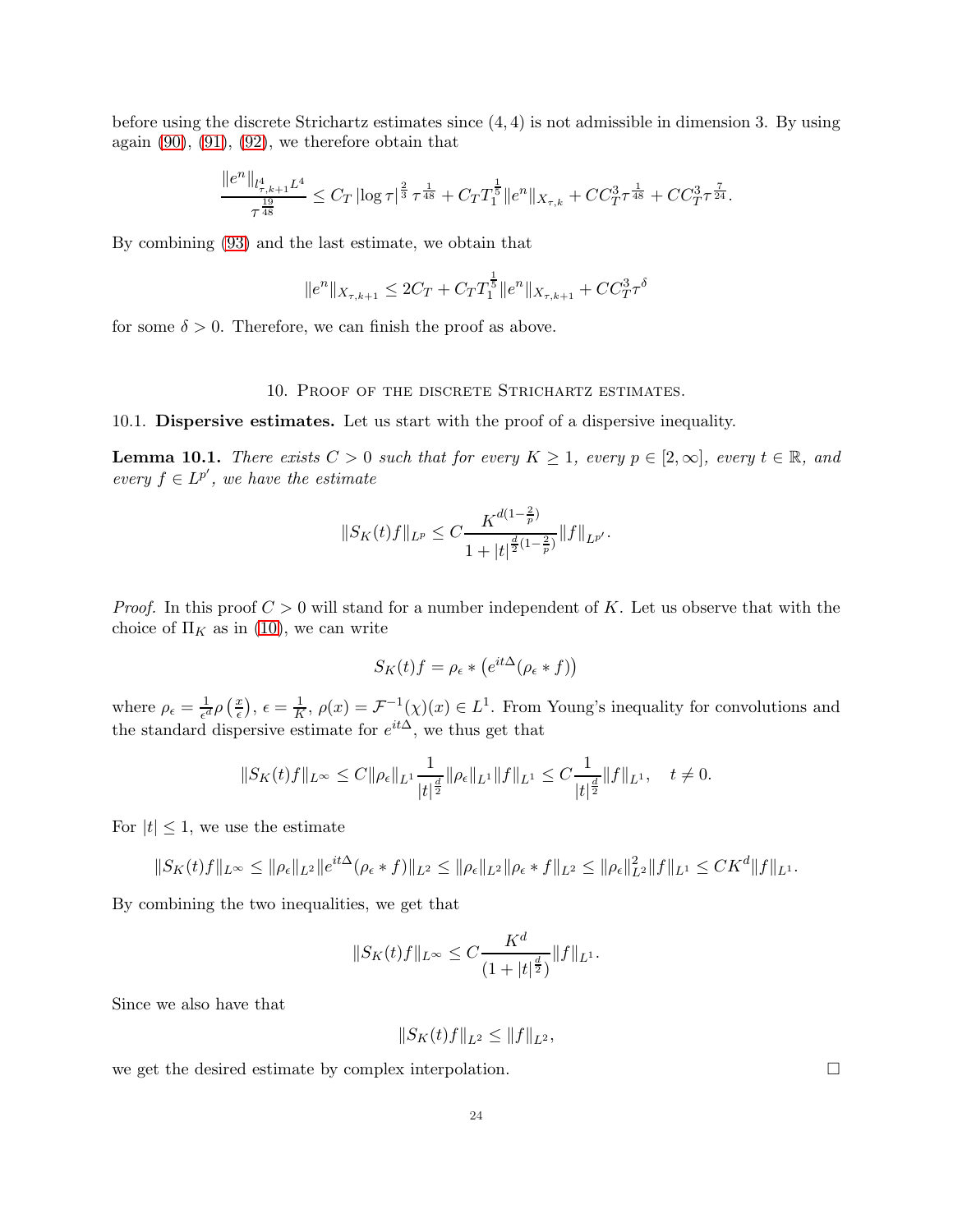<span id="page-24-0"></span>10.2. Proof of Theorem [4.2.](#page-6-0) By a scaling argument, it is sufficient to study the case  $\tau = 1$ . Indeed, we have that

(94) 
$$
S_K(t)\phi(x) = \left(S_{K\tau^{\frac{1}{2}}} \left(\frac{t}{\tau}\right) \phi(\tau^{\frac{1}{2}}\cdot)\right) \left(\frac{x}{\tau^{\frac{1}{2}}}\right).
$$

Therefore, it suffices to prove the estimates

<span id="page-24-3"></span>(95) 
$$
\left\|S_{K\tau^{\frac{1}{2}}}(n)f\right\|_{l^{p}L^{q}} \leq C(K\tau^{\frac{1}{2}})^{\frac{2}{p}}\|f\|_{L^{2}},
$$

<span id="page-24-4"></span>(96) 
$$
\left\| \sum_{n \in \mathbb{Z}} S_{K\tau^{\frac{1}{2}}}(-n) F_n \right\|_{L^2} \leq C (K\tau^{\frac{1}{2}})^{\frac{2}{p}} \|F\|_{l^{p'}L^{q'}},
$$

<span id="page-24-2"></span>(97) 
$$
\left\| \sum_{k \in \mathbb{Z}} S_{K\tau^{\frac{1}{2}}}(n-k+s) F_k \right\|_{l^{p_1}L^{q_1}} \leq C(K\tau^{\frac{1}{2}})^{\frac{2}{p_1} + \frac{2}{p_2}} \|F\|_{l^{p_2'}L^{q_2'}},
$$

where  $l^p$  now stands for the usual discrete norms on sequences  $(||u||_{l^p X} = (\sum_{n \in \mathbb{Z}} ||u_n||_{X}^p)$  $\binom{p}{X}^{\frac{1}{p}}$ . These estimates are equivalent through the usual  $TT^*$  argument. If we define  $(Tf)_{n} = S_{K_{\tau}\frac{1}{2}}(n)f$ . Then

$$
\mathcal{T}^* F = \sum_{k \in \mathbb{Z}} S_{K\tau^{\frac{1}{2}}}(-k) F_k,
$$
  

$$
(\mathcal{T}\mathcal{T}^* F)_n = \sum_{k \in \mathbb{Z}} S_{K\tau^{\frac{1}{2}}}(n-k) F_k
$$

and

$$
\|\mathcal{T}\|_{L^2\to l^pL^q}=\|\mathcal{T}^*\|_{l^{p'}L^{q'}\to L^2}=\|\mathcal{T}\mathcal{T}^*\|_{l^{p'}L^{q'}\to l^pL^q}^{\frac{1}{2}}
$$

.

Note that the estimate [\(97\)](#page-24-2) corresponds to an estimate of  $\mathcal{T}e^{is\Delta}\mathcal{T}^*$  so that the estimate of  $\mathcal{T}\mathcal{T}^*$  is a special case with  $s = 0$ . We shall first prove the estimate for  $\mathcal{T}e^{is\Delta}\mathcal{T}^*$ . We write that uniformly for  $s \in [-8, 8]$ ,

$$
\|\mathcal{T}e^{is\Delta}\mathcal{T}^*F\|_{l^pL^q}\leq \left\|\sum_{k\in\mathbb{Z}}\|S_{K\tau^{\frac{1}{2}}}(n-k+s)F_k\|_{L^q}\right\|_{l^p}\leq C\left\|\sum_{k\in\mathbb{Z}}\frac{(K\tau^{\frac{1}{2}})^{d(1-\frac{2}{q})}}{1+|n-k|^{\frac{d}{2}(1-\frac{2}{q})}}\|F_k\|_{L^{q'}}\right\|_{l^p},
$$

where the last inequality comes from Lemma [10.1](#page-23-1) applied to  $S_{K\tau^{\frac{1}{2}}}$  for  $K\tau^{\frac{1}{2}} \geq 1$ . From a discrete version of the Hardy–Littlewood–Sobolev inequality (see again  $[20]$ ), we then obtain that

$$
\|\mathcal{T}e^{is\Delta}\mathcal{T}^*\|_{l^{p'}L^{q'}\to l^pL^q}^{\frac{1}{2}} \leq C(K\tau^{\frac{1}{2}})^{\frac{d}{2}(1-\frac{2}{q})} = C(K\tau^{\frac{1}{2}})^{\frac{2}{p}}
$$

by using the admissibility relation as long as  $p > 2$ . This yields [\(95\)](#page-24-3) and [\(96\)](#page-24-4). To get the general form of [\(97\)](#page-24-2), it suffices to estimate  $\mathcal{T}e^{is\Delta}\mathcal{T}^*$  by composing the estimate for  $\mathcal{T}$ , the  $L^2$  continuity of  $e^{is\Delta}$  and the estimate for  $\mathcal{T}^*$ . Once we have [\(97\)](#page-24-2), the truncated version comes from the discrete Christ–Kiselev lemma as in [\[22\]](#page-28-8) except in the case that  $(p_1, q_1)$  and  $(p_2, q_2)$  are the endpoint, but we excluded it for these estimates. One could also use a classical interpolation argument.

<span id="page-24-1"></span>10.3. Proof of Corollary [4.3.](#page-6-8) We shall use the Littlewood–Paley decomposition in order to convert the loss in the estimates of Theorem [4.2](#page-6-0) into a loss of derivative. Let us recall some basic facts, we refer to the book [\[1\]](#page-27-6) for the proofs. We take a partition of unity of the form

$$
1 = \varphi_{-1}(\xi) + \sum_{k \ge 0} \varphi_k(\xi)
$$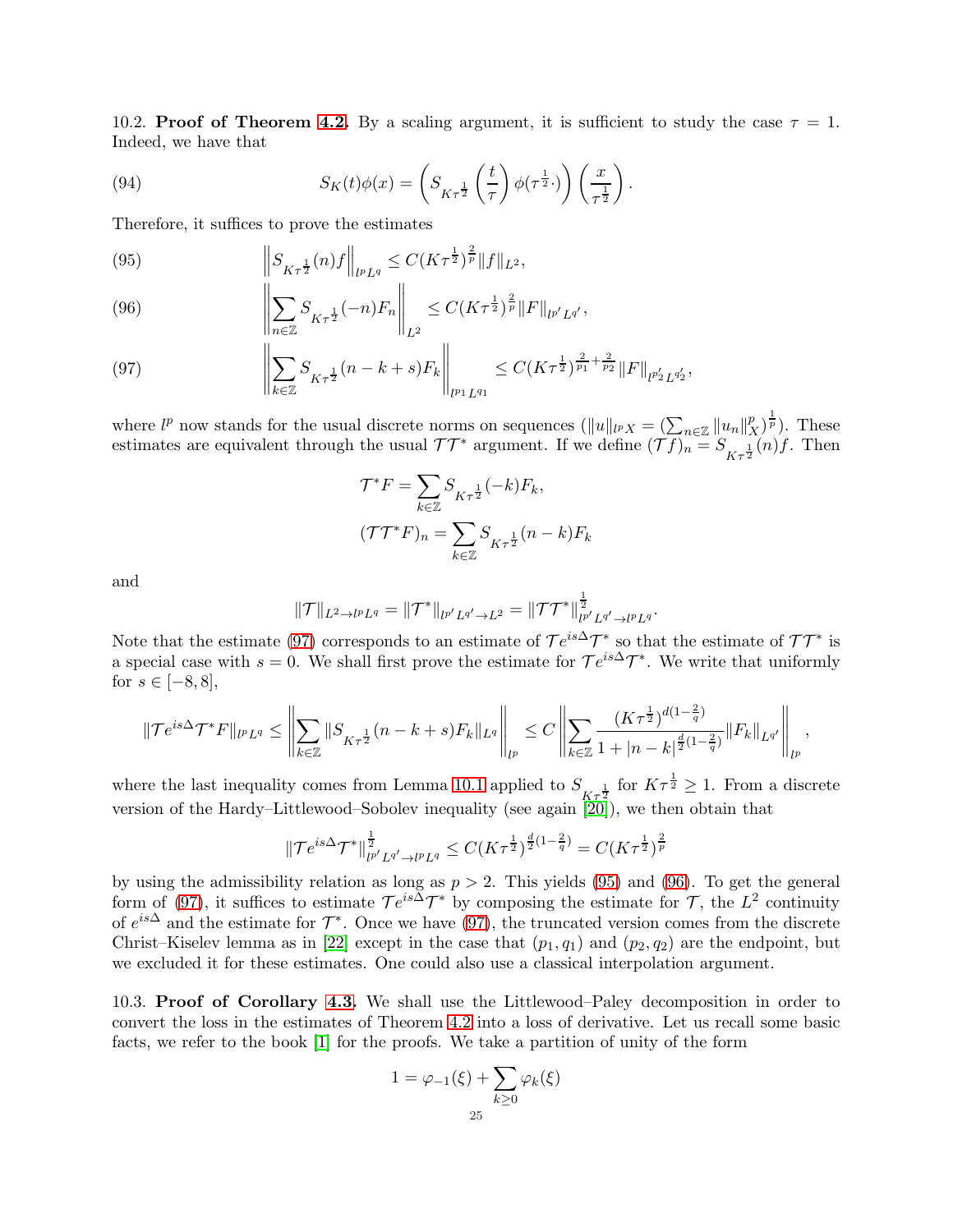where  $\varphi_{-1}$  is supported in the ball  $\overline{B}(0,1)$  and each  $\varphi_k(\xi) = \varphi(\xi/2^k)$ ,  $k \geq 0$  is supported in the annulus  $2^{k-1} \lesssim |\xi| \lesssim 2^{k+1}$ . We can then decompose any tempered distribution as

$$
u = \sum_{k \ge -1} u_k, \qquad \mathcal{F}(u_k)(\xi) = \varphi_k(\xi)\hat{u}(\xi).
$$

We shall only use the following facts:

• Bernstein inequality. For every  $\sigma \geq 0$  and every  $p \in [1,\infty]$ , there exist constants  $c > 0$ and  $C > 0$  such that for every  $k \geq 0$ , we have

(98) 
$$
c2^{\sigma k} \|(\varphi_k(-i\nabla))u\|_{L^p} \leq \| | -i\nabla|^{\sigma} (\varphi_k(-i\nabla)u) \|_{L^p} \leq C2^{\sigma k} \|(\varphi_k(-i\nabla)u)\|_{L^p}.
$$

<span id="page-25-1"></span>• Characterization of  $L^q$  spaces. For  $q \geq 2$ , the  $L^q$  norm of a function is equivalent to the norm

(99) 
$$
\left\| \left( \sum_{k \geq -1} |u_k|^2 \right)^{\frac{1}{2}} \right\|_{L^q} := \|(u_k)\|_{L^q l^2}.
$$

Note that when  $q = 2$ , we can invert the order of summation so that

<span id="page-25-2"></span>
$$
||u||_{L^2} \sim \left(\sum_{k\in\mathbb{Z}} ||u_k||_{L^2}^2\right)^{\frac{1}{2}} = ||(u_k)||_{l^2L^2},
$$

where  $\sim$  denotes the equivalence of norms. Further, by Minkowski's inequality, we have that

$$
||u||_{L^q} \lesssim ||(u_k)||_{l^2L^q}.
$$

Let us first prove [\(22\)](#page-6-5). By using the Littlewood–Paley decomposition, we first note that thanks to Minkowski's inequality, we have

<span id="page-25-0"></span>
$$
(100) \qquad \left\|S_K(n\tau)u\right\|_{l^p_\tau L^q} \lesssim \left\|\left(\sum_{k\geq -1} \|S_K(n\tau)u_k\|_{L^q}^2\right)^{\frac{1}{2}}\right\|_{l^p_\tau} \lesssim \left(\sum_{k\geq -1} \|S_K(n\tau)u_k\|_{l^p_\tau L^q}^2\right)^{\frac{1}{2}}
$$

since  $p \geq 2$ . To estimate the terms inside the sum, we observe that

$$
S_K(n\tau)u_k = S_{2^k}(n\tau)\Pi_K u_k.
$$

Note that, because of the truncation  $\Pi_K$ , the sum is actually finite. We sum only over the k such that  $2^k \lesssim K = \tau^{-\frac{\alpha}{2}}$ .

If  $2^k \tau^{\frac{1}{2}} \lesssim 1$ , we can also write

$$
S_K(n\tau)u_k = S_{\tau^{-\frac{1}{2}}}(n\tau)\Pi_K u_k.
$$

Therefore, by Theorem [4.2,](#page-6-0) we obtain the estimate without loss

$$
||S_K(n\tau)u_k||_{l^p_\tau L^q} \leq C||u_k||_{L^2}.
$$

If  $\tau^{-\frac{1}{2}} \leq 2^k \leq \tau^{-\frac{\alpha}{2}}$ , we obtain that

$$
||S_K(n\tau)u_k||_{l^p_\tau L^q} \leq C(2^k\tau^{\frac{1}{2}})^{\frac{2}{p}}||u_k||_{L^2}.
$$

Consequently, from the two sides of the Bernstein inequality, we obtain

$$
||S_K(n\tau)u_k||_{l^p_\tau L^q} \leq C(\tau^{\frac{1}{2}})^{\frac{2}{p}}||u_k||_{H^{\frac{2}{p}}} \leq C||u_k||_{H^{\frac{2}{p}(1-\frac{1}{\alpha})}}.
$$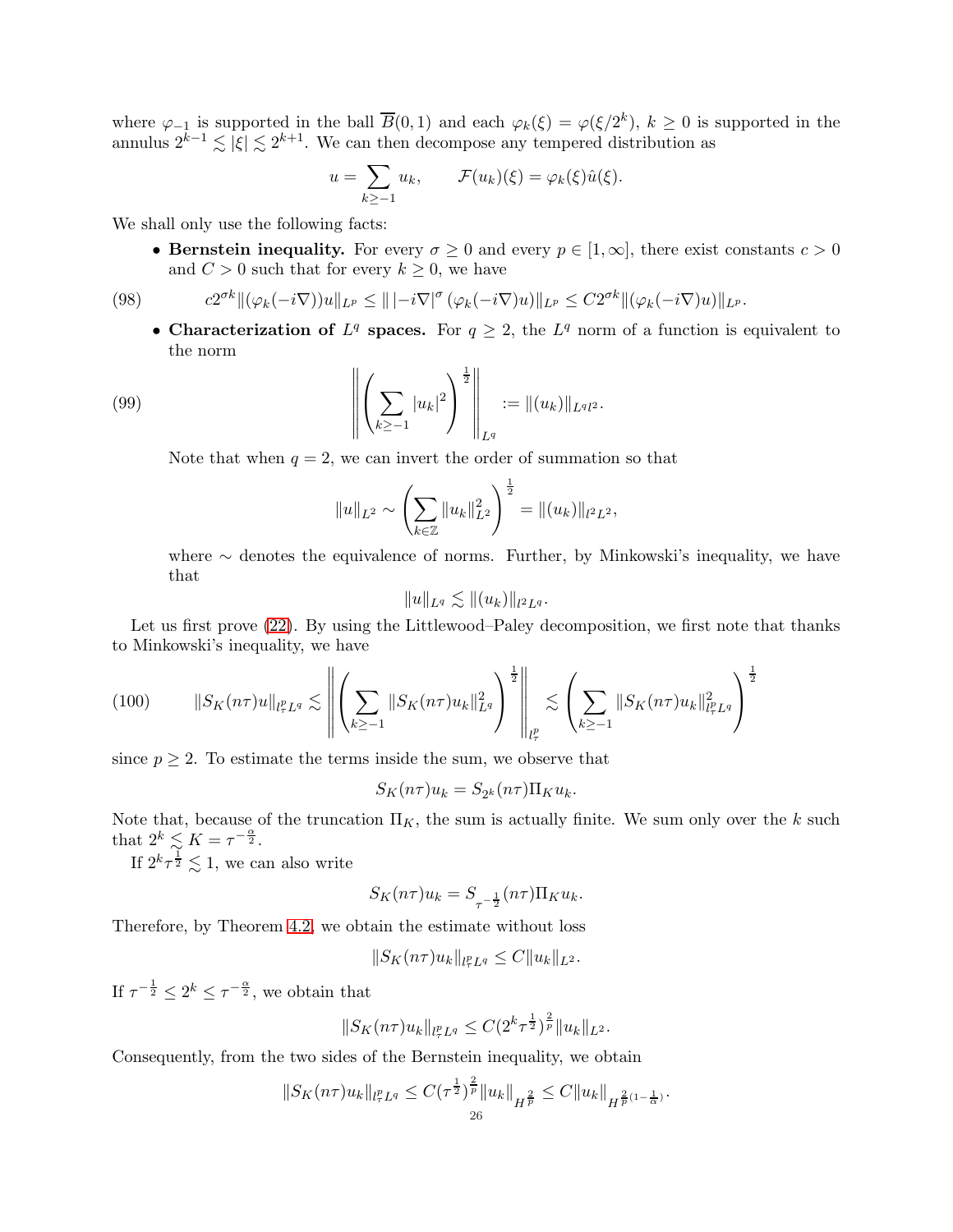This yields thanks to [\(100\)](#page-25-0)

$$
||S_K(n\tau)u||_{l^p_\tau L^q} \lesssim \left(\sum_{k\geq -1} ||u_k||^2_{H^{\frac{2}{p}(1-\frac{1}{\alpha})}}\right)^{\frac{1}{2}} \lesssim ||u||_{H^{\frac{2}{p}(1-\frac{1}{\alpha})}},
$$

which gives [\(22\)](#page-6-5).

The proof of [\(23\)](#page-6-9) follows exactly the same lines.

#### <span id="page-26-3"></span>11. Some technical estimates

### 11.1. Properties of the filter function.

<span id="page-26-0"></span>Lemma 11.1. *We have the following properties:*

• For every  $p \in [1,\infty]$ , there exists  $C > 0$  such that for every  $\tau \in (0,1]$ ,

(101) 
$$
\left\|\varphi_1(-2i\tau\Delta)\Pi_{\tau^{-\frac{1}{2}}}f\right\|_{L^p} \leq C\|f\|_{L^p} \text{ for all } f \in L^p.
$$

• For every  $p \in (1,\infty)$ , there exists  $C > 0$  such that for every  $\tau \in (0,1]$ 

(102) 
$$
\left\|\frac{1-\Pi_{\tau^{-\frac{1}{2}}}}{2i\tau\Delta}f\right\|_{L^p} \leq C\|f\|_{L^p} \text{ for all } f \in L^p.
$$

<span id="page-26-1"></span>• For every  $s \in [0,2]$ , here exists  $C > 0$  such that for every  $\tau \in (0,1]$ 

(103) 
$$
\|\varphi_1(-2i\tau\Delta)f\|_{H^s} \leq \frac{C}{\tau^{\frac{s}{2}}}\|f\|_{L^2} \text{ for all } f \in L^2.
$$

*Proof.* We first prove [\(101\)](#page-26-3). Let us set by  $L_{\tau} = \varphi_1(-2i\tau\Delta)\Pi_{\tau-\frac{1}{2}}$ . We first observe that

<span id="page-26-2"></span>
$$
L_{\tau}f = \left(L_1(f(\tau^{\frac{1}{2}}\cdot))\left(\frac{\cdot}{\tau^{\frac{1}{2}}}\right)\right).
$$

Therefore, by scaling, it suffices to prove the estimate  $(101)$  for  $L_1$ . Next, we can also write that

$$
L_1 f = \Phi * f
$$

where  $\Phi = \mathcal{F}^{-1}m_1$  with  $m_1(\xi) = \varphi_1(2i|\xi|^2)\chi^2(\xi)$ . Since  $\chi$  is compactly supported and  $\varphi_1$  is smooth, we have that  $m_1$  and therefore  $\Phi$  are in the Schwartz class, therefore we get in particular that  $\Phi \in L^1$ and the result follows from standard properties of convolutions.

By the same scaling argument, to prove [\(102\)](#page-26-1), it suffices to prove the estimate with  $\tau = 1$ . We observe again that this amounts to prove the  $L^p$  continuity of the Fourier multiplier by  $m_2(\xi)$  =  $1-\chi^2(\xi)$  $\frac{(-\chi^2(\xi)}{-2i|\xi|^2}$ . We observe that  $m_2$  is a smooth bounded function that satisfies in addition the estimate

$$
|\partial^{\alpha}m_2(\xi)| \le \frac{C_{\alpha}}{|\xi|^{\alpha}} \quad \text{for all } \xi \in \mathbb{R}^d
$$

for every  $\alpha \in \mathbb{N}^d$ . Consequently, the result follows from the Hörmander–Mikhlin Theorem.

To get [\(103\)](#page-26-2), it suffices to observe that the function  $\varphi_1(2i\tau|\xi|^2)(1+\tau|\xi|^2)^{\frac{s}{2}}$  is uniformly bounded by a constant independent of  $\tau$  and to use the Bessel identity.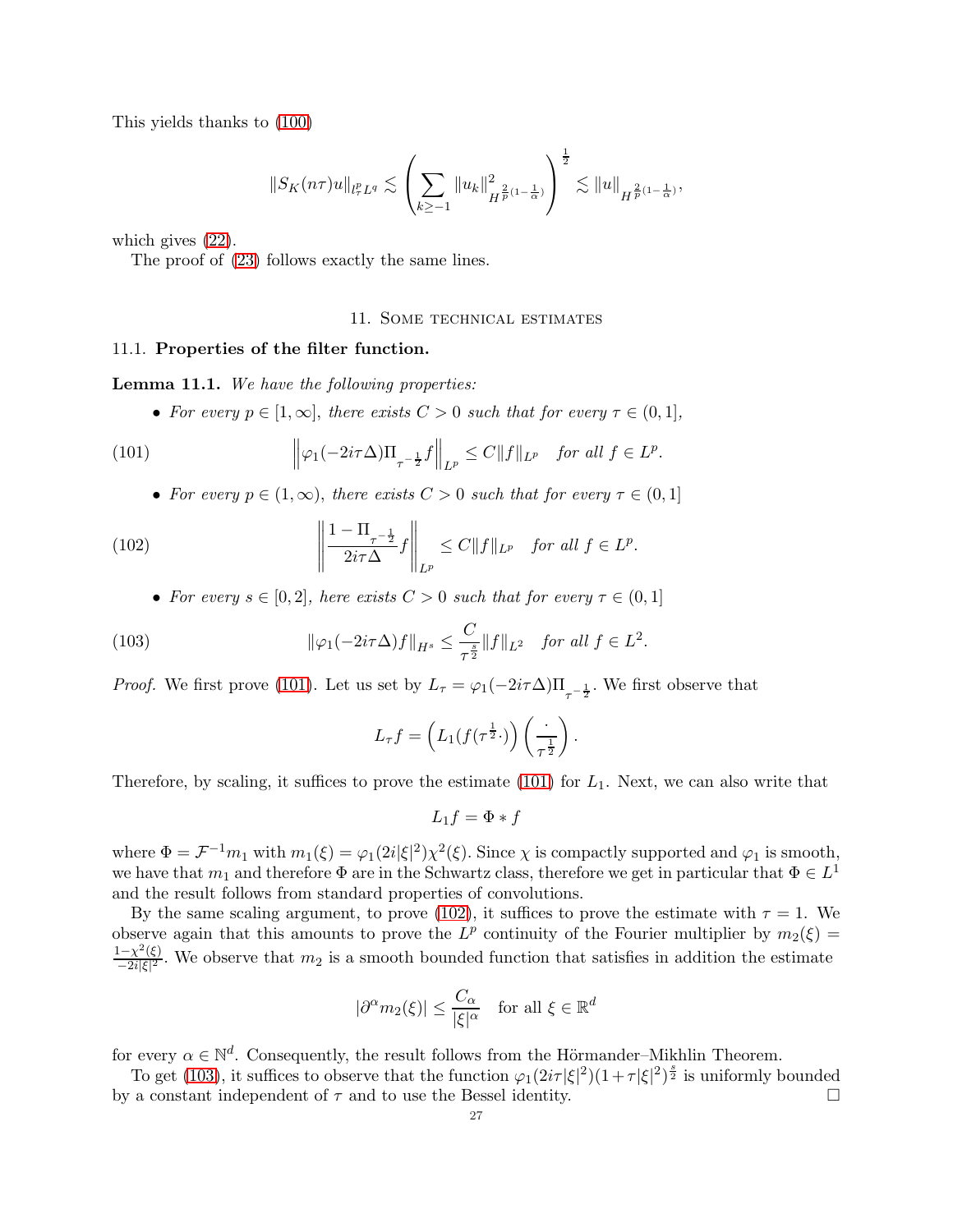11.2. A localized critical Sobolev embedding. We have the following classical borderline Sobolev estimate for frequency localized functions in dimension 3.

<span id="page-27-5"></span>**Lemma 11.2.** The exists  $C > 0$  such that for every  $u \in W^{1,3}(\mathbb{R}^3)$  with Supp  $\hat{u} \subset B(0, 4K)$ ,  $K \ge 1$ , *we have*  $\overline{2}$ 

$$
||u||_{L^{\infty}} \leq C(\log K)^{\frac{2}{3}}||u||_{W^{1,3}}.
$$

*Proof.* By using the Littlewood–Paley decomposition introduced in the previous section and the triangular inequality, we have that

$$
||u||_{L^{\infty}} \leq \sum_{2^{k} \leq 4K} ||u_{k}||_{L^{\infty}}.
$$

Note that the sum is finite thanks to the assumption on the support of the Fourier transform of  $u$ . Next, since  $u_k = \prod_{4 \cdot 2^k} u$ , we get from Young's inequality for convolutions that

$$
||u_k||_{L^{\infty}} \lesssim 2^k ||u^k||_{L^3}.
$$

Therefore, by using the Bernstein inequality [\(98\)](#page-25-1), we get that

$$
||u||_{L^{\infty}} \lesssim \sum_{2^{k} \leq 4K} 2^{k} ||u_{k}||_{L^{3}} \lesssim ||u||_{L^{3}} + \sum_{1 \leq 2^{k} \leq 4K} ||\nabla u_{k}||_{L^{3}}.
$$

Next, from Hölder's inequality and Fubini we get that

$$
\sum_{1 \leq 2^k \leq 4K} \|\nabla u_k\|_{L^3} \lesssim (\log K)^{\frac{2}{3}} \left( \sum_{k \geq -1} \|\nabla u_k\|_{L^3}^3 \right)^{\frac{1}{3}} \lesssim (\log K)^{\frac{2}{3}} \left\| \left( \sum_{k \geq -1} |\nabla u_k|^3 \right)^{\frac{1}{3}} \right\|_{L^3}.
$$

Since, by the embedding of discrete  $l^p$  spaces, we have that

$$
\left(\sum_{k\geq -1}|\nabla u_k|^3\right)^{\frac{1}{3}}\lesssim \left(\sum_{k\geq -1}|\nabla u_k|^2\right)^{\frac{1}{2}},
$$

we finally obtain that

$$
||u||_{L^{\infty}} \lesssim ||u||_{L^{3}} + (\log K)^{\frac{2}{3}} \left\| \left( \sum_{k \geq -1} |\nabla u_{k}|^{2} \right)^{\frac{1}{2}} \right\|_{L^{3}} \lesssim (\log K)^{\frac{2}{3}} ||u||_{W^{1,3}},
$$

where the final estimate comes from [\(99\)](#page-25-2).

 $\Box$ 

#### **REFERENCES**

- <span id="page-27-6"></span>[1] H. Bahouri, J.-Y. Chemin, R. Danchin. Fourier Analysis and Nonlinear Partial Differential Equations. Springer, Heidelberg, 2011.
- <span id="page-27-3"></span>[2] J. Bourgain, *Fourier transform restriction phenomena for certain lattice subsets and applications to nonlinear evolution equations. Part I: Schrödinger equations.* Geom. Funct. Anal. 3:209–262 (1993).
- <span id="page-27-0"></span>[3] C. Besse, B. Bidégaray, S. Descombes, *Order estimates in time of splitting methods for the nonlinear Schrödinger equation.* SIAM J. Numer. Anal. 40:26–40 (2002).
- <span id="page-27-1"></span>[4] S. Baumstark, K. Schratz, *Uniformly accurate oscillatory integrators for the Klein–Gordon–Zakharov system from low- to high-plasma frequency regimes.* To appear in SIAM J. Numer. Anal.
- <span id="page-27-2"></span>[5] S. Baumstark, E. Faou, K. Schratz, *Uniformly accurate oscillatory integrators for Klein–Gordon equations with asymptotic convergence to the classical NLS splitting.* Math. Comp. 87:1227–1254 (2018).
- <span id="page-27-4"></span>[6] N. Burq, P. Gérard, N. Tzvetkov. *Strichartz inequalities and the nonlinear Schrödinger equation on compact manifolds.* Amer. J. Math. 126:569–605 (2004).